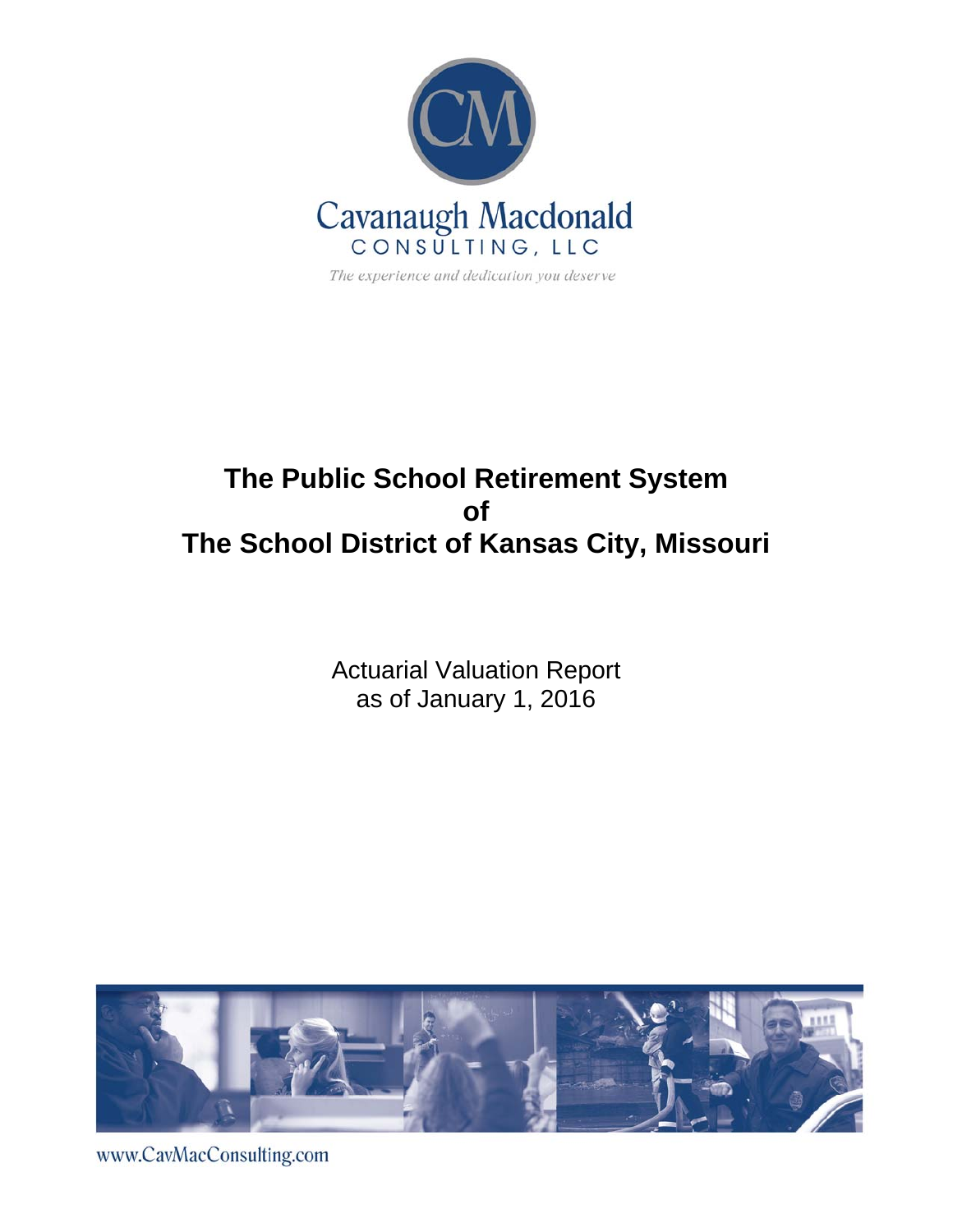

## **TABLE OF CONTENTS**

| <b>Section</b>                                                       | Page         |
|----------------------------------------------------------------------|--------------|
| <b>Actuarial Certification Letter</b>                                |              |
| Section I - Executive Summary                                        | $\mathbf{1}$ |
| Section $II -$ Scope of the Report                                   | 10           |
| Section III - Assets                                                 | 11           |
| Table 1 – Net Assets at Market Value                                 | 12           |
| Table 2 – Statement of Changes in Net Assets                         | 13           |
| Table 3 – Development of Actuarial Value of Assets                   | 14           |
| Section IV - System Liabilities                                      | 15           |
| Table 4 – Present Value of Future Benefits                           | 16           |
| Table 5 - Actuarial Accrued Liability                                | 17           |
| Table $6 -$ Actuarial Gain/(Loss) for 2015                           | 18           |
| Table 7 – Actuarial Balance Sheet                                    | 19           |
| Table 8 - Pension Benefit Obligation Funded Status                   | 20           |
| Section V – Employer Contributions                                   | 21           |
| Table 9 - Normal Cost Rate                                           | 22           |
| Table 10 – Development of 2016 Actuarial Required Contribution (ARC) | 23           |
| Section VI – Other Information                                       | 24           |
| Table 11 – Schedule of Funding Progress                              | 25           |
| Table 12 - Historical Contribution Rates                             | 26           |
| Table 13 - Solvency Test                                             | 27           |
| <b>Appendices</b>                                                    |              |
| A. Summary of Membership Data                                        | 28           |
| <b>B. Summary of Benefit Provisions</b>                              | 58           |
| C. Actuarial Cost Method and Assumptions                             | 65           |
| D. Glossary of Terms                                                 | 70           |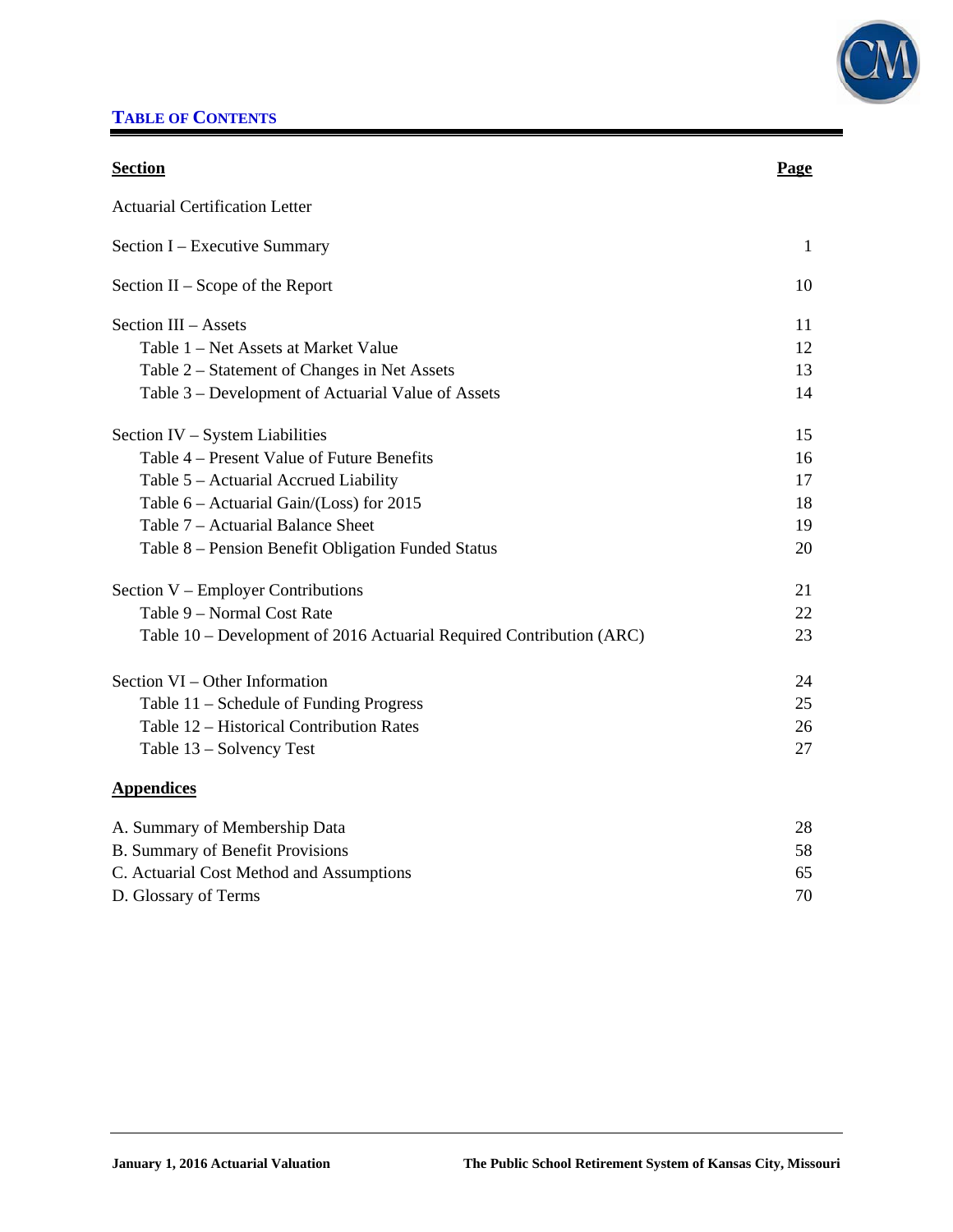

May 31, 2016

The Board of Trustees Public School Retirement System of the School District of Kansas City, Missouri 3100 Broadway, Suite 1211 Kansas City, MO 64111

Dear Members of the Board:

In accordance with your request, we have completed an actuarial valuation of the Public School Retirement System of the School District of Kansas City, Missouri as of January 1, 2016. The major findings of the valuation are contained in this report, including the actuarial required contribution rate for the 2016 plan year. The actuarial methods are the same as were used in the prior valuation, but there was one change to the actuarial assumptions. The mortality tables used in the valuation are tied to tables published by the Internal Revenue Service which are updated annually to reflect one additional year of mortality improvement. The use of these updated IRS mortality tables for valuation dates in 2016, which are reflected in this valuation, increased the liabilities and costs of the System. There were also two changes in the plan provisions which were first reflected in this valuation and impacted the liabilities. The first was an increase to the member and employer contribution rates for 2016 from 8.5% to 9.0% due to the Board's action last year. The second reflects the updated early retirement factors adopted by the Board in June, 2015 at the recommendation of the System's actuary.

In preparing this report, we relied, without audit, on information (some oral and some in writing) supplied by the System's staff. This information includes, but is not limited to, plan provisions, member data, and financial information. We found this information to be reasonably consistent and comparable with information for the last valuation. The valuation results depend on the integrity of the data provided. If any of this information is inaccurate or incomplete, our valuation results may be different and our calculations may need to be revised.

Future actuarial measurements may differ significantly from the current measurements presented in this report due to such factors as the following: plan experience differing from that anticipated by the economic or demographic assumptions; increases or decreases expected as part of the natural operation of the methodology used for these measurements (such as the end of an amortization period); and changes in plan provisions or applicable law. Due to the limited scope of our assignment, we did not perform an analysis of the potential range of future measurements.

> Off Offices in Englewood, CO • Kennesaw, GA • Bellevue, NE 3906 Raynor Pkwy, Suite 106, Bellevue, NE 68123 Phone (402) 905-4461 • Fax (402) 905-4464 www.CavMacConsulting.com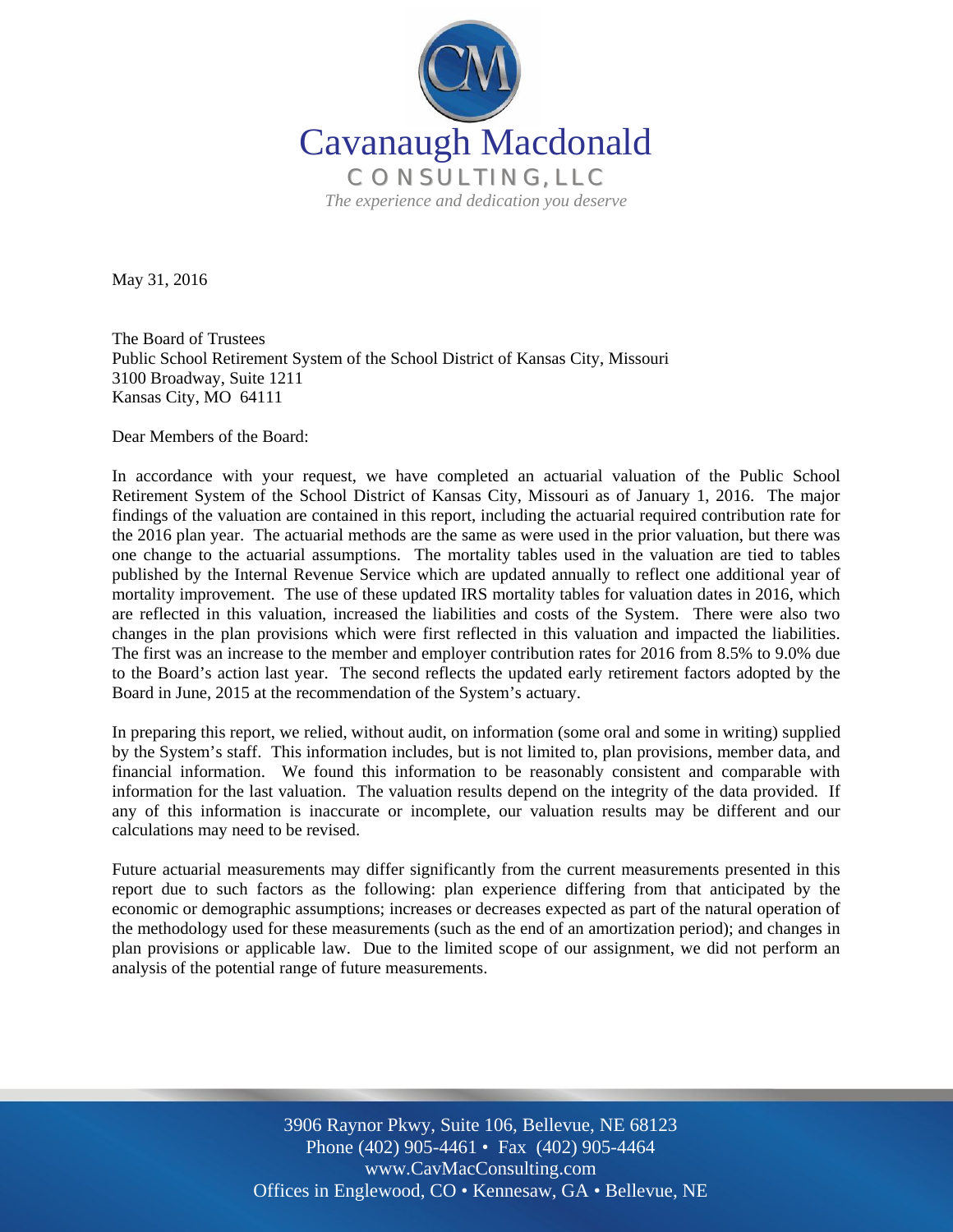Board of Trustees May 31, 2016 Page 2



Actuarial computations presented in this report are for purposes of determining the actuarial contribution rates for funding the System. The calculations in the enclosed report have been made on a basis consistent with our understanding of the System's funding requirements and goals. Determinations for purposes other than meeting these requirements may be significantly different from the results contained in this report. Accordingly, additional determinations may be needed for other purposes. For example, actuarial computations for purposes of fulfilling financial accounting requirements for the System under Governmental Accounting Standard No. 67 are provided in a separate report.

The consultants who worked on this assignment are pension actuaries. CMC's advice is not intended to be a substitute for qualified legal or accounting counsel.

This is to certify that the independent consulting actuaries are members of the American Academy of Actuaries and have experience in performing valuations for public retirement plans, that the valuation was prepared in accordance with standards of practice prescribed by the Actuarial Standards Board, and that the actuarial calculations were performed by qualified actuaries in accordance with accepted actuarial procedures, based on the current provisions of the retirement plan and on actuarial assumptions that are internally consistent and reasonably based on the actual experience of the System. The Board of Trustees has the final decision regarding the appropriateness of the assumptions and adopted them as indicated in Appendix C.

We respectfully submit the following report and look forward to discussing it with you.

Sincerely,

Patrice Beckham

Principal and Consulting Actuary Chief Pension Actuary

Brent a Bant

Patrice A. Beckham, FSA, EA, FCA, MAAA Brent A. Banister, PhD, FSA, EA, FCA, MAAA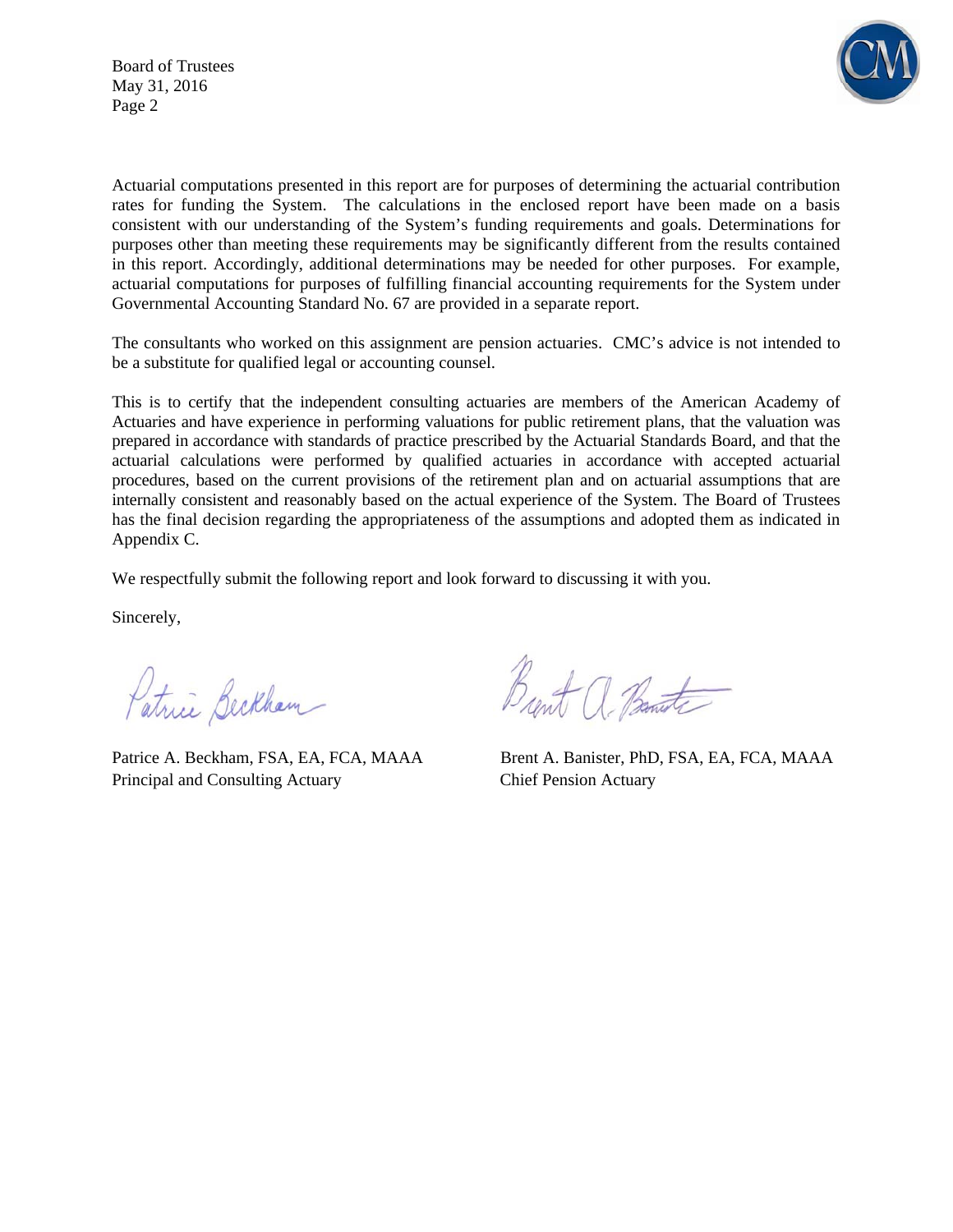This report presents the results of the January 1, 2016 actuarial valuation of the Public School Retirement System of the School District of Kansas City, Missouri (System). The primary purposes of performing a valuation are to:

- estimate the liabilities for future benefits expected to be paid by the System;
- determine the actuarial contribution rate required to fund the System and evaluate the sufficiency of the current contribution rate;
- disclose certain asset and liability measurements as of the valuation date;
- monitor any deviation between actual plan experience and experience projected by the actuarial assumptions; and
- analyze and report on any significant trends in assets, liabilities, and contributions over the past several years.

There has been no change in the actuarial methods from the last valuation. However, the mortality tables used in the valuation are tied to tables published by the Internal Revenue Service for use by corporate pension plans and are updated annually to reflect one additional year of mortality improvement. The 2016 updated mortality tables, which were used in this valuation, increased the actuarial accrued liability by \$1.2 million. In addition, there were two changes to the plan provisions reflected in this valuation. The Board's action to increase the member and employer contribution rates for 2016 from 8.5% to 9.0%, effective January 1, 2016 is first reflected in this valuation. In addition, the updated early retirement factors adopted by the Board in June, 2015 are also reflected. Both of these changes had a small impact on the actuarial liability of the System.

The data provided for the valuation for inactive vested members was expanded for this valuation and, as a result, monthly benefit amounts were directly calculated and valued for these members. In prior valuations, the liability for such members was indirectly valued by setting the liability equal to 1.5 times the member's account balance. The change in the valuation methodology for inactive vested members had a small impact on the valuation results, producing a slightly lower liability for these members.

The actuarial valuation results provide a "snapshot" view of the System's financial condition on January 1, 2016. The valuation results reflect net unfavorable experience for the past plan year as demonstrated by an unfunded actuarial accrued liability that was higher than expected based on the actuarial assumptions used in the January 1, 2015 actuarial valuation. Unfavorable experience on the actuarial value of assets resulted in an actuarial loss of \$22.3 million and experience on liabilities resulted in a gain of \$2.3 million for an overall actuarial loss of \$20.0 million. As a result of this experience and the changes discussed earlier, the System's unfunded actuarial accrued liability increased from \$179.2 million in the January 1, 2015 valuation to \$200.6 million in the January 1, 2016 valuation. A detailed analysis of the change in the unfunded actuarial accrued liability is shown on page 4.

The System uses an asset smoothing method in the valuation process. As a result, the System's funded status and the actuarial contribution rate are based on the actuarial (smoothed) value of assets – not the market value. The rate of return on the market value of assets was -1.8%, but due to the asset smoothing process the return on the actuarial value of assets was 4.8%. Because the investment return on the actuarial value of assets was lower than the actuarial assumed rate of return (8.0%), an actuarial loss on assets occurred. Due to the low return on the market value of assets in 2015, the deferred asset loss increased from \$13.9 million in the January 1, 2015 valuation to \$58.5 million in the January 1, 2016 valuation. Actual returns over the next few years will determine if, and when, the \$58.5 million of deferred investment loss is recognized.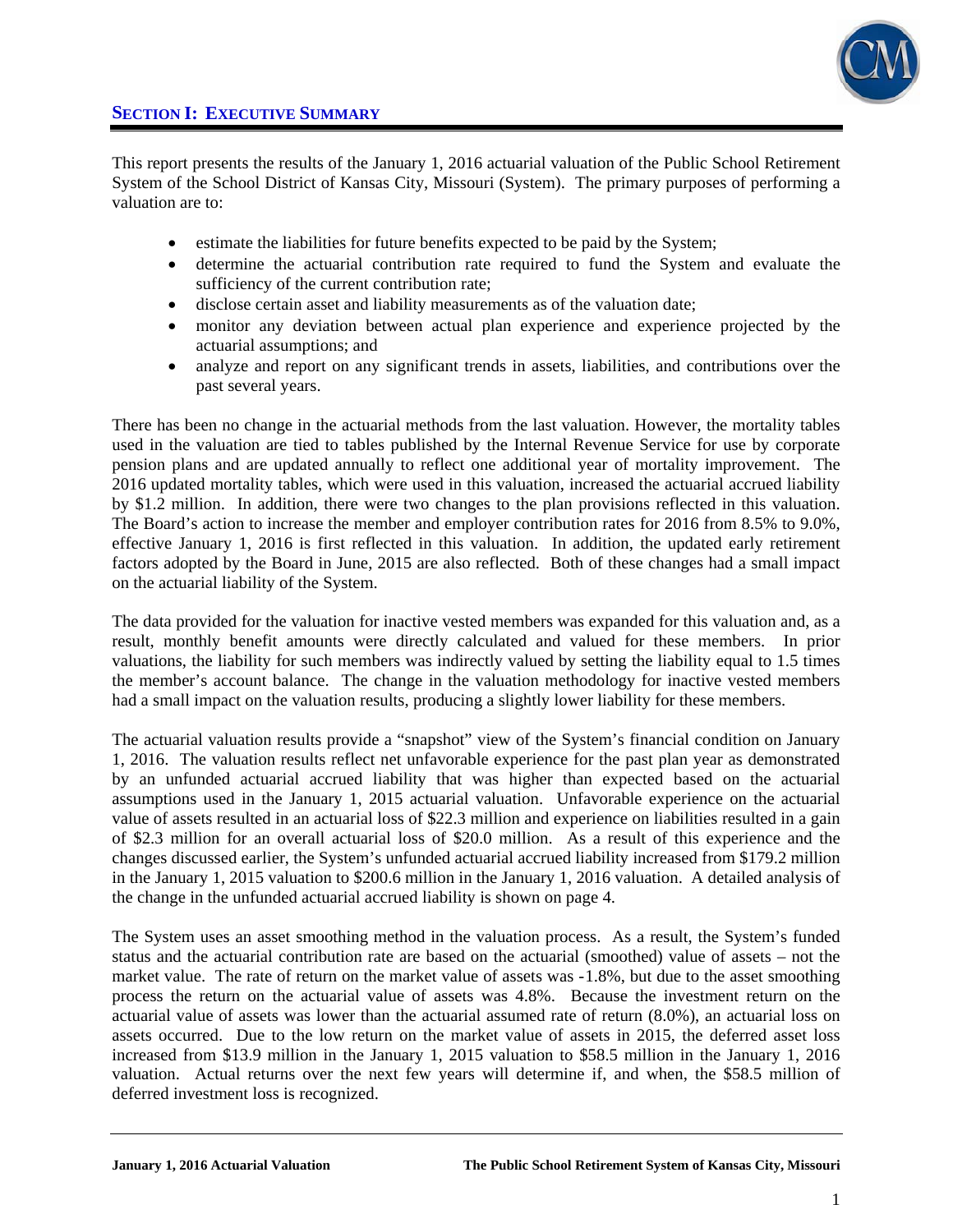

In the following pages, changes in the assets, liabilities, and contributions of the System over the last year are discussed in more detail.

### **ASSETS**

As of January 1, 2016, the System had total assets of \$636.1 million when measured on a market value basis. This was a decrease of \$62.4 million from the January 1, 2015 figure of \$698.5 million. The market value of assets is not used directly in the calculation of the System's funded status and the actuarial contribution rate. An asset valuation method, which smoothes the effect of market fluctuations, is used to determine the value of assets used in the valuation, called the "actuarial value of assets". Gains and losses, determined as the difference between the actual and expected value of assets (calculated using the actuarial assumed rate of 8.0%), are recognized equally over a five-year period. See Table 3 for a detailed development of the actuarial value of assets. The rate of return on the actuarial value of assets was 4.8%, less than the assumed rate of return of 8.0%. As of January 1, 2016, the actuarial value of assets exceeds the market value of assets by \$58.5 million.

The components of the change in the market and actuarial value of assets for the System (in millions) are set forth below:

|                                                        | <b>Market Value (\$M)</b> | <b>Actuarial Value (\$M)</b> |
|--------------------------------------------------------|---------------------------|------------------------------|
| Assets, January 1, 2015                                | \$698.5                   | \$712.4                      |
| - Employers and Member Contributions                   | 29.1                      | 29.1                         |
| - Benefit Payments and Refunds                         | (79.6)                    | (79.6)                       |
| - Investment, Depreciation and Administrative Expenses | (6.4)                     | (6.4)                        |
| - Investment Income                                    | (5.5)                     | 39.1                         |
| Assets, January 1, 2016                                | \$636.1                   | \$694.6                      |
|                                                        |                           |                              |
| <b>Estimated Rate of Return</b>                        | $(1.8\%)$                 | 4.8%                         |

The unrecognized investment loss represents about 9% of the market value of assets. Unless offset by future investment gains or other favorable experience, the recognition of the \$58.5 million loss will flow through the asset smoothing method and negatively impact the funded ratio and actuarial contribution rate in future years. If the deferred loss was recognized immediately in the actuarial value of assets, the funded percentage would decrease from 78% to 71% and the actuarial contribution rate for the System would increase from 11.2% to 14.1% of payroll.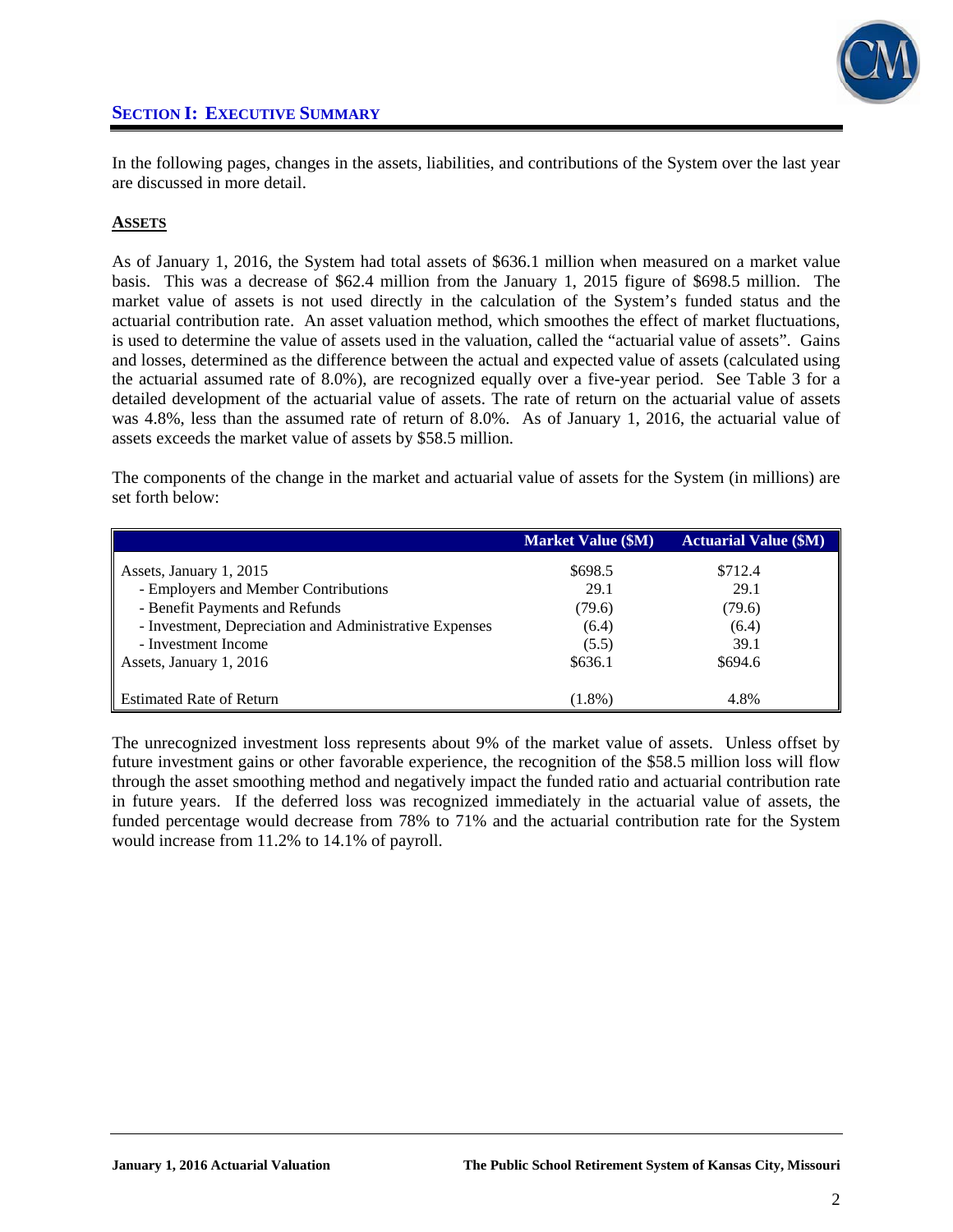



*The actuarial value of assets has been equal to or greater than the market value of assets over much of this period. However, over the longer term we expect the actuarial value of assets to be both higher and lower than the market value of assets.* 



*The rate of return on the actuarial value of assets has been less volatile than the market value return, which is the main reason for using an asset smoothing method*

### **LIABILITIES**

The actuarial accrued liability is that portion of the present value of future benefits that will not be paid by future employer normal costs or member contributions. The difference between this liability and asset values at the same date is referred to as the unfunded actuarial accrued liability (UAAL). The unfunded actuarial accrued liability will be reduced if the employer's contributions exceed the employer's normal cost for the year, after allowing for interest earned on the previous balance of the unfunded actuarial accrued liability. Benefit improvements, experience gains and losses, and changes in actuarial assumptions and procedures will also impact the total actuarial accrued liability and the unfunded portion thereof.

The Actuarial Accrued Liability and Unfunded Actuarial Accrued Liability for the System as of January 1, 2016 are:

| <b>Actuarial Accrued Liability</b>   | \$895,230,295 |
|--------------------------------------|---------------|
| Actuarial Value of Assets            | 694,641,248   |
| Unfunded Actuarial Accrued Liability | \$200,589,047 |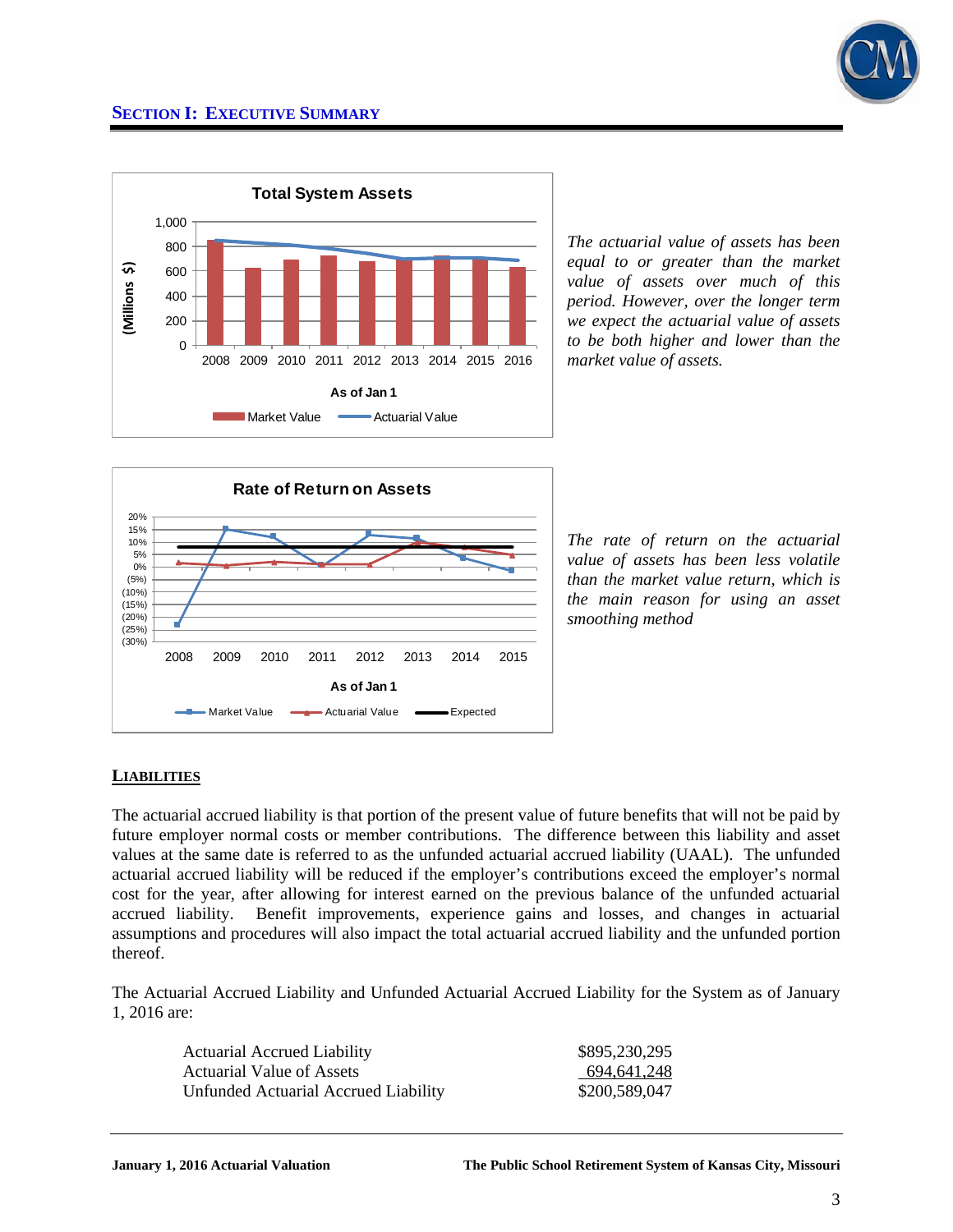

The existence of an unfunded actuarial accrued liability means that the System has actuarial assets below the target amount for an ongoing plan. Consequently, contributions in excess of the normal cost will be needed in order for the System to reach fully funded status, assuming all assumptions are met. Because the actuarial accrued liability includes projections of future salary increases and years of service, this measure does not provide a reliable indication of the level of funding relative to actual benefits earned to date. Note that if the market value of assets were used instead of the actuarial value of assets, the amount of UAAL would be different. This information is shown on page 9 of this report.

Between January 1, 2015 and January 1, 2016, the change in the unfunded actuarial accrued liability for the System was as follows (in millions):

|                                                                                           |    | (\$ Millions)  |
|-------------------------------------------------------------------------------------------|----|----------------|
| <b>Unfunded Actuarial Accrued Liability, January 1, 2015</b>                              | \$ | 179.2          |
| Expected decrease from amortization method<br>Actual versus actuarial contributions       |    | (1.6)<br>4.4   |
| Investment experience                                                                     |    | 22.3           |
| Liability experience<br>Updated mortality assumption                                      |    | (2.3)<br>1.2   |
| Reflect new early retirement factors<br>New valuation method for inactive vested benefits |    | (0.1)<br>(0.4) |
| Other experience                                                                          |    | (2.1)          |
| <b>Unfunded Actuarial Accrued Liability, January 1, 2016</b>                              | S  | 200.6          |

The experience loss for the 2015 plan year of \$20.0 million reflects the combined impact of an actuarial loss of \$22.3 million on System assets (actuarial value), and an actuarial gain of \$2.3 million on System liabilities. The largest source of gain on the liability experience was due to salary increases that were lower than expected based on the actuarial assumptions.

Based on our discussions with the System's staff, additional data was added to the 2016 valuation data file so that benefit amounts for inactive vested members could be better estimated and valued directly. Prior to these data improvements, the liability for inactive vested members was valued as 1.5 times their employee contribution account balance. Implementing the improved methodology for estimating terminated vested liability resulted in a \$0.4 million decrease in the actuarial accrued liability. Also, the Board adopted updated early retirement factors in June, 2015, which were reflected in this valuation. Both of these changes had a small impact on the System's liabilities.

Analysis of the unfunded actuarial accrued liability strictly as a dollar amount can be misleading. Another way to evaluate the unfunded actuarial accrued liability and the progress made in its funding is to track the funded status, the ratio of the actuarial value of assets to the actuarial accrued liability. This information for recent years is shown below (in millions). Longer term historical information is shown in the graph following the chart: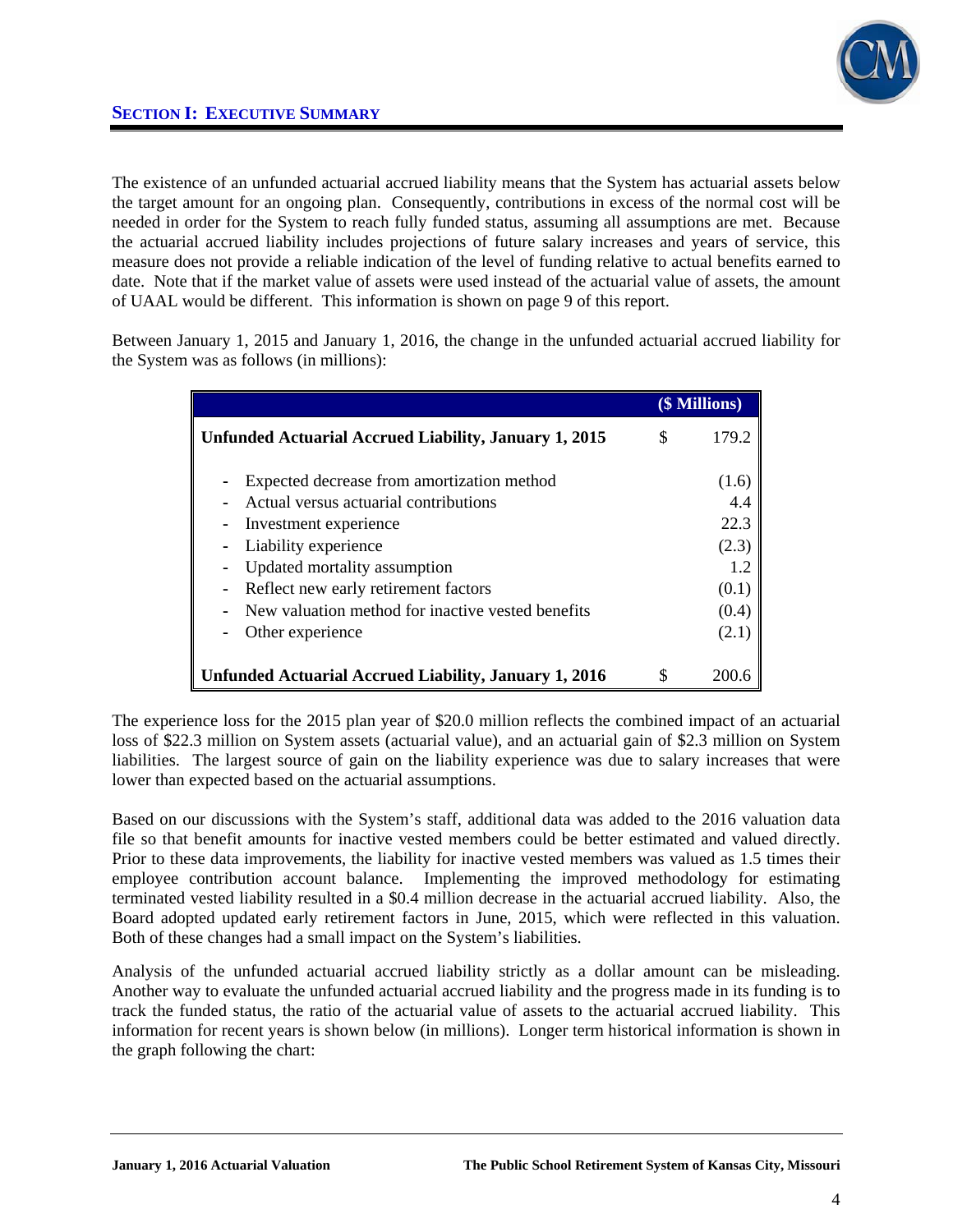

|                                   | 1/1/2012 | 1/1/2013 | 1/1/2014 | 1/1/2015 | 1/1/2016 |
|-----------------------------------|----------|----------|----------|----------|----------|
| Actuarial Accrued Liability (\$M) | \$874.3  | \$868.7  | \$875.5  | \$891.5  | \$895.2  |
| Actuarial Value of Assets (\$M)   | \$742.3  | \$697.0  | \$710.8  | \$712.4  | \$694.6  |
| Funded Ratio (Actuarial Value)    | 84.9%    | 80.2%    | 81.2%    | 79.9%    | 77.6%    |
| Market Value of Assets (\$M)      | \$681.9  | \$703.0  | \$726.6  | \$698.5  | \$636.1  |
| Funded Ratio (Market Value)       | 78.0%    | 80.9%    | 83.0%    | 78.4%    | 71.1%    |



*The System's funded ratio has been very strong (near or above 100%) until the last several years when the recognition of the market downturn of 2008 has been fully reflected. Future investment experience will be the largest driver of the System's funded ratio in future years. However, contributions at the full actuarial contribution rate will also be important to the System's long-term funding.* 

As mentioned earlier in this report, due to the asset smoothing method there is currently a \$58.5 million difference between the actuarial value and the market value of assets. To the extent there is not favorable investment experience to offset the deferred loss, the \$58.5 million deferred loss will be recognized in future years and the System's funded status will decline. The System's funded status will continue to be heavily dependent on future investment experience.

### **CONTRIBUTION RATES**

Generally, contributions to the System consist of:

- A "normal cost" for the portion of projected liabilities allocated to service of members during the year following the valuation date by the actuarial cost method, and
- An "unfunded actuarial accrued liability contribution" for the excess of the portion of projected liabilities allocated to service to date over the actuarial value of assets.

As of January 1, 2016, the actuarial accrued liability exceeds the actuarial value of assets so an unfunded actuarial accrued liability (UAAL) exists. When amortized over a rolling 30-year period, as a level dollar amount, the resulting contribution is 9.95% of pay. The System's actuarial contribution rate is the sum of the normal cost and the UAAL amortization contribution or 20.18% of pay (10.23% normal cost plus 9.95% UAAL contribution). Given a current contribution rate of 18.00% of pay (9.00% each for employee and employer), the resulting contribution shortfall as of January 1, 2016 is 2.18%. However, this measurement is of limited value in assessing the adequacy of the current contribution rate and the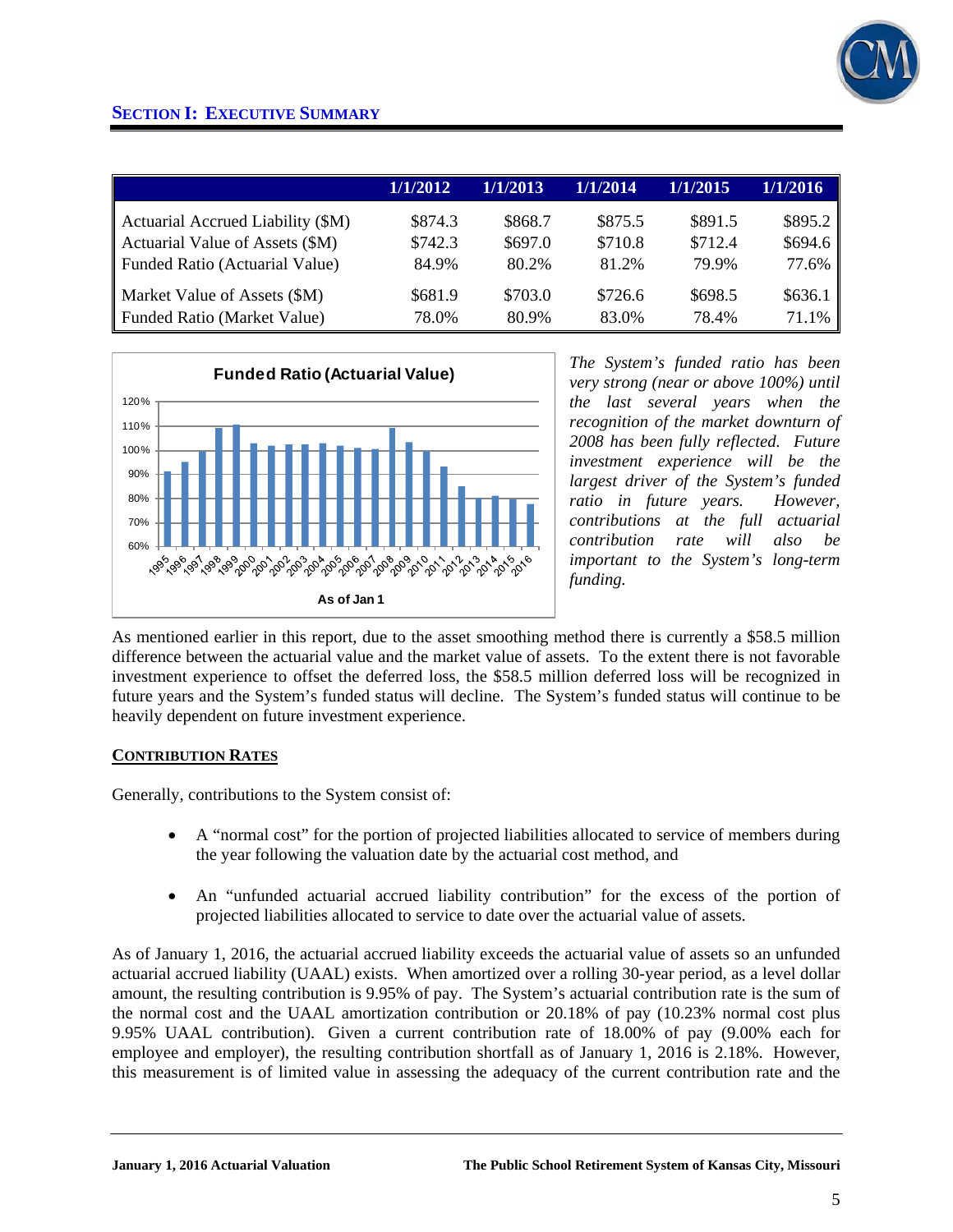

long term funding health of the System. All of the measurements in the valuation are based on the snapshot at January 1, 2016 so they don't reflect changes that will occur in future years.

As mentioned earlier, the System is funded with a fixed contribution rate of 18% of payroll. In the current valuation, 10.23% is needed to fund the normal cost for current active members and the remainder, 7.77% of payroll, is available to finance the UAAL. However, over time these amounts will change as explained in the following items:

- (1) A different benefit structure, with a lower normal cost rate, applies to members hired after January 1, 2014. Therefore, over time as current members in Plan B leave and are replaced by new hires in Plan C, the normal cost rate is expected to decline. As a result, the portion of the total contribution rate available to pay off the UAAL is expected to increase each year in the future until all active members in the valuation are covered by Plan C. This increasing payment stream for the UAAL will improve the System's funded status over the next 30 years.
- (2) Covered payroll is expected to increase over time which is not anticipated in the calculation of the UAAL amortization payment of 9.95% in the actuarial required contribution rate in this valuation. If the increasing payroll was anticipated in calculating the UAAL payment, the amortization payment would be lower than 9.95% and the contribution rate shortfall would be smaller.

As a result, it is impossible to estimate the long-term funding progress of the System without performing an open group projection of future valuation results. Such modeling was prepared in connection with the 2016 valuation. The following graph reflects the projected funded ratio in future years based on the current fixed contribution rate of 18% of payroll (9% employer and 9% employee). Please note that these projections assume that all actuarial assumptions are met in all future years, including an 8% return on the market value of assets. To the extent actual experience is different than that assumed, the actual funded ratio of the System will vary from these projections, perhaps significantly.

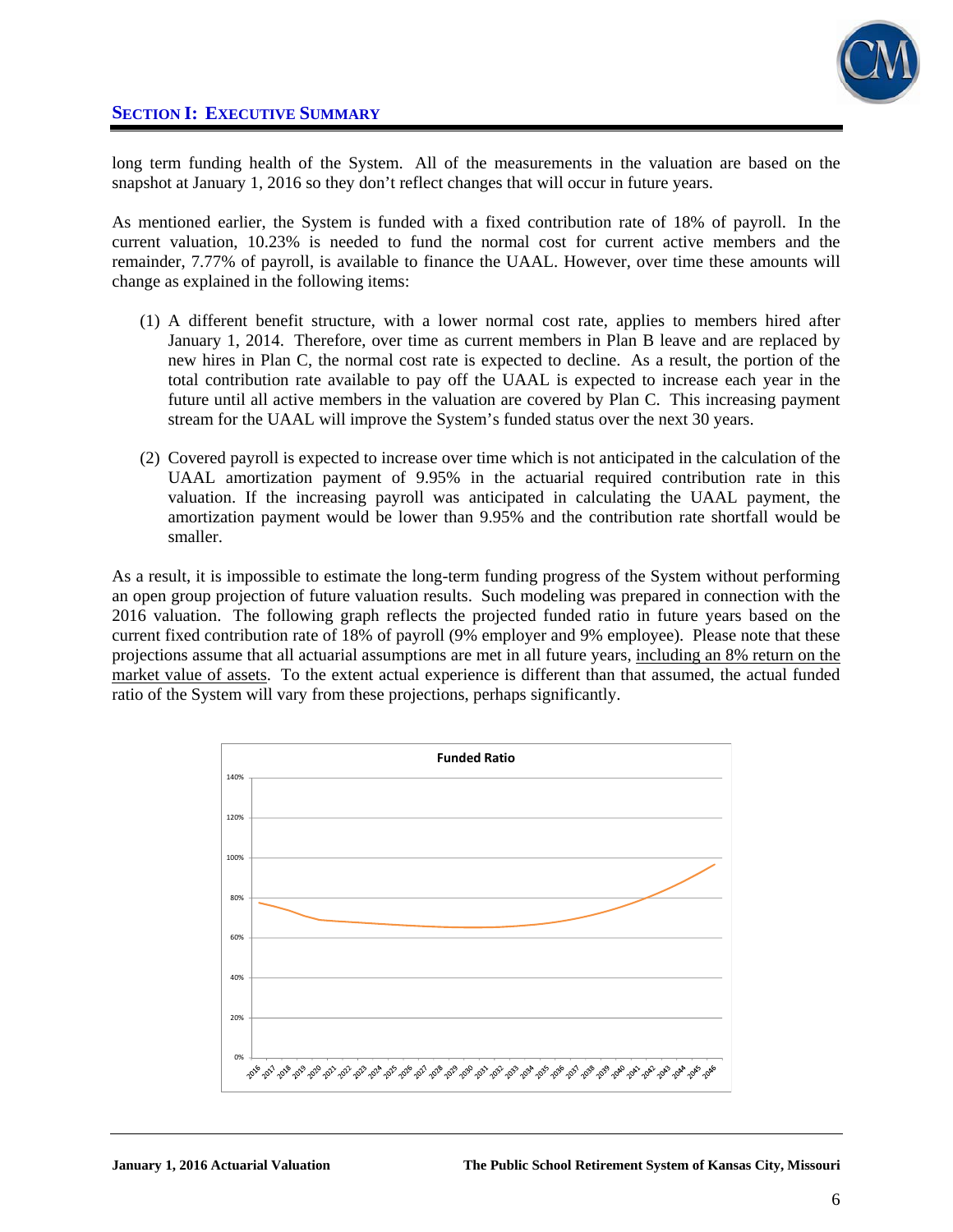



A summary of the System's recent contribution rates is shown below:

*The actuarial contribution rate has increased dramatically in recent years due to the recognition of the large asset loss from 2008 in the asset smoothing method. The contribution shortfall has been reduced due to increases in the member and employer contribution rates.* 

### **COMMENTS**

Under legislation passed in 2013, the Board may adjust the member and employer contribution rate each year by no more than 0.5% each. The contribution rate can fluctuate between 7.5% and 9.0%. The Board increased the contribution rate for both members and employers to 9.0% of pay, effective January 1, 2016. The higher contribution rate will reduce the shortfall between the actuarial contribution rate and the actual contribution rate and improve the System's funding over the long term. As a result of the higher employee and employer contribution rate, the System's funding shortfall decreased from 2.56% of pay in last year's valuation to 2.18% of pay in the current valuation despite an increase in the actuarial required contribution rate.

In addition, legislation in 2013 modified the set of plan provisions applicable for members hired after December 31, 2013, referred to as Plan C. The key differences between Plan B and Plan C are a lower benefit multiplier (1.75% instead of 2.00%) and different requirements for unreduced benefits (age 62 or Rule of 80 rather than age 60 or Rule of 75). As of January 1, 2016, there are 1,080 active Plan C members in the System out of a total of 3,574, about 30%. As discussed earlier, the impact of the new benefit structure on the System's funding will evolve gradually over time as current members (covered by Plan B) leave covered employment and are replaced with new members who are covered by Plan C.

The System does not use the actual market value of assets in developing the actuarial contribution rate, but utilizes an asset valuation method to smooth out the peaks and valleys in investment returns from year to year. Due to the negative return on the market value of assets in 2015, the System experienced an actuarial loss on assets of \$22.3 million. This loss was partially offset by a gain on liabilities of \$2.3 million. The net impact of the asset and the liability experience was an actuarial loss of \$20.0 million.

The System's actuarial required contribution rate increased from 19.56% in the January 1, 2015 valuation to 20.18% in this valuation. The actuarial required contribution rate to be paid by the System has been, and will continue to be, heavily impacted by investment returns from year to year. Despite the use of an asset smoothing method, actual returns that are significantly different from the 8.00% assumption will create volatility in the System's actuarial required contribution rate.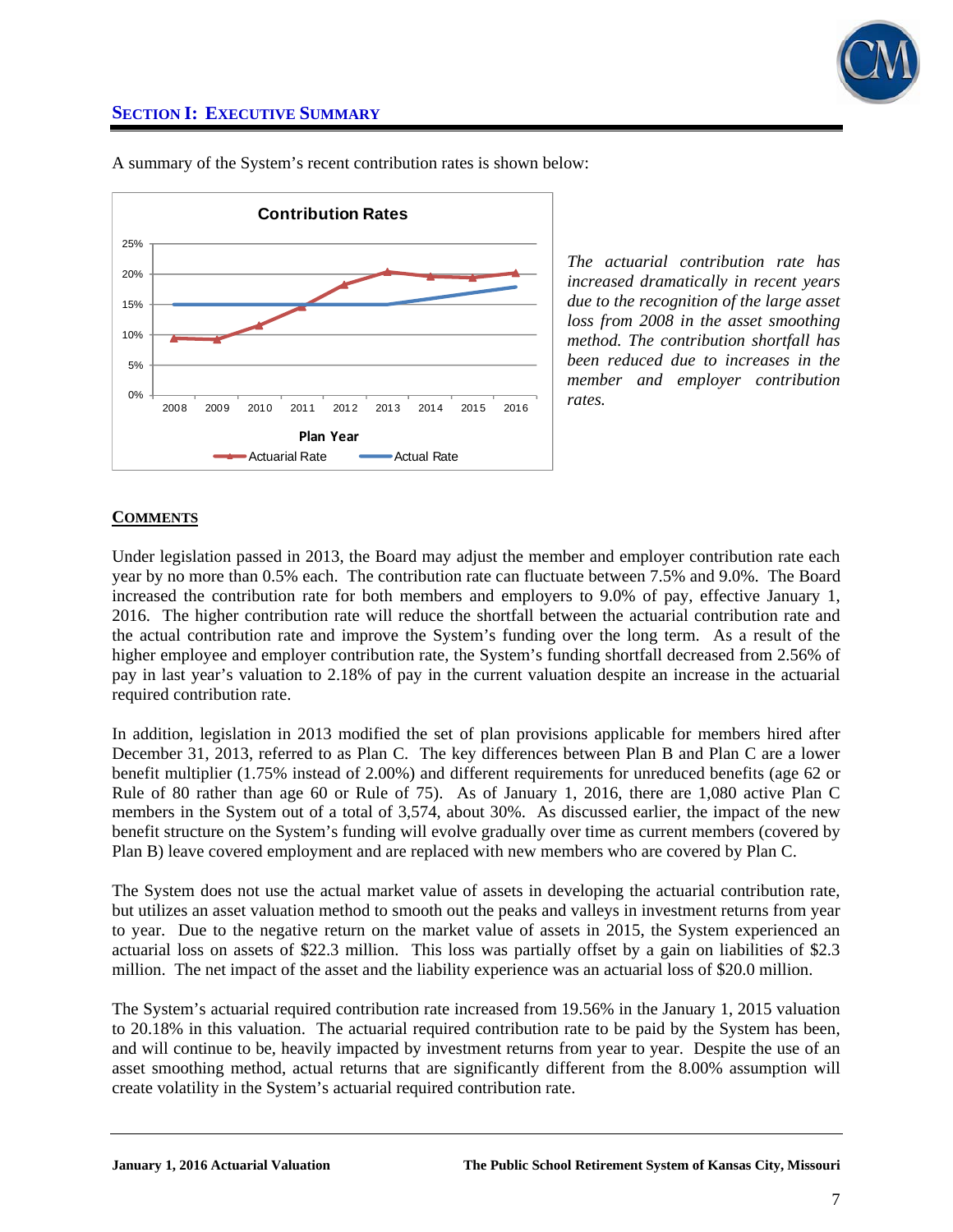

The deferred investment loss (actuarial value less market value of assets) is \$58.5 million, about 9% of market value. Absent investment gains in future years, the deferred investment loss of \$58.5 million will eventually be reflected in the actuarial value of assets. While the use of an asset smoothing method is a common procedure for public retirement systems, it is important to identify the potential impact of the deferred investment experience. This is accomplished by comparing the key valuation results from the January 1, 2016 actuarial valuation using both the actuarial and market value of assets.

|                                             | <b>Using Actuarial</b> | <b>Using Market</b>    |
|---------------------------------------------|------------------------|------------------------|
|                                             | <b>Value of Assets</b> | <b>Value of Assets</b> |
| <b>Actuarial Accrued Liability</b>          | \$895,230,295          | \$895,230,295          |
| <b>Asset Value</b>                          | \$694,641,248          | \$636,109,506          |
| <b>Unfunded Actuarial Accrued Liability</b> | \$200,589,047          | \$259,120,789          |
| <b>Funded Ratio</b>                         | 77.6%                  | 71.1%                  |
| Normal Cost Rate                            | 10.23%                 | 10.23%                 |
| UAAL Contribution Rate*                     | 9.95%                  | 12.86%                 |
| <b>Total Contribution Rate</b>              | 20.18%                 | 23.09%                 |
| <b>Employee Contribution Rate</b>           | $(9.00\%)$             | $(9.00\%)$             |
| <b>Employer Contribution Rate</b>           | $(9.00\%)$             | $(9.00\%)$             |
| <b>Contribution Shortfall</b>               | 2.18%                  | 5.09%                  |

\* Calculated as a level dollar payment. The UAAL contribution rate, as a percent of payroll, is expected to decrease over the remainder of the amortization period as covered payroll increases.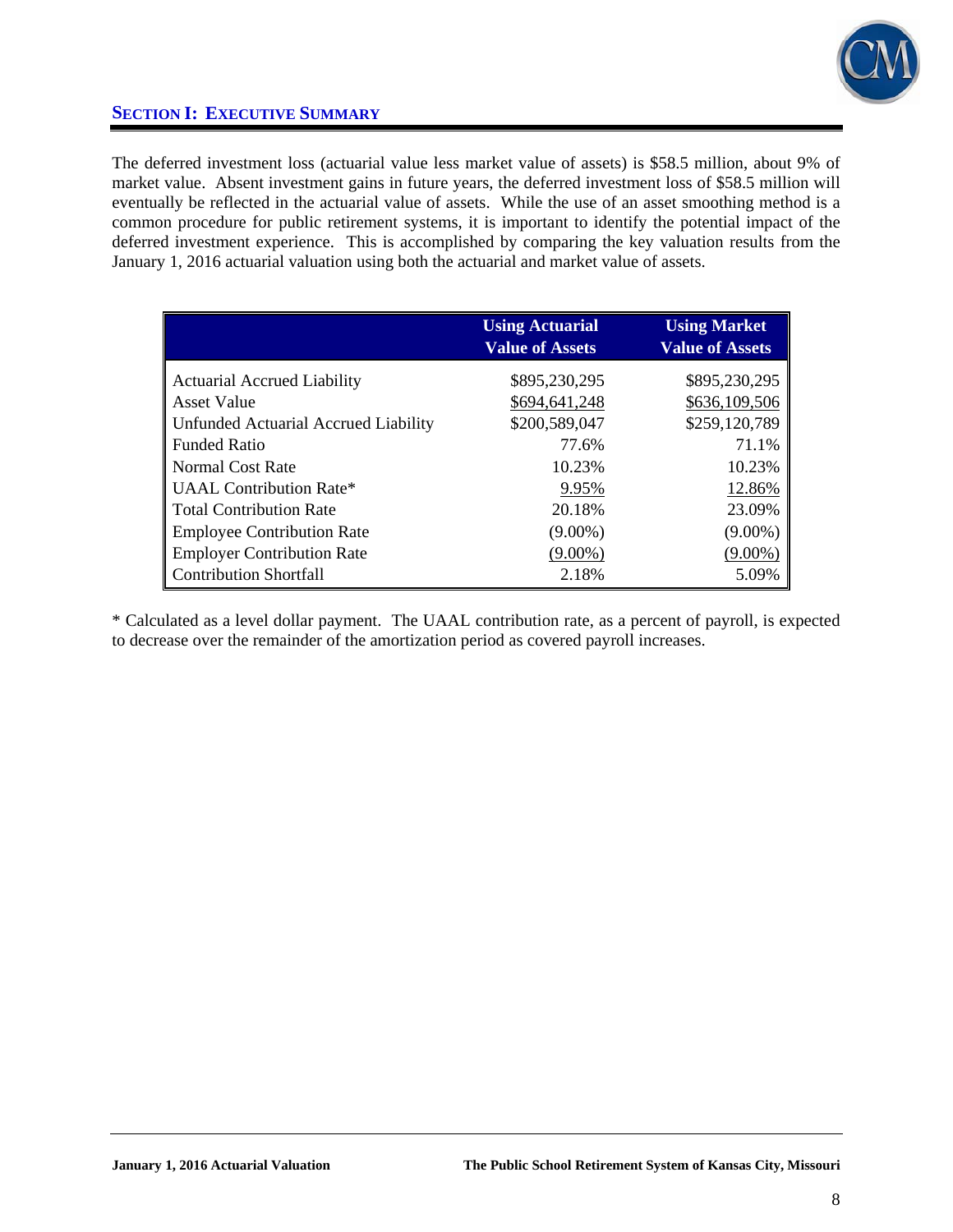# **Summary of Principal Valuation Results**

|                                                                          |    | 1/1/2016<br>Valuation   | 1/1/2015<br>Valuation | % Change                       |
|--------------------------------------------------------------------------|----|-------------------------|-----------------------|--------------------------------|
| 1. PARTICIPANT DATA                                                      |    |                         |                       |                                |
| Number of:                                                               |    |                         |                       |                                |
| <b>Active Members</b><br>- Plan B<br>- Plan C<br>Total                   |    | 2,494<br>1,080<br>3,574 | 2,919<br>574<br>3,493 | $(14.56\%)$<br>88.15%<br>2.32% |
| Retirees, Disableds, and Beneficiaries                                   |    | 4,049                   | 4,011                 | 0.95%                          |
| Inactive Members*                                                        |    | 2,740                   | 2,600                 | 5.38%                          |
| <b>Total Members</b>                                                     |    | 10,363                  | 10,104                | 2.56%                          |
| Projected Annual Salaries of Active Members                              | \$ | 179,013,516             | \$<br>170,845,124     | 4.78%                          |
| Annual Retirement Payments for Retirees,<br>Disableds, and Beneficiaries | \$ | 76,786,236              | \$<br>75,736,524      | 1.39%                          |
| 2. ASSETS AND LIABILITIES                                                |    |                         |                       |                                |
| a. Market Value of Assets                                                | \$ | 636,109,506             | \$<br>698,523,480     | $(8.94\%)$                     |
| b. Actuarial Value of Assets                                             |    | 694,641,248             | 712,390,611           | $(2.49\%)$                     |
| c. Total Actuarial Accrued Liability                                     |    | 895,230,295             | 891,543,036           | 0.41%                          |
| d. Unfunded Actuarial Accrued Liability<br>$[c - b]$                     | S  | 200,589,047             | \$<br>179, 152, 425   | 11.97%                         |
| e. Funded Ratio (Actuarial Value of Assets)<br>[b/c]                     |    | 77.59%                  | 79.91%                | $(2.90\%)$                     |
| f. Funded Ratio (Market Value of Assets)<br>[a/c]                        |    | 71.06%                  | 78.35%                | $(9.30\%)$                     |
| g. Projected Benefit Obligation                                          | \$ | 889,456,919             | \$<br>885,297,319     | 0.47%                          |
| 3. CONTRIBUTION RATES AS A PERCENT OF PAYROLL                            |    |                         |                       |                                |
| <b>Normal Cost</b>                                                       |    | 10.23%                  | 10.25%                | $(0.20\%)$                     |
| Amortization of Unfunded Actuarial<br><b>Accrued Liability</b>           |    | 9.95%                   | 9.31%                 | 6.87%                          |
| <b>Actuarial Required Contribution Rate</b>                              |    | 20.18%                  | 19.56%                | 3.17%                          |
| Member Contribution Rate                                                 |    | $(9.00\%)$              | $(8.50\%)$            | 5.88%                          |
| <b>Employer Contribution Rate</b>                                        |    | $(9.00\%)$              | $(8.50\%)$            | 5.88%                          |
| <b>Contribution Rate Shortfall</b>                                       |    | 2.18%                   | 2.56%                 | $(14.84\%)$                    |
| <b>Contribution Shortfall</b>                                            | \$ | 3,902,495               | \$<br>4,376,071       | $(10.82\%)$                    |
|                                                                          |    |                         |                       |                                |

\*Includes former participants entitled to either a refund of contributions or a deferred annuity.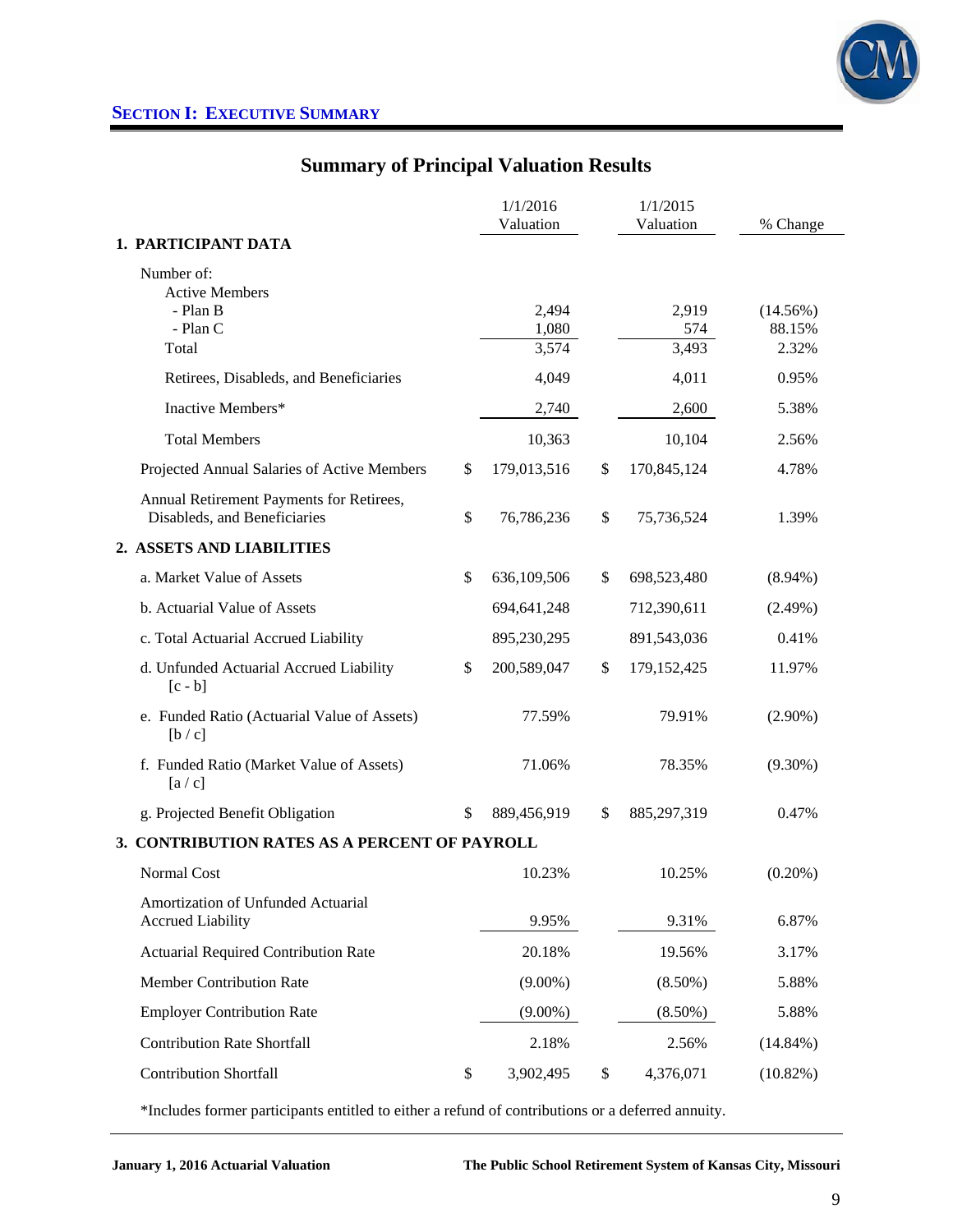

## **SECTION II: SCOPE OF THE REPORT**

This report presents the actuarial valuation of the Public School Retirement System of the School District of Kansas City, Missouri as of January 1, 2016. This valuation was prepared at the request of the System's Board of Trustees. The report is based on plan provisions and actuarial assumptions that are unchanged from last year, except for the update of the mortality table for one additional year of mortality improvement, an increase in the contribution rate from 8.5% to 9.0% of payroll, and updated early retirement factors.

Please pay particular attention to our cover letter, where the guidelines employed in the preparation of this report are outlined. We also comment on the sources and reliability of both the data and the actuarial assumptions upon which our findings are based. Those comments are the basis for our certification that this report is complete and accurate to the best of our knowledge and belief.

A summary of the findings resulting from this valuation is presented in the previous section. Section 3 describes the assets and investment experience of the System. Sections 4 and 5 describe how the obligations of the System are to be met under the actuarial cost method in use. Section 6 includes additional information regarding the System's funding history.

This report includes several appendices:

- Appendix A Schedules of valuation data classified by various categories of members.
- Appendix B A summary of the current benefit structure, as determined by the provisions of governing law on the valuation date.
- Appendix C A summary of the actuarial methods and assumptions used to estimate liabilities and determine contribution rates.
- Appendix D A glossary of actuarial terms.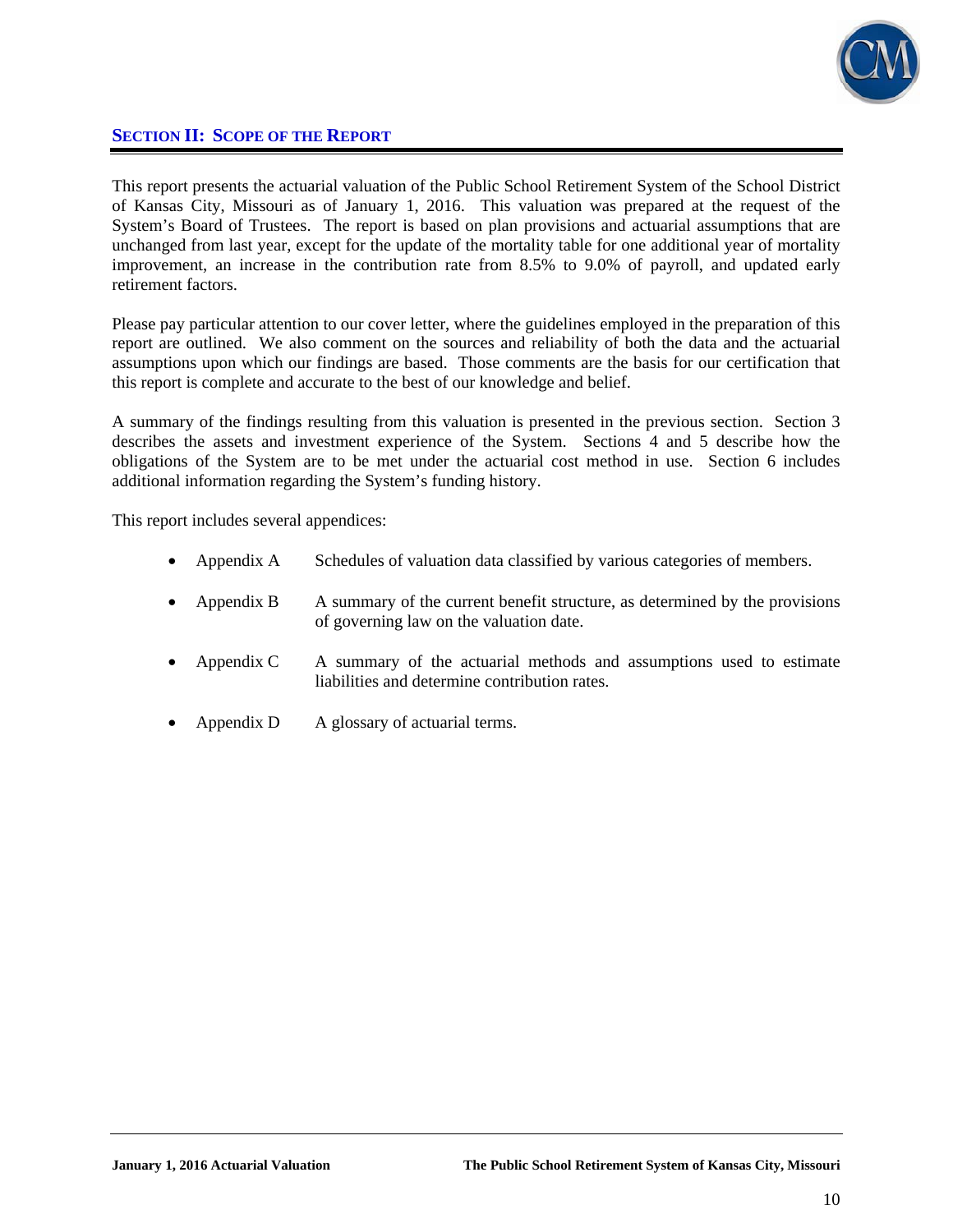

### **SECTION III: ASSETS**

In many respects, an actuarial valuation can be thought of as an inventory process. The inventory is taken as of the actuarial valuation date, which for this valuation is January 1, 2016. On that date, the assets available for the payment of benefits are appraised. The assets are compared with the liabilities of the System. The actuarial process then leads to a method of determining the contributions needed by members and the employer in the future to balance the System assets and liabilities.

### **MARKET VALUE OF ASSETS**

The current market value represents the "snapshot" or "cash-out" value of System assets as of the valuation date. In addition, the market value of assets provides a basis for measuring investment performance over time. On January 1, 2016, the market value of assets for the System was \$636.1 million. Table 1 summarizes the market value of assets by asset category. Table 2 is a comparison, at market values, of System assets as of January 1, 2016, and January 1, 2015, in total.

### **ACTUARIAL VALUE OF ASSETS**

Neither the market value of assets, representing a "cash-out" value of System assets, nor the book values of assets, representing the cost of investments, may be the best measure of the System's ongoing ability to meet its obligations.

To arrive at a suitable value for the actuarial valuation, a technique for determining the actuarial value of assets is used which dampens swings in the market value while still indirectly recognizing market values. This methodology smoothes the difference between the actual return and the expected return (based on the actuarial assumption) on the market value of assets equally over a five-year period. Table 3 shows the development of the actuarial value of assets (AVA) as of January 1, 2016.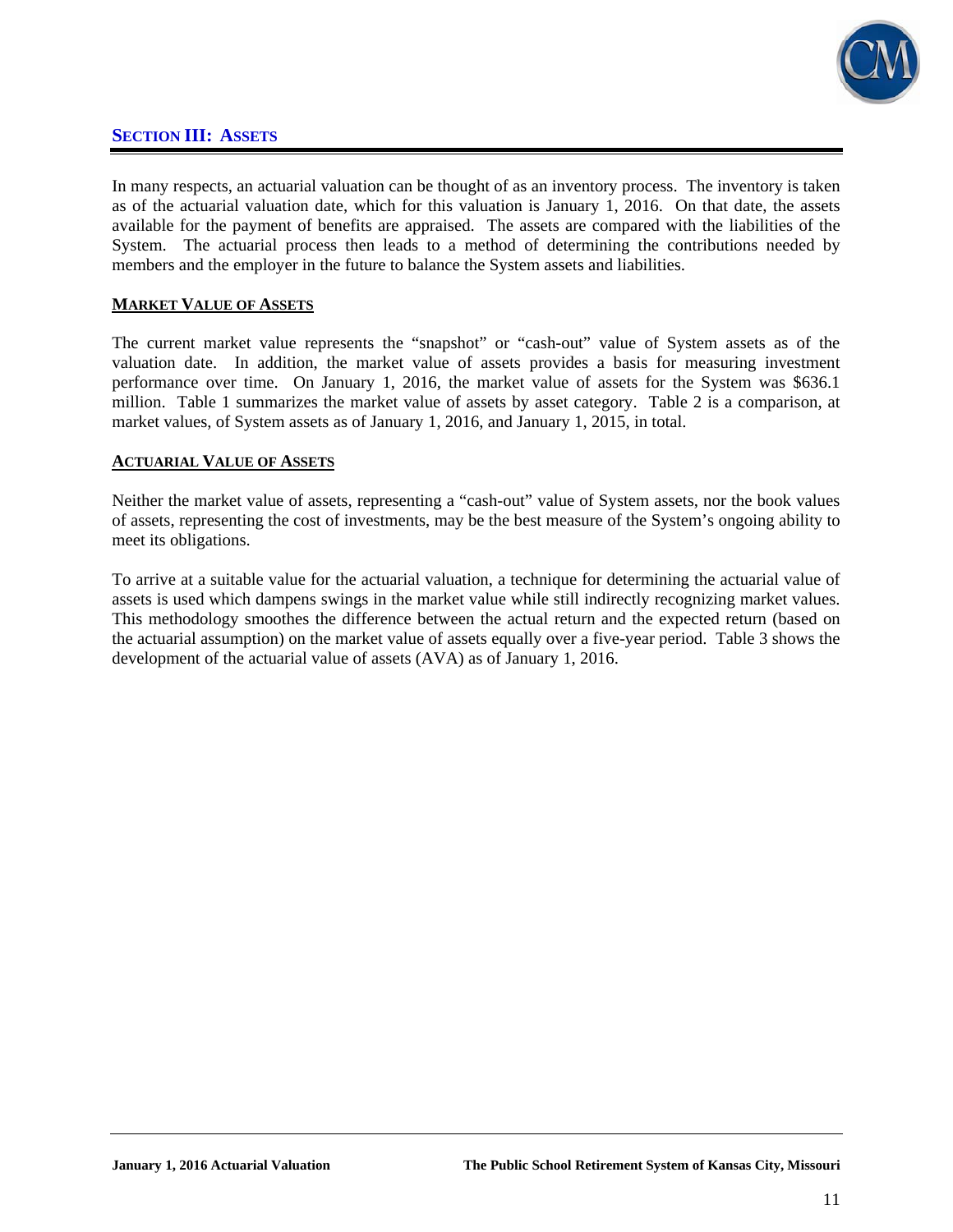# **Net Assets at Market Value as of January 1, 2016**

## **INVESTMENTS, AT MARKET VALUE**

| Cash and short term investments        | \$           | 14,266,375  |
|----------------------------------------|--------------|-------------|
| Commingled domestic fixed income       |              | 61,809,810  |
| High yield fixed income                |              | 14,919,095  |
| Global fixed income                    |              | 27,554,505  |
| Domestic equity                        |              | 141,293,930 |
| International equity                   |              | 148,205,278 |
| Pooled real estate funds               |              | 71,749,420  |
| Alternative equity fund                |              | 94,206,030  |
| Private equity                         |              | 30,226,368  |
| Commodities                            |              | 17,823,497  |
| Total Investments, at Market Value     | \$           | 622,054,308 |
| <b>RECEIVABLES</b>                     |              |             |
| Plan member contributions              | \$           | 720,848     |
| <b>Employer contributions</b>          |              | 9,757,475   |
| Securities sold                        |              | 1,189,058   |
| Accrued interest and dividends         |              | 507,828     |
| <b>Total Receivables</b>               | \$           | 12,175,209  |
| <b>OTHER ASSETS</b>                    |              |             |
| Cash                                   | $\mathbb{S}$ | 2,469,527   |
| <b>Fixed assets</b>                    |              | 103,742     |
| Other assets                           |              | 36,491      |
| <b>Total Other Assets</b>              | \$           | 2,609,760   |
| <b>TOTAL ASSETS</b>                    | \$           | 636,839,277 |
| <b>LIABILITIES</b>                     |              |             |
| Due to broker for securities purchased | \$           | 30,751      |
| Accounts payable                       |              | 583,179     |
| Accrued payroll expenses               |              | 115,841     |
| <b>Total Liabilities</b>               | \$           | 729,771     |
| NET ASSETS AVAILABLE FOR BENEFITS      | \$           | 636,109,506 |

Note: Based on unaudited asset information.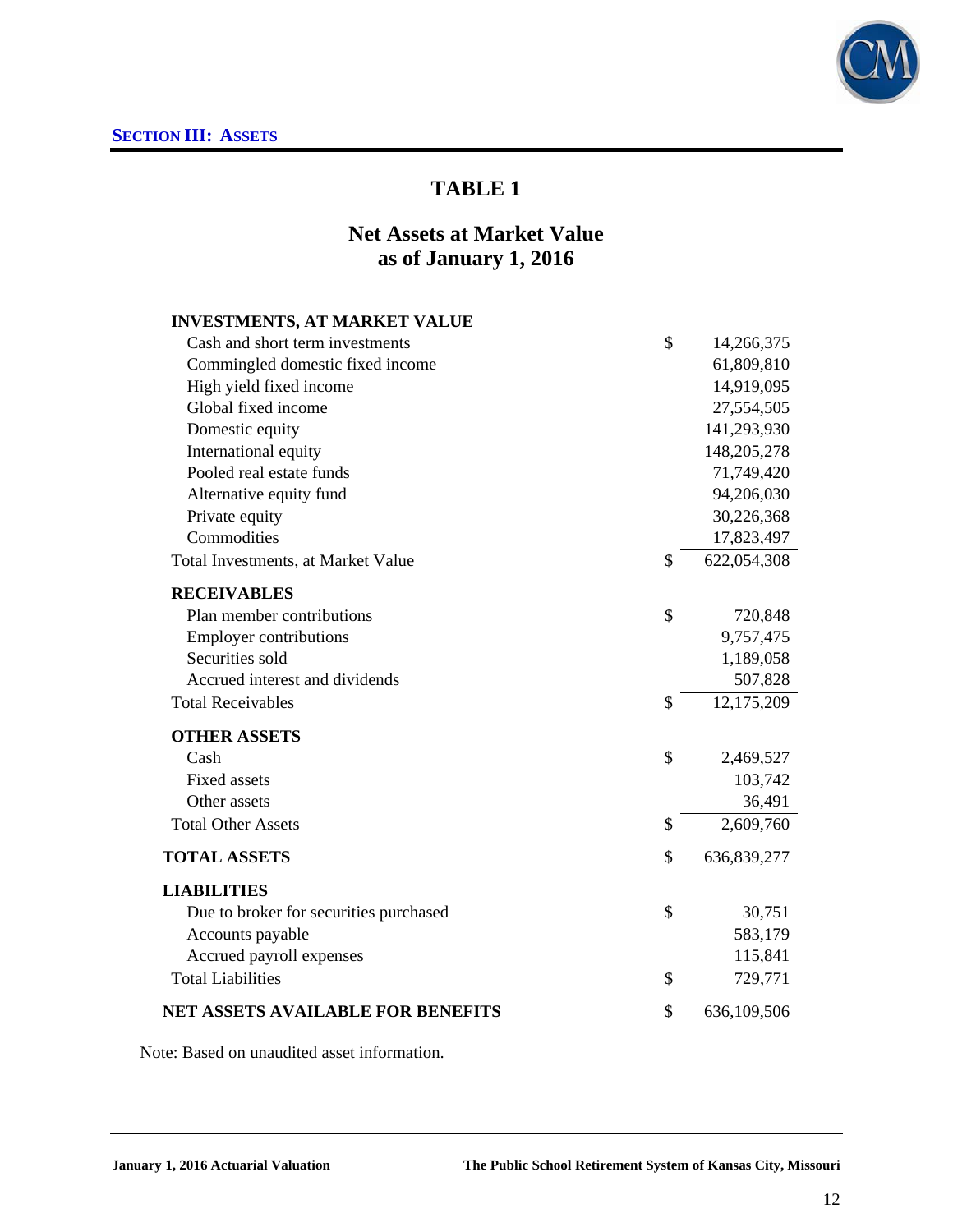

# **Statement of Changes in Net Assets as of January 1, 2016**

### **ADDITIONS TO NET ASSETS**

| Contributions                                                |                      |
|--------------------------------------------------------------|----------------------|
| Employers                                                    | \$<br>14,499,260     |
| Plan members                                                 | 14,645,901           |
| <b>Total Contributions</b>                                   | \$<br>29,145,161     |
| <b>Investment Income</b>                                     |                      |
| Net appreciation (depreciation) in fair value of investments | \$<br>(12, 410, 080) |
| Interest/Dividends                                           | 6,874,192            |
| Other income                                                 | $\overline{0}$       |
| Investment income before expenses                            | \$<br>(5,535,888)    |
| Less: investment expenses                                    | 4,489,630            |
| Total investment income                                      | \$<br>(10,025,518)   |
| <b>TOTAL ADDITIONS TO NET ASSETS</b>                         | \$<br>19,119,643     |
| <b>DEDUCTIONS FROM NET ASSETS</b>                            |                      |
| Benefits paid directly to participants                       | \$<br>76,235,124     |
| Refunds of contributions                                     | 3,399,065            |
| Depreciation expense                                         | 250,979              |
| Administrative expenses                                      | 1,648,449            |
| <b>TOTAL DEDUCTION FROM ASSETS</b>                           | \$<br>81,533,617     |
| <b>NET INCREASE (DECREASE)</b>                               | \$<br>(62, 413, 974) |
| NET ASSETS AVAILABLE FOR BENEFITS                            |                      |
| Beginning of year                                            | \$<br>698,523,480    |
| End of year                                                  | \$<br>636,109,506    |

Note: Based on unaudited asset information.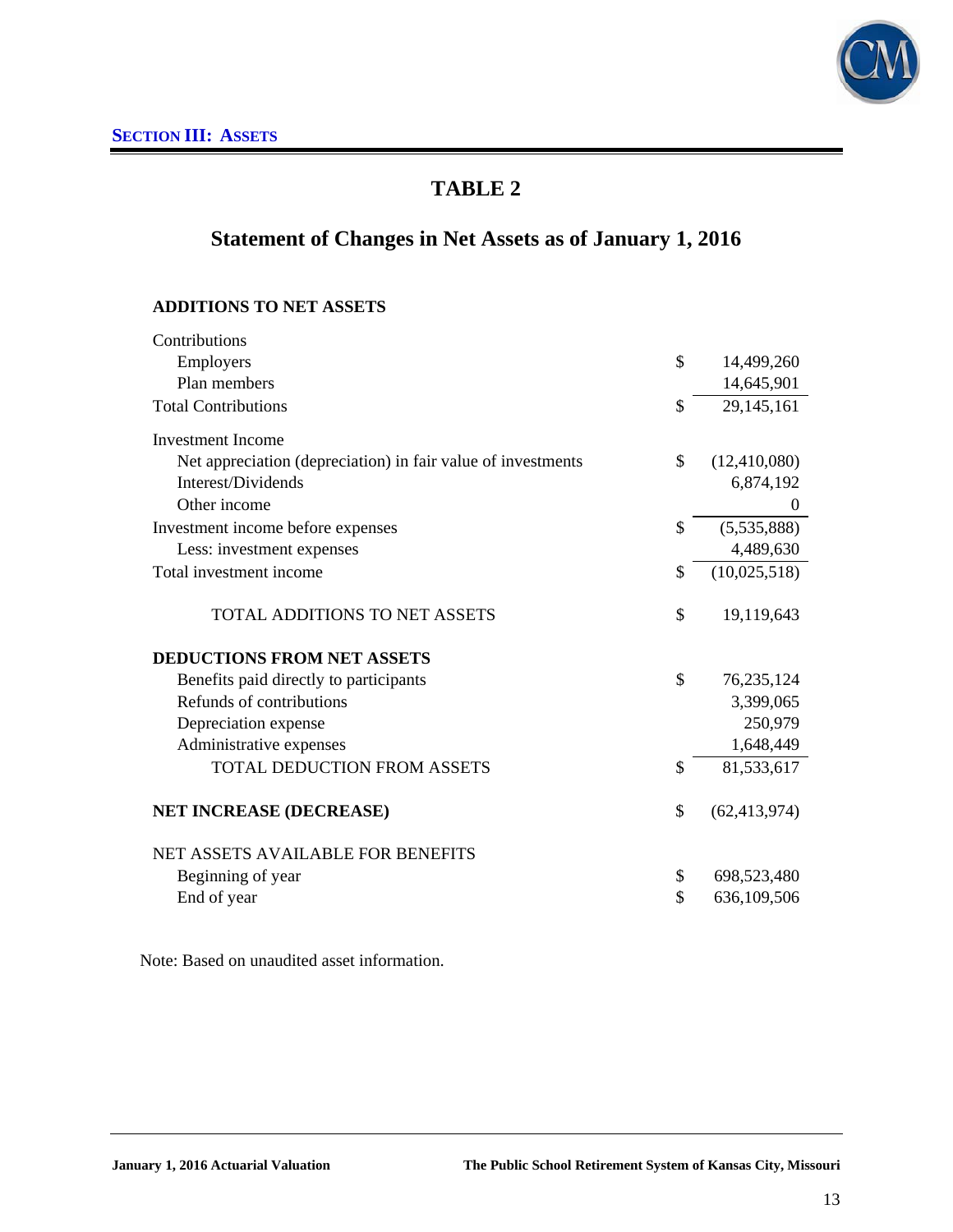

# **Development of Actuarial Value of Assets as of January 1, 2016**

|                                                  | 2016                 |
|--------------------------------------------------|----------------------|
| 1. Deferral of Investment Return for 2015        |                      |
| a. Market Value, January 1, 2015                 | \$<br>698,523,480    |
| b. Contributions for 2015                        | 29, 145, 161         |
| c. Benefit Payments for 2015                     | 79,634,189           |
| d. Actual Investment Return, Net of All Expenses | \$<br>(11, 924, 946) |
| e. Expected Return Rate                          | 8.00%                |
| Expected Return - Weighted for Timing*           | \$<br>53,901,169     |
| $(a, x, e) + [(b, -c, x)((1 + e, b^{5}) - 1)]$   |                      |
| g. Investment Gain/(Loss) for the Year           | \$<br>(65,826,115)   |
| $(d. - f.)$                                      |                      |
| h. Deferred Investment Return                    | \$<br>(52,660,892)   |
| (g. x 80%)                                       |                      |
| 2. Actuarial Value, January 1, 2016              |                      |
| a. Market Value, January 1, 2016                 | \$<br>636,109,506    |
| b. Total Deferred Investment Gain/(Loss)         | (58, 531, 742)       |
| c. Actuarial Value, January 1, 2016              | \$<br>694, 641, 248  |
| $(a. - b.)$                                      |                      |
| d. Ratio of Actuarial Value of Assets to         |                      |
| Market Value of Assets                           | 109.2%               |
| e. Approximate Actuarial Value Rate of           |                      |
| Return for 2015, Net of All Expenses             | 4.8%                 |
|                                                  |                      |

\* Contributions and benefit payments are assumed to occur mid-year.

The table below shows the development of gain/(loss) to be recognized in the current year.

|                  |                 | Gain / (Loss)              | Gain / (Loss)          | Gain/(Loss)         |
|------------------|-----------------|----------------------------|------------------------|---------------------|
| <b>Plan Year</b> | Asset           | <b>Recognized in Prior</b> | <b>Recognized This</b> | Deferred to         |
| <b>Ended</b>     | Gain / (Loss)   | <b>Years</b>               | Year                   | <b>Future Years</b> |
| 12/31/2011       | \$(52,649,069)  | \$(42,119,256)             | \$(10,529,813)         | S<br>$\theta$       |
| 12/31/2012       | 22,460,154      | 13,476,093                 | 4,492,031              | 4,492,030           |
| 12/31/2013       | 22,436,893      | 8,974,758                  | 4,487,379              | 8,974,756           |
| 12/31/2014       | (32, 229, 392)  | (6,445,878)                | (6,445,878)            | (19, 337, 636)      |
| 12/31/2015       | (65, 826, 115)  | 0                          | (13, 165, 223)         | (52,660,892)        |
| <b>Total</b>     | \$(105,807,529) | \$(26,114,283)             | \$(21,161,504)         | \$(58,531,742)      |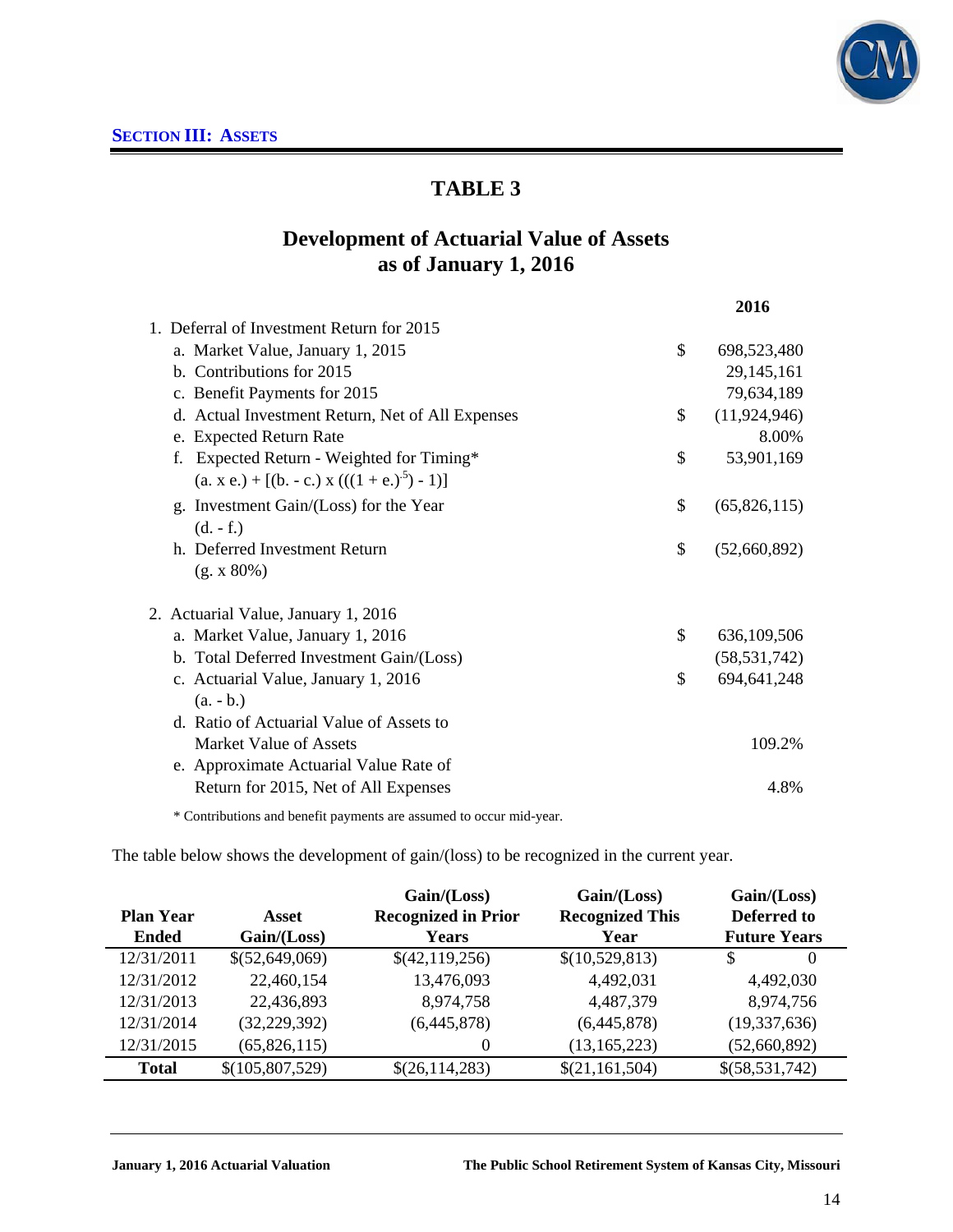

## **SECTION IV: SYSTEM LIABILITIES**

In the previous section, an actuarial valuation was compared with an inventory process, and an analysis was given of the inventory of assets of the System as of the valuation date, January 1, 2016. In this section, the discussion will focus on the commitments of the System, which are referred to as its liabilities.

Table 4 contains an analysis of the actuarial present value of all future benefits (PVFB) for contributing members, inactive members, retirees and their beneficiaries. The liabilities summarized in Table 4 include the actuarial present value of all future benefits expected to be paid with respect to each member. For an active member, this value includes the measurement of both benefits already earned and future benefits to be earned. For all members, active and retired, the value extends over benefits earnable and payable for the rest of their lives and for the lives of the surviving beneficiaries.

All liabilities reflect the benefit provisions in place as of January 1, 2016.

### **ACTUARIAL ACCRUED LIABILITY**

A fundamental principle in financing the liabilities of a prefunded retirement program is that the cost of its benefits should be related to the period in which benefits are earned, rather than to the period of benefit distribution. An actuarial cost method is a mathematical technique that allocates the present value of future benefits into annual costs. In order to do this allocation, it is necessary for the funding method to "breakdown" the present value of future benefits into two components:

- 1. that which is attributable to the past, and
- 2. that which is attributable to the future.

Actuarial terminology calls the part attributable to the past the "past service liability" or the "actuarial accrued liability". The portion allocated to the future is known as the present value of future normal costs, with the specific piece of it allocated to the current year being called the "normal cost". Table 5 contains the calculation of actuarial accrued liability to the System. The Entry Age Normal actuarial cost method is used to develop the actuarial accrued liability.

Table 6 develops the experience gain/(loss) for the year ended December 31, 2015.

Table 7 shows the actuarial balance sheet.

### **PENSION BENEFIT OBLIGATION**

Table 8 shows the System's liability on a Pension Benefit Obligation (PBO) basis.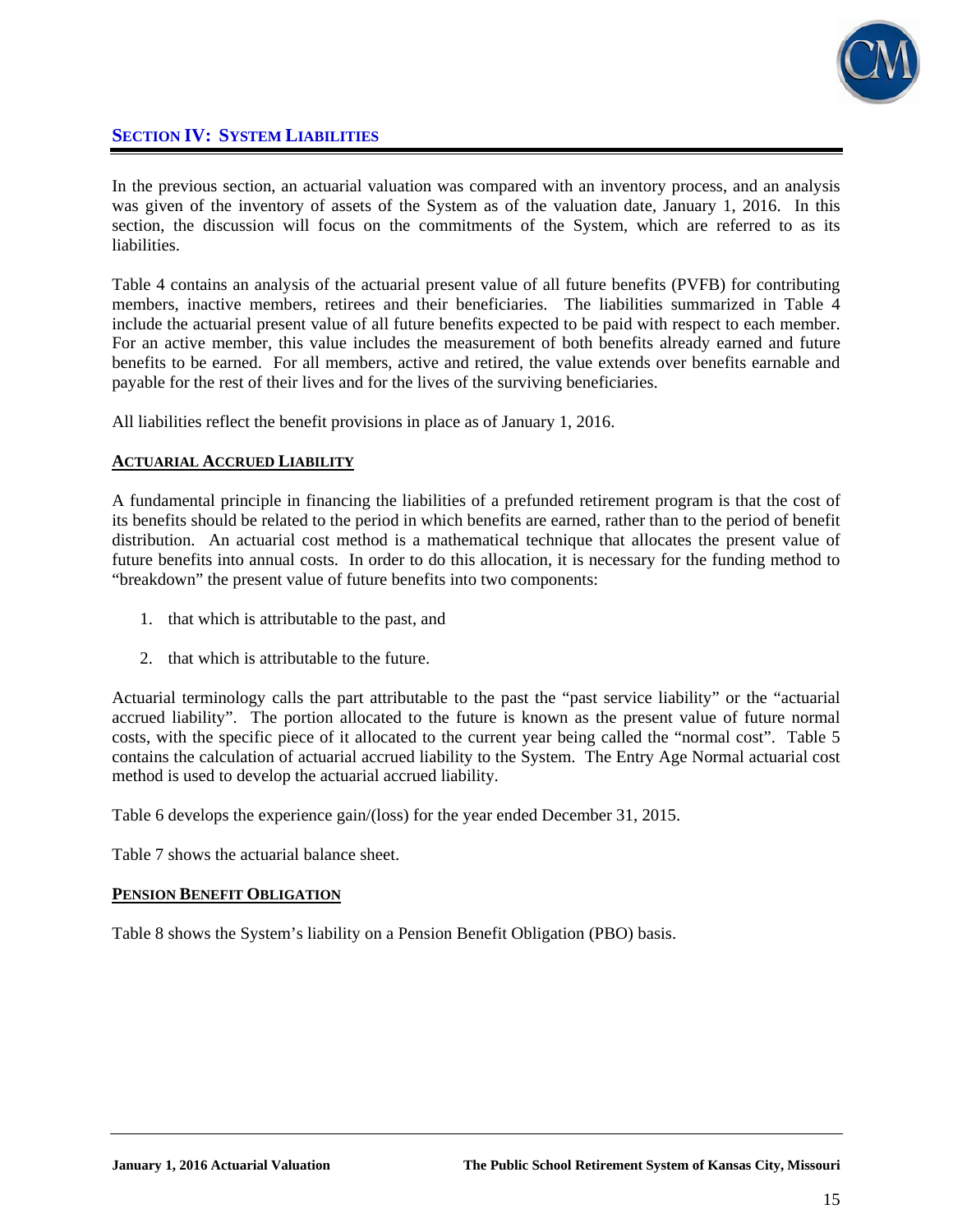

# **Present Value of Future Benefits as of January 1, 2016**

| 1. Active Members             |                     |
|-------------------------------|---------------------|
| a. Retirement Benefits        | \$<br>272,007,258   |
| b. Disability Benefits        | 8,612,312           |
| c. Death Benefits             | 6,669,797           |
| d. Withdrawal Benefits        | 37,664,558          |
| e. Subtotal                   | \$<br>324,953,925   |
| 2. Benefit Recipients         |                     |
| a. Retiree Benefits           | \$<br>621, 537, 483 |
| b. Survivor Benefits          | 17,882,401          |
| c. Disability Benefits        | 8,717,076           |
| d. Subtotal                   | \$<br>648,136,960   |
| 3. Inactive Members           |                     |
| a. Vested Retirement Benefits | \$<br>21,964,223    |
| b. Non-vested Account Balance | 7,194,183           |
| c. Subtotal                   | \$<br>29,158,406    |
| 4. Total                      | \$<br>1,002,249,291 |
| $(1e. + 2d. + 3c.)$           |                     |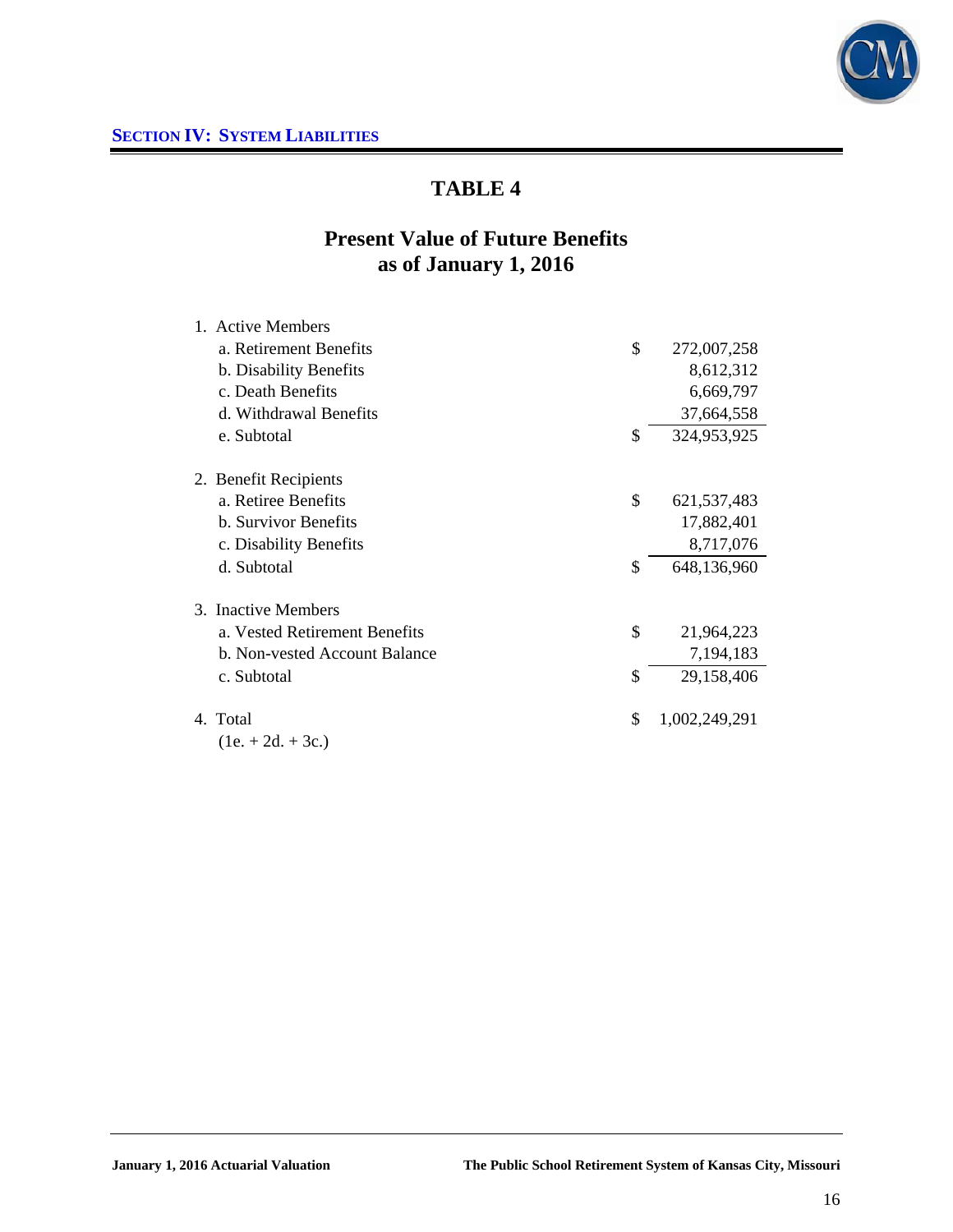

# **Actuarial Accrued Liability as of January 1, 2016**

| 1. Present Value of Future Benefits (PVFB)                   | \$<br>1,002,249,291 |
|--------------------------------------------------------------|---------------------|
| 2. Present Value of Future Normal Costs (PVFNC)              |                     |
| a. Retirement benefits                                       | \$<br>58,628,579    |
| b. Disability benefits                                       | 3,475,072           |
| c. Death benefits                                            | 2,819,714           |
| d. Withdrawal benefits                                       | 42,095,631          |
| e. Total                                                     | \$<br>107,018,996   |
| 3. Actuarial Accrued Liability (AAL)<br>$(1. - 2e.)$         | \$<br>895,230,295   |
| 4. Actuarial Value of Assets (AVA)                           | \$<br>694, 641, 248 |
| 5. Unfunded Actuarial Accrued Liability (UAAL)<br>$(3. -4.)$ | \$<br>200,589,047   |
| 6. Funded Ratio (AVA / AAL)<br>(4./3.)                       | 77.6%               |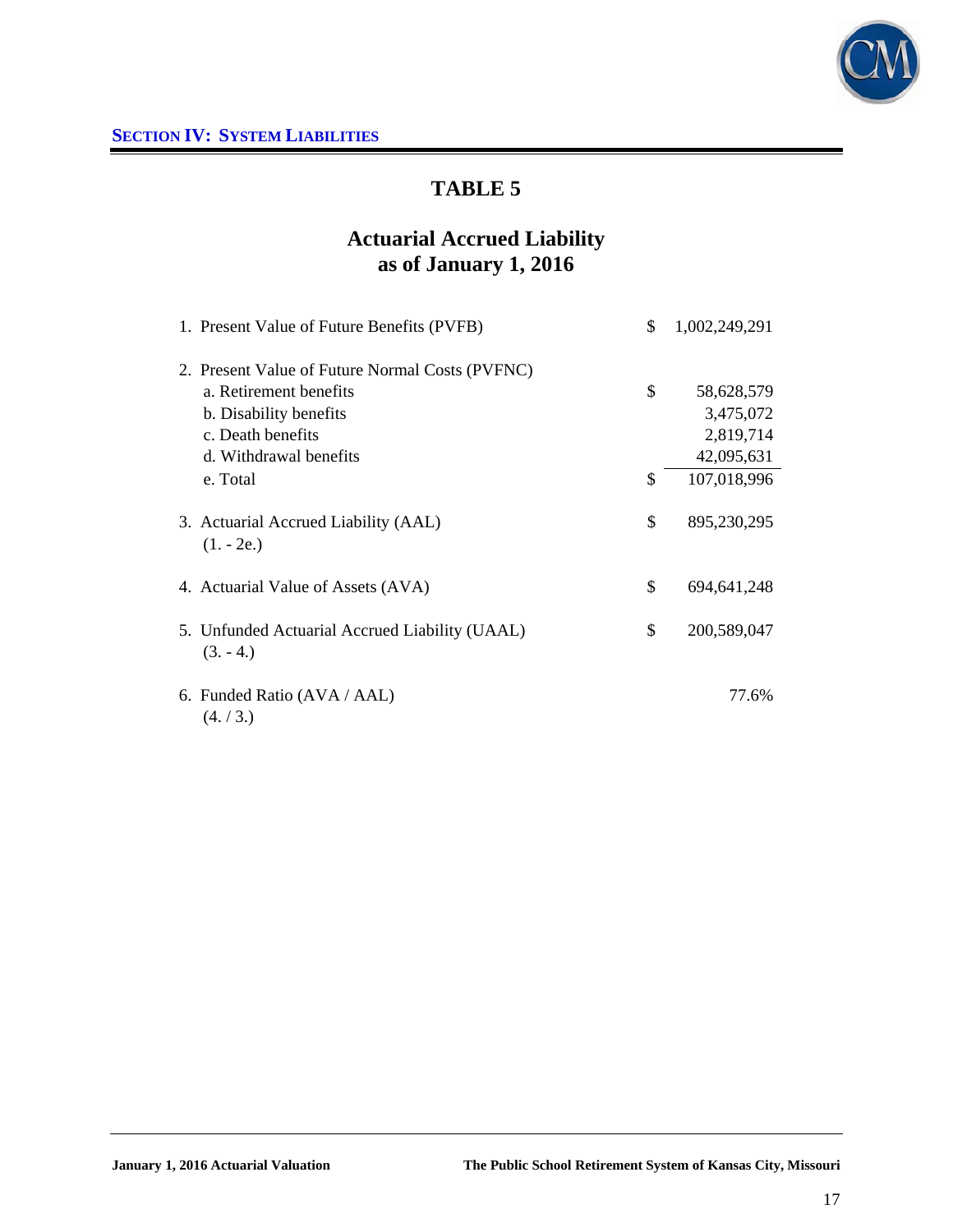

# **Actuarial Gain/(Loss) for 2015**

## **Liabilities**

| 1. | Actuarial accrued liability as of January 1, 2015              | \$<br>891,543,036    |
|----|----------------------------------------------------------------|----------------------|
| 2. | Normal cost for 2015                                           | 15,453,542           |
| 3. | Interest at 8.00% on $(1)$ and $(2)$ to December 31, 2015      | 72,559,726           |
| 4. | Benefit payments during 2015                                   | (79, 634, 189)       |
| 5. | Interest on benefit payments                                   | (3,124,088)          |
| 6. | Updated mortality assumption                                   | 1,174,108            |
| 7. | Revised early retirement factors                               | (59, 327)            |
| 8. | Additional terminated vested benefit data                      | (410, 382)           |
| 9. | Expected actuarial accrued liability as of December 31, 2015   | \$<br>897,502,426    |
|    |                                                                |                      |
|    | 10. Actuarial accrued liability as of December 31, 2015        | 895,230,295          |
|    | 11. Actuarial gain / (loss) on actuarial accrued liability     | \$<br>2,272,131      |
|    | $(9. - 10.)$                                                   |                      |
|    |                                                                |                      |
|    | <b>Assets</b>                                                  |                      |
|    | 12. Actuarial value of assets as of January 1, 2015            | \$<br>712,390,611    |
|    | 13. Contributions during 2015                                  | 29, 145, 161         |
|    | 14. Benefit payments during 2015                               | (79, 634, 189)       |
|    | 15. Interest on items $(12)$ , $(13)$ and $(14)$               | 55,010,540           |
|    | 16. Expected actuarial value of assets as of December 31, 2015 | \$<br>716,912,123    |
|    |                                                                |                      |
|    | 17. Actuarial value of assets as of December 31, 2015          | 694,641,248          |
|    | 18. Actuarial gain / (loss) on actuarial assets                | \$<br>(22, 270, 875) |
|    | $(17. - 16.)$                                                  |                      |
|    |                                                                |                      |
|    | 19. Total actuarial gain / (loss)                              | \$<br>(19,998,744)   |
|    | $(11. + 18.)$                                                  |                      |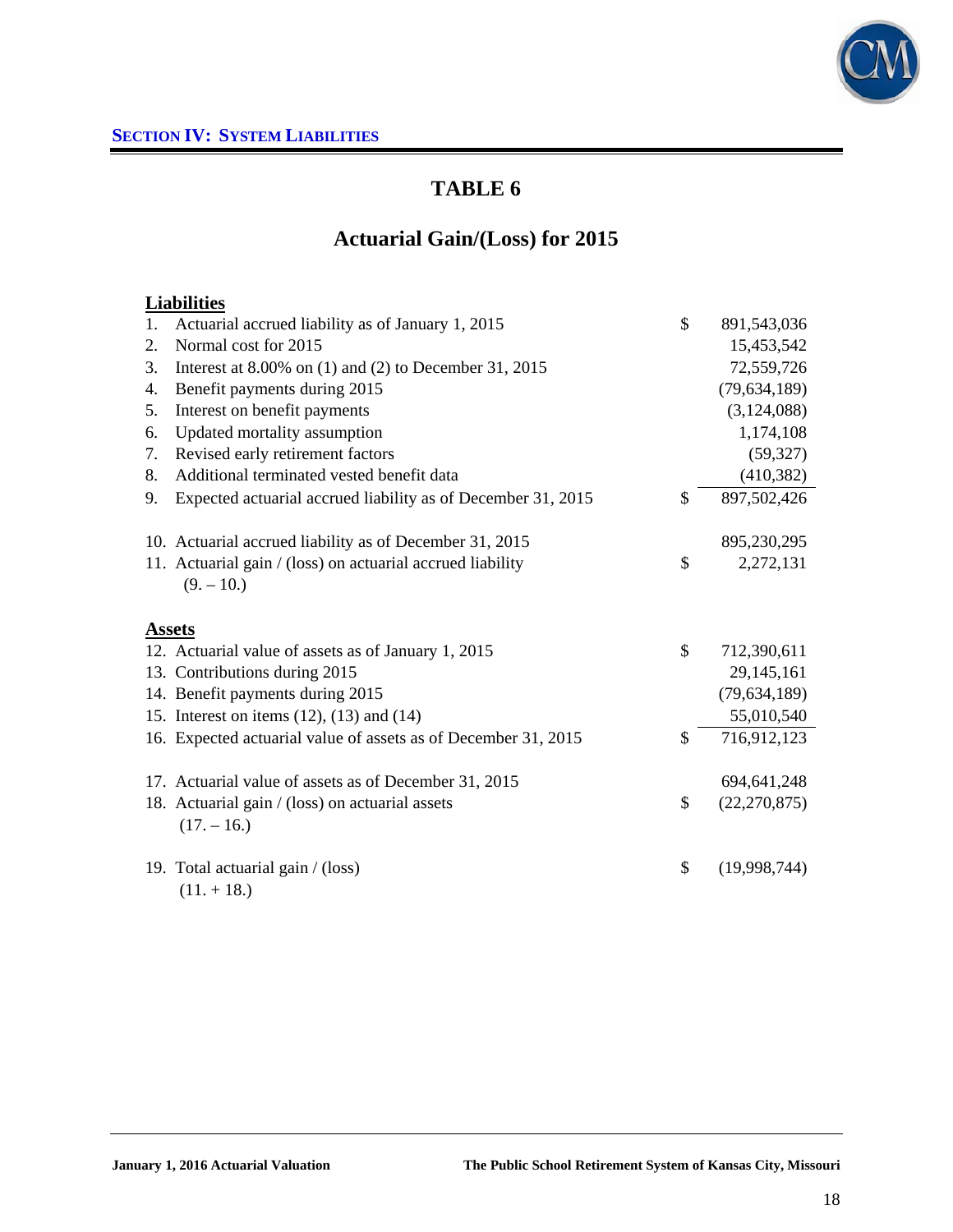

# **Actuarial Balance Sheet**

## **Assets**

| Current assets (actuarial value)                                                      | \$ | 694,641,248   |
|---------------------------------------------------------------------------------------|----|---------------|
| Present value of future normal costs                                                  |    | 107,018,996   |
| Present value of future contributions to fund<br>unfunded actuarial accrued liability |    | 200,589,047   |
| <b>Total Assets</b>                                                                   | \$ | 1,002,249,291 |
| <b>Liabilities</b>                                                                    |    |               |
| Present value of future retirement benefits for:                                      |    |               |
| Active employees                                                                      | \$ | 324,953,925   |
| Members currently receiving a benefit                                                 |    | 648,136,960   |
| Terminated vested members                                                             |    | 21,964,223    |
| Inactive employees due refunds                                                        |    | 7,194,183     |
| <b>Total Liabilities</b>                                                              | S  | 1,002,249,291 |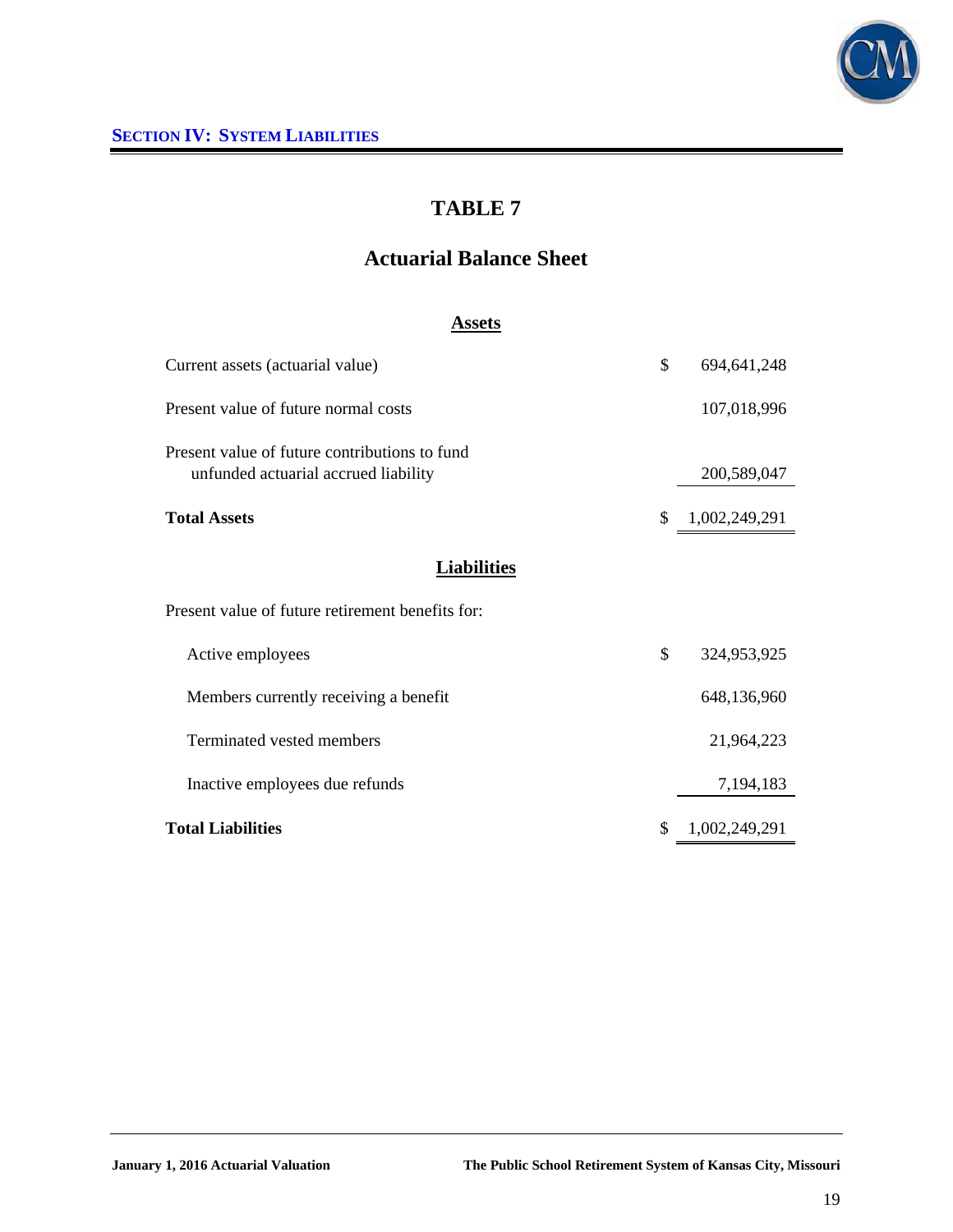

## **Pension Benefit Obligation Funded Status**

The Pension Benefit Obligation (PBO) is statutorily required to be used in the determination of whether a cost-of-living allowance can be granted to retirees. If the funded ratio, after reflecting the effect of the proposed increase, exceeds 100%, and other safeguards are met, a cost-of-living allowance may be provided. See Appendix B for additional details.

|                                          |    | Projected Benefit Obligation                                                                                           | <b>January 1, 2016</b> |               | <b>January 1, 2015</b> |
|------------------------------------------|----|------------------------------------------------------------------------------------------------------------------------|------------------------|---------------|------------------------|
| 1.                                       |    | Retired members and beneficiaries currently receiving<br>benefits and terminated members not yet receiving<br>benefits | \$<br>677,295,366      | \$            | 674,794,654            |
| 2.                                       |    | Current active participants                                                                                            |                        |               |                        |
|                                          | a. | Accumulated member contributions, including interest                                                                   | 101,173,695            |               | 98,966,336             |
|                                          | b. | Employer-financed vested benefits                                                                                      | 110,987,858            |               | 111,536,329            |
| Total Projected Benefit Obligation (PBO) |    |                                                                                                                        | \$<br>889,456,919      | <sup>\$</sup> | 885, 297, 319          |
|                                          |    | Projected Benefit Obligation funded status                                                                             |                        |               |                        |
| 1.                                       |    | Actuarial Value of Assets (AVA)                                                                                        | \$<br>694, 641, 248    | $\mathbb{S}$  | 712,390,611            |
|                                          | a. | Unfunded Projected Benefit Obligation                                                                                  | 194,815,671            |               | 172,906,708            |
|                                          | b. | Funding Ratio (AVA / PBO)                                                                                              | 78%                    |               | 80%                    |
| 2.                                       |    | Market Value of Assets (MVA)                                                                                           | \$<br>636,109,506      | \$            | 698,523,480            |
|                                          | a. | Unfunded Projected Benefit Obligation                                                                                  | 253, 347, 413          |               | 186,773,839            |
|                                          | b. | Funding Ratio (MVA / PBO)                                                                                              | 72%                    |               | 79%                    |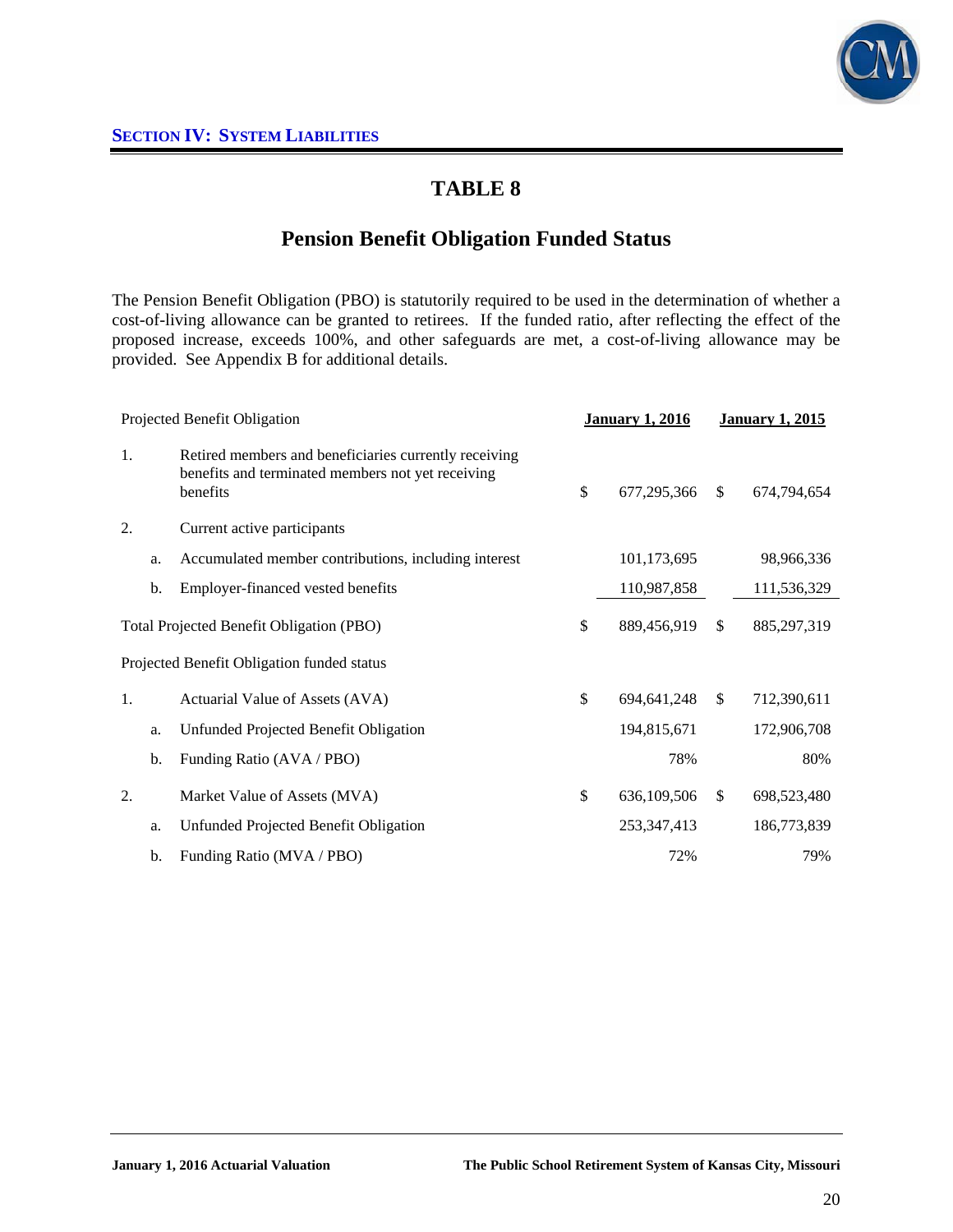

The previous two sections were devoted to a discussion of the assets and liabilities of the System. A comparison of Tables 3 and 4 indicates that current assets fall short of meeting the present value of future benefits (total liability). This is expected, except for a completely closed fund, where no further contributions are anticipated. In an active open system, there will almost always be a difference between the actuarial value of assets and total liabilities. This deficiency has to be made up by future contributions and investment returns. An actuarial valuation sets out a schedule of future contributions that will deal with this deficiency in an orderly fashion.

The method used to determine the incidence of the contributions in various years is called the actuarial cost method. Under an actuarial cost method, the contributions required to meet the difference between current assets and current liabilities are allocated each year between two elements: (1) the normal cost rate and (2) the unfunded actuarial accrued liability contribution rate.

The term "fully funded" is often applied to a system in which contributions at the normal cost rate are sufficient to pay for the benefits of existing employees as well as for those of new employees. More often than not, systems are not fully funded, either because of past benefit improvements that have not been completely funded or because of actuarial deficiencies that have occurred because experience has not been as favorable as anticipated. Under these circumstances, an unfunded actuarial accrued liability (UAAL) exists. Likewise, when the actuarial value of assets is greater than the actuarial accrued liability, a surplus exists.

### **DESCRIPTION OF CONTRIBUTION RATE COMPONENTS**

The Entry Age Normal (EAN) actuarial cost method is used for the valuation. Under this method, the normal cost for each year from entry age to assumed exit age is a constant percentage of the member's year by year projected compensation. The portion of the present value of future benefits not provided by the present value of future normal costs is the actuarial accrued liability. The unfunded actuarial accrued liability represents the difference between the actuarial accrued liability and the actuarial value of assets as of the valuation date. The unfunded actuarial accrued liability is calculated each year and reflects experience gains/(losses).

The Board of Trustees may adjust both the employee and employer contribution rates, but not by more than 0.50% per year. The minimum contribution rate is 7.50% and the maximum is 9.00%. In general, contributions are computed in accordance with a level percent-of-payroll funding objective. In this context, the term "contribution rate" means the percentage, which is applied to a particular active member payroll to determine the actual employer contribution amount (i.e., in dollars) for the group.

As of January 1, 2016, the valuation assets were less than the actuarial accrued liability so an unfunded actuarial accrued liability exists. The System's funding policy is to amortize the UAAL, as a level dollar amount, over a rolling 30-year period.

### **CONTRIBUTION RATE SUMMARY**

Table 9 develops the normal cost rate for the System. In Table 10, the amortization payment related to the unfunded actuarial accrued liability, as of January 1, 2016, is developed, as well as the contribution rate for the System.

The actuarial required contribution rate shown in this report is based on the actuarial assumptions and cost methods described in Appendix C.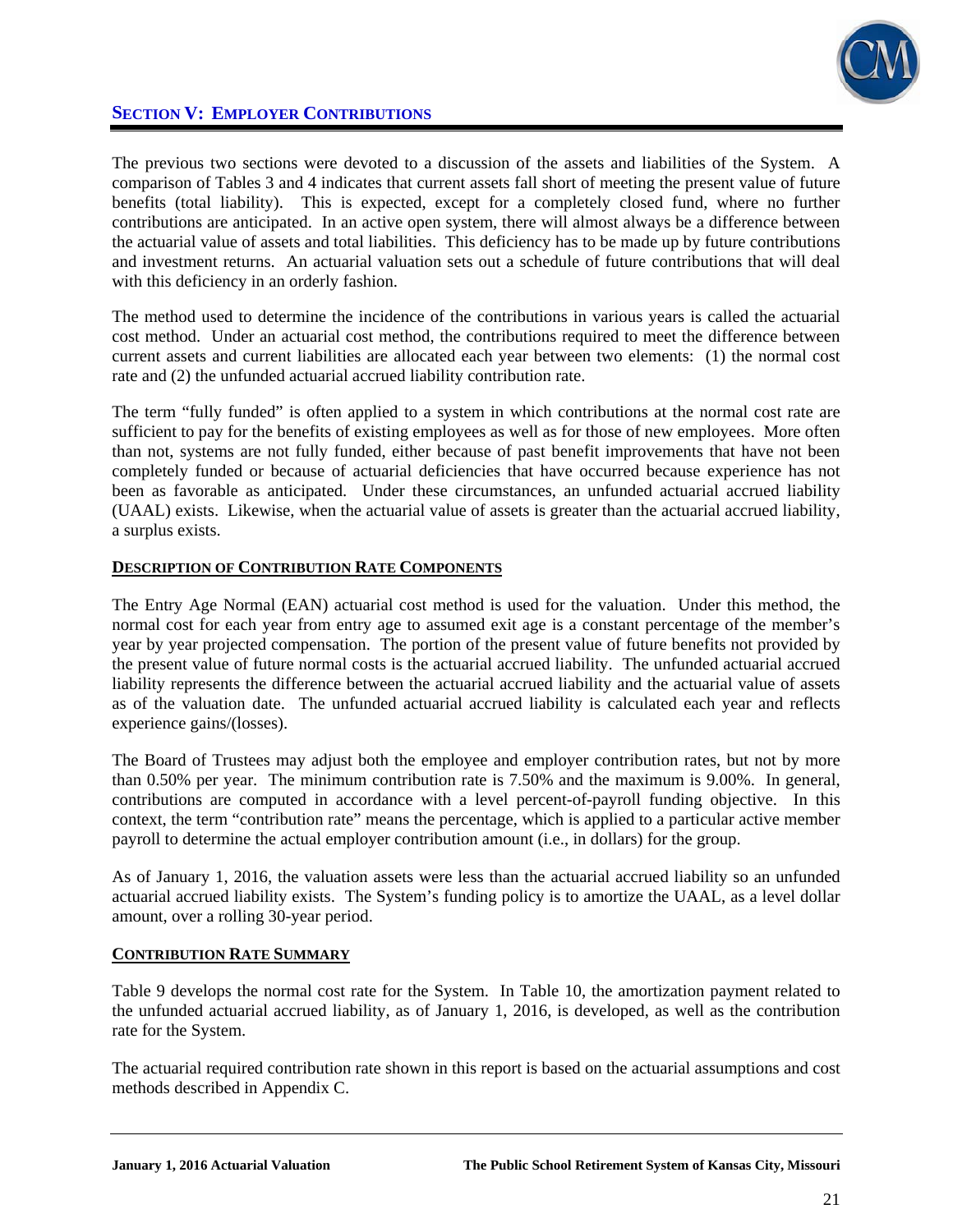

# **Normal Cost Rate**

| 1. Normal Cost                              |        |
|---------------------------------------------|--------|
| a. Retirement Benefits                      | 5.88%  |
| b. Disability Benefits                      | 0.32%  |
| c. Death Benefits                           | 0.29%  |
| d. Termination Benefits                     | 3.74%  |
| e. Total                                    | 10.23% |
| 2. Normal Cost as a Percentage of Pay       | 10.23% |
| 3. Employee Contribution Rate for 2016      | 9.00%  |
| 4. Employer Normal Cost Rate<br>$(2. - 3.)$ | 1.23%  |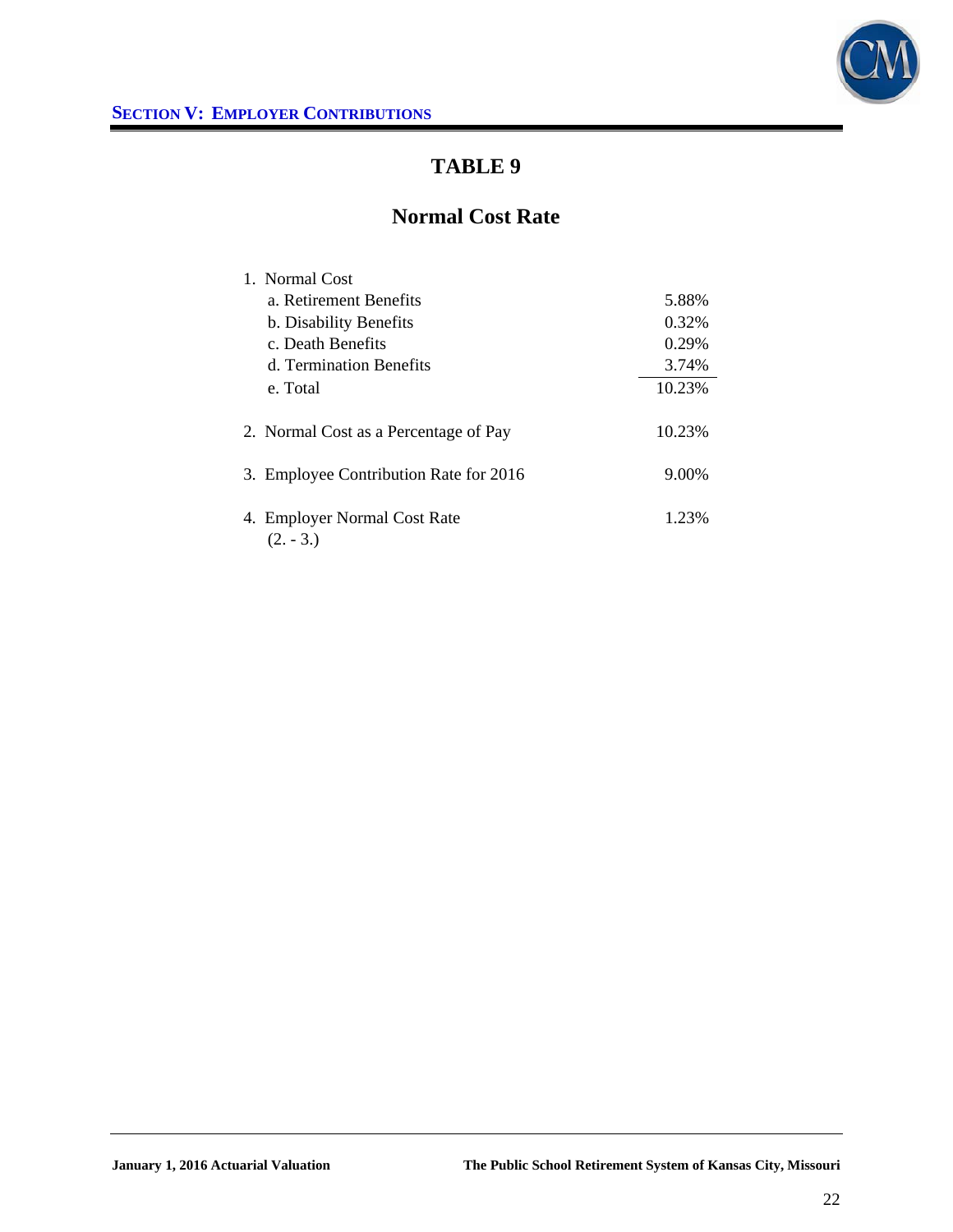

# **Development of 2016 Actuarial Required Contribution (ARC)**

| 1. Unfunded Actuarial Accrued Liability (UAAL)                  | \$<br>200,589,047 |
|-----------------------------------------------------------------|-------------------|
| 2. 30-Year Amortization Factor, End of Year*                    | 11.25778          |
| 3. UAAL Contribution Amount<br>(1./2.)                          | \$<br>17,817,816  |
| 4. Total Expected Payroll for 2016                              | \$<br>179,013,516 |
| 5. UAAL Contribution as a Percent of Payroll<br>(3./4.)         | 9.95%             |
| 6. Employer Normal Cost Rate                                    | 1.23%             |
| 7. Actuarial Required Employer Contribution Rate<br>$(5. + 6.)$ | 11.18%            |
| 8. Employer Contribution Rate                                   | 9.00%             |
| 9. Contribution Shortfall<br>$(7. - 8.)$                        | 2.18%             |

\* Reflects level dollar amortization method.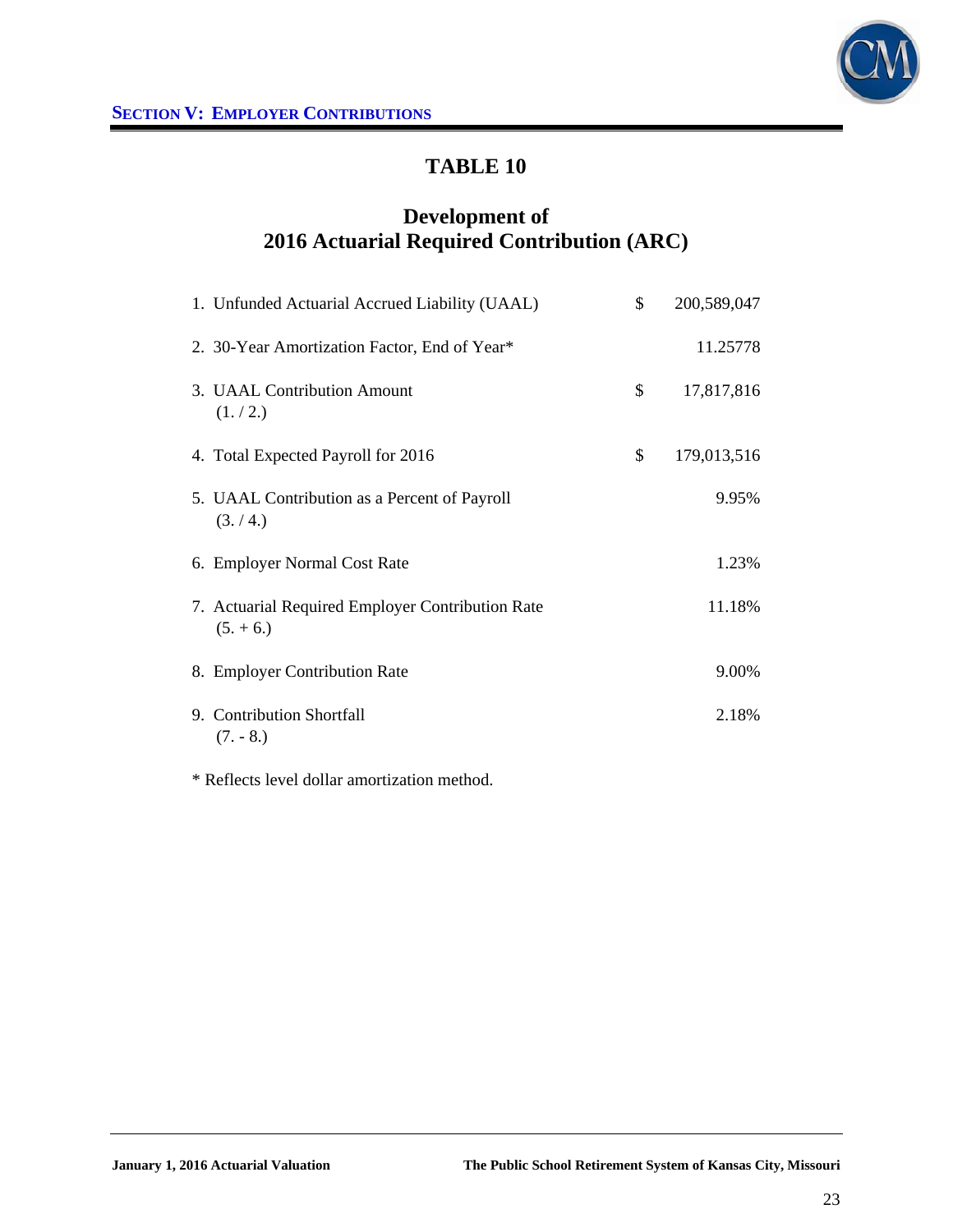

## **SECTION VI: OTHER INFORMATION**

The actuarial accrued liability is a measure intended to help the reader assess (i) a retirement system's funded status on a going concern basis and (ii) progress being made toward accumulating the assets needed to pay benefits as due. Allocation of the actuarial present value of projected benefits between past and future service was based on service using the Entry Age Normal actuarial cost method. Assumptions, including projected pay increases, were the same as used to determine the System's level percent of payroll annual required contribution between entry age and assumed exit age. Entry age was established by subtracting credited service from current age on the valuation date. The actuarial assumptions used in determining the actuarial accrued liability can be found in Appendix C.

In the past, Governmental Accounting Standards Board (GASB) Statements No. 25, *Financial Reporting for Defined Benefit Pension Plans*, and Statement No. 27, *Accounting for Pensions by State and Local Governmental Employers*, applied to the preparation of financial reports of pension plans for state and local governments.

GASB 67, which was first effective for fiscal year end 2014, replaced GASB 25 and represents a significant departure from the requirements of that older statement. GASB 25 was issued as a "funding friendly" statement that required pension plans to report items consistent with the results of the plan's actuarial valuations, as long as those valuations met certain parameters. GASB 67 basically separates accounting from funding by creating disclosure and reporting requirements that may or may not be consistent with the basis used for funding the System. A separate report that contains all of the information and exhibits of an actuarial nature that are necessary for the System's financial reporting under GASB 67 has been prepared.

GASB 68 replaced GASB 27 and also represents a significant departure from the requirements of the prior statement. GASB 27 required employers providing benefits through pension plans to report items consistent with the results of the plan's actuarial valuations as long as those valuations met certain parameters. GASB 68 creates disclosure and reporting requirements that may or may not be consistent with the basis used to fund the Plan. GASB 68 was first effective for the fiscal year ending in 2015 for the employers who participate in the Public School Retirement System of the School District of Kansas City, Missouri.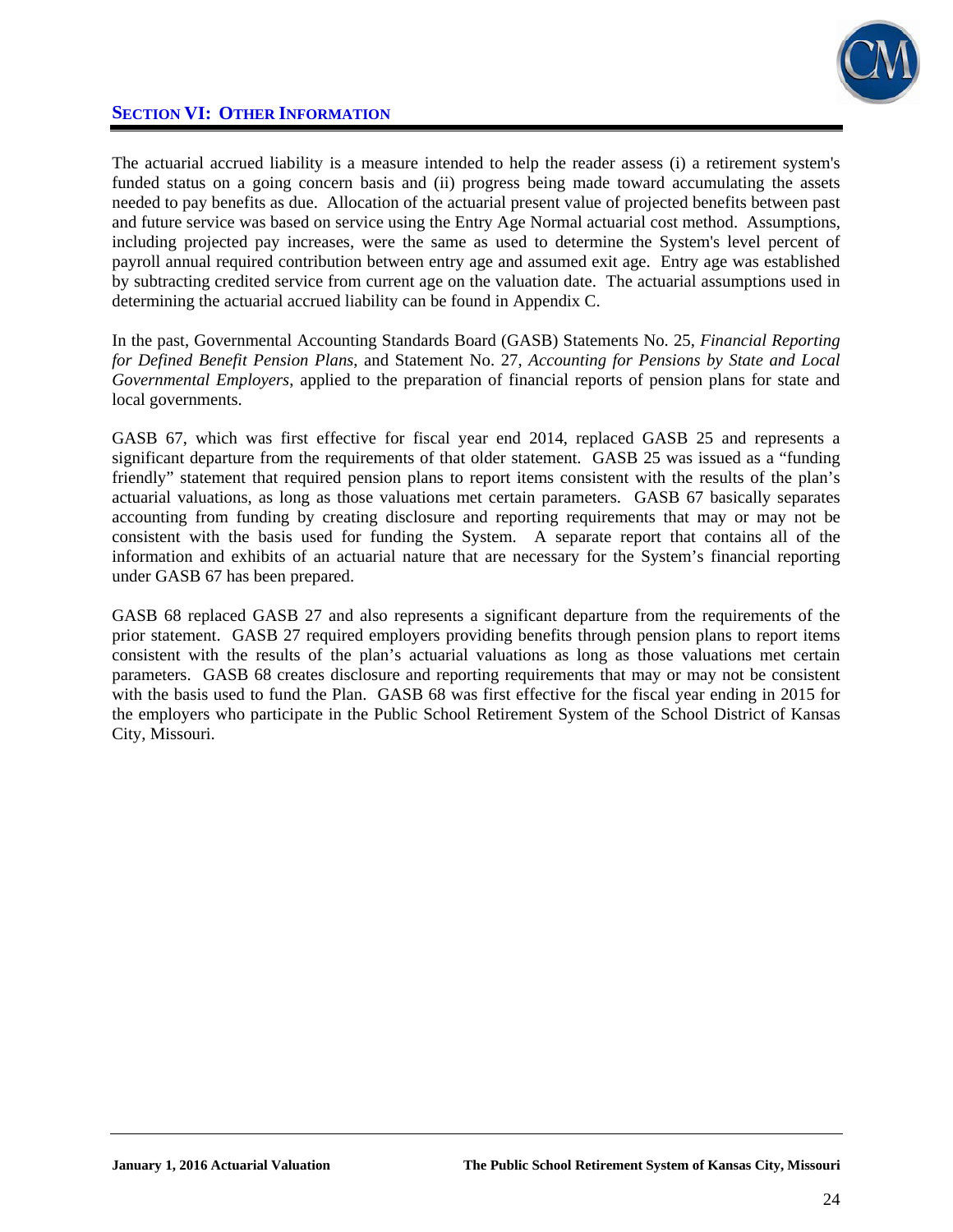

### **Schedule of Funding Progress**

Analysis of the dollar amounts of actuarial value of assets, actuarial accrued liability, or unfunded actuarial accrued liability in isolation can be misleading. Expressing the actuarial value of assets as a percentage of the actuarial accrued liability provides one indication of the System's funded status on an on-going concern basis. Analysis of this percentage over time indicates whether the System is becoming financially stronger or weaker. Generally, the greater this percentage, the stronger the System's funding. The unfunded actuarial accrued liability and annual covered payroll are both affected by inflation. Expressing the unfunded actuarial accrued liability as a percentage of covered payroll approximately adjusts for the effects of inflation and aids analysis of the progress being made in accumulating sufficient assets to pay benefits when due. Generally, the smaller this percentage, the stronger the System's funding.

| <b>Actuarial</b><br><b>Valuation Date</b> | <b>Actuarial Value</b><br>of Assets (AVA)<br>(a) | <b>Actuarial Accrued</b><br><b>Liabilities (AAL)</b><br>(b) | <b>Unfunded AAL</b><br>(UAAL)<br>$(b - a)$ | <b>Funded Ratio</b><br>(a/b) | <b>Covered Payroll</b><br>(c) | <b>UAAL</b> as a Percentage<br>of Covered Payroll<br>$[(b - a)/c]$ |
|-------------------------------------------|--------------------------------------------------|-------------------------------------------------------------|--------------------------------------------|------------------------------|-------------------------------|--------------------------------------------------------------------|
| 1/1/1995                                  | \$<br>353,329,957                                | $\mathbb{S}$<br>386,874,780                                 | $\mathbb{S}$<br>33.544.823                 | 91.3%                        | \$<br>185,374,096             | 18.1%                                                              |
| 1/1/1996                                  | 389,103,803                                      | 409,428,594                                                 | 20,324,791                                 | 95.0%                        | 171,262,008                   | 11.9%                                                              |
| 1/1/1997                                  | 428,419,710                                      | 429,517,108                                                 | 1,097,398                                  | 99.7%                        | 161,802,480                   | 0.7%                                                               |
| 1/1/1998                                  | 482.599.919                                      | 442,614,693                                                 | (39,985,225)                               | 102.3%                       | 168,328,728                   | $(23.8\%)$                                                         |
| 1/1/1999                                  | 624,225,667                                      | 564,056,509                                                 | (60, 169, 158)                             | 110.7%                       | 153,733,920                   | $(39.1\%)$                                                         |
|                                           |                                                  |                                                             |                                            |                              |                               |                                                                    |
| 1/1/2000                                  | 660.830.255                                      | 640.614.688                                                 | (20, 215, 567)                             | 103.2%                       | 151,091,616                   | $(13.4\%)$                                                         |
| 1/1/2001                                  | 696,071,310                                      | 682,531,577                                                 | (13, 539, 734)                             | 102.0%                       | 165,795,367                   | $(8.2\%)$                                                          |
| 1/1/2002                                  | 718,703,692                                      | 701,725,938                                                 | (16, 977, 755)                             | 102.4%                       | 171,523,233                   | $(9.9\%)$                                                          |
| 1/1/2003                                  | 717,681,067                                      | 701.114.370                                                 | (16, 566, 697)                             | 102.4%                       | 168,391,474                   | $(9.8\%)$                                                          |
| 1/1/2004                                  | 738,612,110                                      | 716,126,707                                                 | (22, 485, 404)                             | 103.1%                       | 186,528,530                   | $(12.1\%)$                                                         |
| 1/1/2005                                  | 763,684,602                                      | 747.711.194                                                 | (15,973,408)                               | 102.1%                       | 195,866,663                   | $(8.2\%)$                                                          |
| 1/1/2006                                  | 788,788,666                                      | 780,663,389                                                 | (8, 125, 277)                              | 101.0%                       | 187,445,140                   | $(4.3\%)$                                                          |
| 1/1/2007                                  | 824, 302, 795                                    | 818,027,315                                                 | (6,275,480)                                | 100.8%                       | 199,221,110                   | $(3.2\%)$                                                          |
| 1/1/2008                                  | 854,123,580                                      | 781.284.025                                                 | (72,839,554)                               | 109.3%                       | 202.311.837                   | $(36.0\%)$                                                         |
| 1/1/2009                                  | 832,609,879                                      | 804,623,080                                                 | (27,986,799)                               | 103.5%                       | 205, 326, 108                 | $(13.6\%)$                                                         |
|                                           |                                                  |                                                             |                                            |                              |                               |                                                                    |
| 1/1/2010                                  | 814,536,473                                      | 819.534.391                                                 | 4.997.918                                  | 99.4%                        | 194,474,437                   | 2.6%                                                               |
| 1/1/2011                                  | 786,297,998                                      | 844,232,490                                                 | 57,934,492                                 | 93.1%                        | 162,417,257                   | 35.7%                                                              |
| 1/1/2012                                  | 742,279,611                                      | 874,286,498                                                 | 132,006,887                                | 84.9%                        | 155,893,016                   | 84.7%                                                              |
| 1/1/2013                                  | 697,028,072                                      | 868,663,383                                                 | 171,635,311                                | 80.2%                        | 157,303,005                   | 109.1%                                                             |
| 1/1/2014                                  | 710,828,744                                      | 875,451,114                                                 | 164,622,370                                | 81.2%                        | 157,014,537                   | 104.8%                                                             |
| 1/1/2015                                  | 712,390,611                                      | 891,543,036                                                 | 179, 152, 425                              | 79.9%                        | 170,845,124                   | 104.9%                                                             |
| 1/1/2016                                  | 694, 641, 248                                    | 895,230,295                                                 | 200,589,047                                | 77.6%                        | 179,013,516                   | 112.1%                                                             |

 *Note: Years prior to 1/1/2014 were provided by prior Actuary*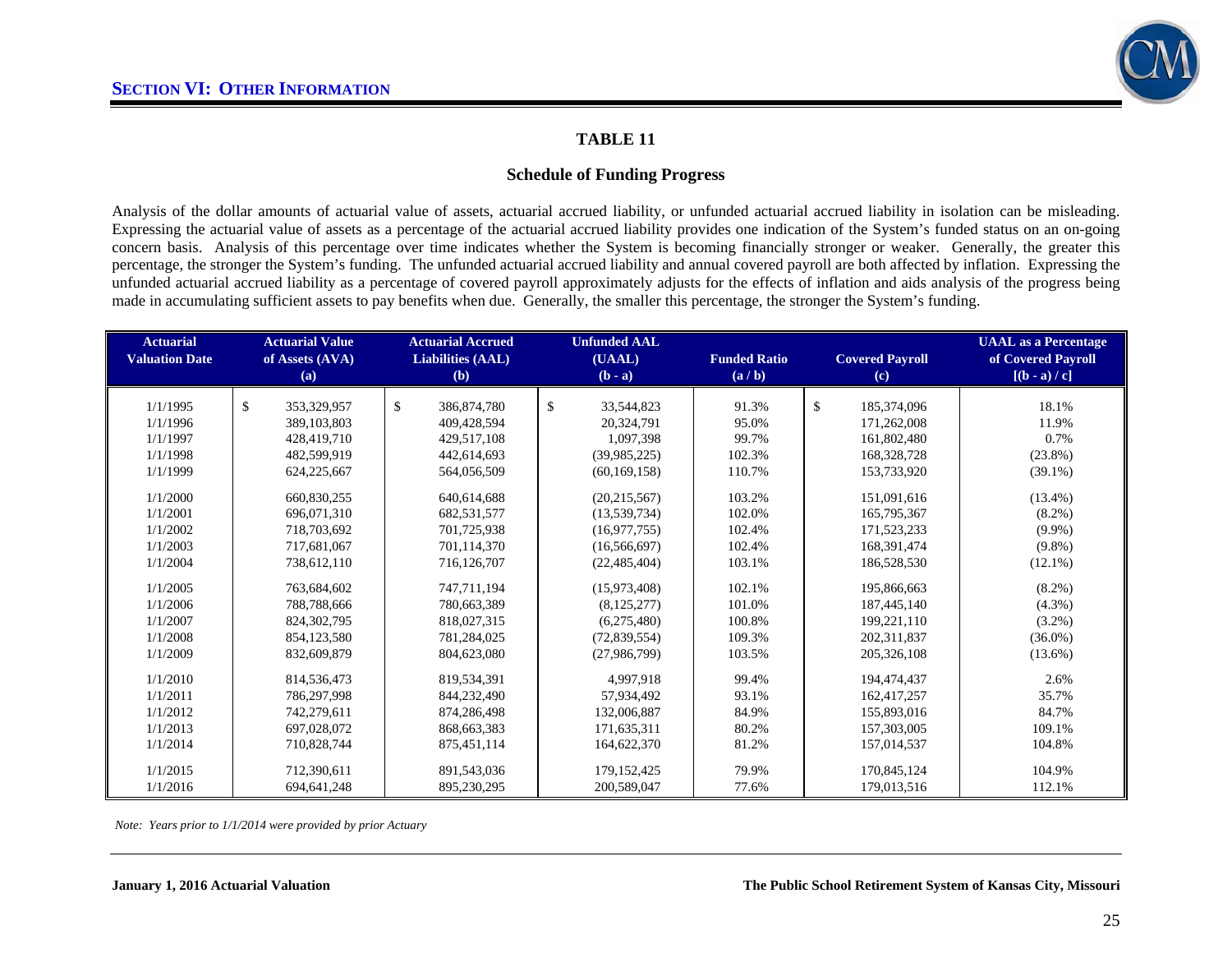

### **Historical Contribution Rates**

| <b>Actuarial</b><br><b>Valuation Date</b> | <b>Actuarial</b><br><b>Contribution Rate</b> | <b>Actual</b><br><b>Contribution Rate</b> | <b>Contribution</b><br>Shortfall/(Margin) |
|-------------------------------------------|----------------------------------------------|-------------------------------------------|-------------------------------------------|
| 1/1/2005                                  | 14.02%                                       | 15.00%                                    | $(0.98\%)$                                |
| 1/1/2006                                  | 13.78%                                       | 15.00%                                    | $(1.22\%)$                                |
| 1/1/2007                                  | 13.28%                                       | 15.00%                                    | $(1.72\%)$                                |
| 1/1/2008                                  | 9.39%                                        | 15.00%                                    | $(5.61\%)$                                |
| 1/1/2009                                  | 9.35%                                        | 15.00%                                    | $(5.65\%)$                                |
| 1/1/2010                                  | 11.50%                                       | 15.00%                                    | $(3.50\%)$                                |
| 1/1/2011                                  | 14.64%                                       | 15.00%                                    | $(0.36\%)$                                |
| 1/1/2012                                  | 18.30%                                       | 15.00%                                    | 3.30%                                     |
| 1/1/2013                                  | 20.52%                                       | 15.00%                                    | 5.52%                                     |
| 1/1/2014                                  | 19.68%                                       | 16.00%                                    | 3.68%                                     |
| 1/1/2015                                  | 19.56%                                       | 17.00%                                    | 2.56%                                     |
| 1/1/2016                                  | 20.18%                                       | 18.00%                                    | 2.18%                                     |

*Note: Years prior to 1/1/2014 were provided by prior Actuary.* 

| <b>Valuation Date</b><br>January 1, 2016                         |  |
|------------------------------------------------------------------|--|
| Actuarial Cost Method<br>Entry Age Normal                        |  |
| <b>Amortization Method</b><br>Level Dollar, open                 |  |
| <b>Remaining Amortization Period</b><br>30 years                 |  |
| <b>Asset Valuation Method</b><br>5-Year Smoothed<br>Market Value |  |
| Actuarial Assumptions:                                           |  |
| Investment Rate of Return*<br>8.00%                              |  |
| 5.00%<br>Projected Salary Increases*                             |  |
| No future COLAs                                                  |  |
| *Includes Inflation at 3.00%                                     |  |

#### **Summary of Actuarial Methods and Assumptions**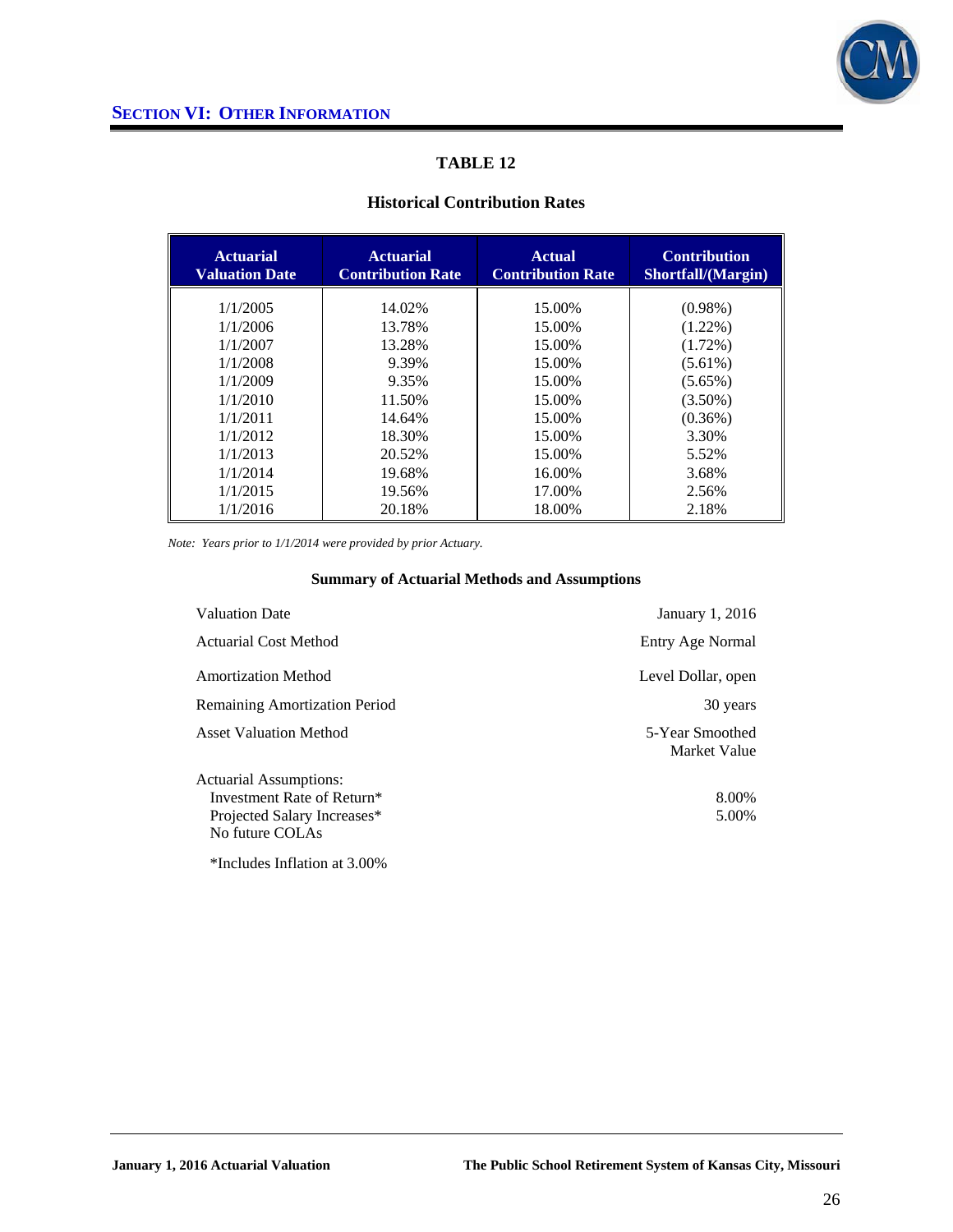

#### **Solvency Test**

In a system that has been following the discipline of level percent of payroll financing, the liabilities for active participant accumulated contributions (liability 1) and the liabilities for future benefits to retirees, beneficiaries, and inactive participants (liability 2) will be fully covered by assets if all assumptions are met. In addition, the liabilities for service already rendered by active participants (liability 3) are normally partially covered by the remainder of the present assets. Generally, if the system has been using level percent of payroll financing, the funded portion of liability 3 will increase over time. The schedule below illustrates the history of the liabilities of the system and is indicative of the system following the discipline of level percent of compensation funding.

|                                                                        | <b>Active</b><br><b>Active</b><br>Retirees, |                                      |                                  |                   |      |                           |      |
|------------------------------------------------------------------------|---------------------------------------------|--------------------------------------|----------------------------------|-------------------|------|---------------------------|------|
| Participants'<br><b>Valuation</b><br><b>Accumulated</b><br><b>Date</b> |                                             | <b>Beneficiaries</b><br>and Inactive | <b>Participants</b><br>(Employer | <b>Valuation</b>  |      | <b>Percent Covered By</b> |      |
| January 1,                                                             | <b>Contributions</b>                        | <b>Participants</b>                  | <b>Financed</b> )                | <b>Assets</b>     |      | <b>Valuation Assets</b>   |      |
|                                                                        | (1)                                         | (2)                                  | (3)                              |                   | (1)  | (2)                       | (3)  |
|                                                                        |                                             |                                      |                                  |                   |      |                           |      |
| 1987                                                                   | \$<br>54,703,473                            | \$<br>60,096,766                     | \$<br>45,027,324                 | \$<br>157,538,001 | 100% | 100%                      | 95%  |
| 1988                                                                   | 60,631,019                                  | 68,133,929                           | 45,164,333                       | 172,932,203       | 100% | 100%                      | 98%  |
| 1989                                                                   | 68,032,000                                  | 72,476,675                           | 50,436,314                       | 192,074,767       | 100% | 100%                      | 102% |
| 1990                                                                   | 77,843,936                                  | 79,855,895                           | 52,384,902                       | 220, 844, 765     | 100% | 100%                      | 121% |
| 1991                                                                   | 86,392,672                                  | 77,212,948                           | 62,859,420                       | 241,369,537       | 100% | 100%                      | 124% |
| 1992                                                                   | 91,688,784                                  | 101,408,720                          | 69,055,820                       | 278,065,508       | 100% | 100%                      | 123% |
| 1993                                                                   | 98,482,791                                  | 102,336,338                          | 61,479,865                       | 307,050,085       | 100% | 100%                      | 173% |
| 1994                                                                   | 99,547,061                                  | 123,475,760                          | 121,674,513                      | 336,466,320       | 100% | 100%                      | 93%  |
| 1995                                                                   | 110,658,079                                 | 144,027,489                          | 124,562,502                      | 353,451,344       | 100% | 100%                      | 79%  |
| 1996                                                                   | 108,123,636                                 | 177,617,507                          | 117,169,151                      | 389,103,803       | 100% | 100%                      | 88%  |
| 1997                                                                   | 104,554,877                                 | 231,762,583                          | 91,329,968                       | 428,419,710       | 100% | 100%                      | 101% |
| 1998                                                                   | 115,847,655                                 | 228,328,855                          | 108,592,620                      | 482,599,919       | 100% | 100%                      | 127% |
| 1999                                                                   | 117,478,379                                 | 274,442,924                          | 172,607,724                      | 624,225,667       | 100% | 100%                      | 135% |
| 2000                                                                   | 113,334,820                                 | 343,382,932                          | 184,049,309                      | 660,830,255       | 100% | 100%                      | 111% |
| 2001                                                                   | 115,781,706                                 | 389,055,603                          | 184,779,937                      | 696,071,310       | 100% | 100%                      | 103% |
| 2002                                                                   | 119,968,776                                 | 406,094,033                          | 187,309,245                      | 718,703,692       | 100% | 100%                      | 103% |
| 2003                                                                   | 112,468,027                                 | 435,548,298                          | 165,766,206                      | 717,681,067       | 100% | 100%                      | 102% |
| 2004                                                                   | 125,754,562                                 | 430,145,689                          | 179,264,397                      | 738,612,110       | 100% | 100%                      | 102% |
| 2005                                                                   | 127, 221, 118                               | 431,366,177                          | 201,836,083                      | 763,684,602       | 100% | 100%                      | 102% |
| 2006                                                                   | 133,811,729                                 | 477,844,206                          | 177,531,611                      | 788,788,666       | 100% | 100%                      | 100% |
| 2007                                                                   | 136,978,872                                 | 498,841,373                          | 187,966,845                      | 824,302,795       | 100% | 100%                      | 100% |
| 2008                                                                   | 140,844,707                                 | 492,273,102                          | 156,840,245                      | 854,123,580       | 100% | 100%                      | 141% |
| 2009                                                                   | 140,096,771                                 | 503,450,518                          | 161,075,791                      | 832,609,879       | 100% | 100%                      | 117% |
| 2010                                                                   | 139,860,248                                 | 524,692,426                          | 154,981,717                      | 814,536,473       | 100% | 100%                      | 97%  |
| 2011                                                                   | 110,538,745                                 | 611,806,997                          | 121,886,748                      | 786,297,998       | 100% | 100%                      | 52%  |
| 2012                                                                   | 99,513,420                                  | 654,828,752                          | 119,944,326                      | 742,279,611       | 100% | 98%                       | 0%   |
| 2013                                                                   | 100,767,726                                 | 653,949,421                          | 113,946,236                      | 697,028,072       | 100% | 91%                       | 0%   |
| 2014                                                                   | 98,272,633                                  | 660,003,861                          | 117,174,620                      | 710,828,744       | 100% | 93%                       | 0%   |
| 2015                                                                   | 98,966,336                                  | 674,794,654                          | 117,782,046                      | 712,390,611       | 100% | 91%                       | 0%   |
| 2016                                                                   | 101,173,695                                 | 677,295,366                          | 116,761,234                      | 694, 641, 248     | 100% | 88%                       | 0%   |

*Note: Years prior to 1/1/2014 were provided by prior Actuary*.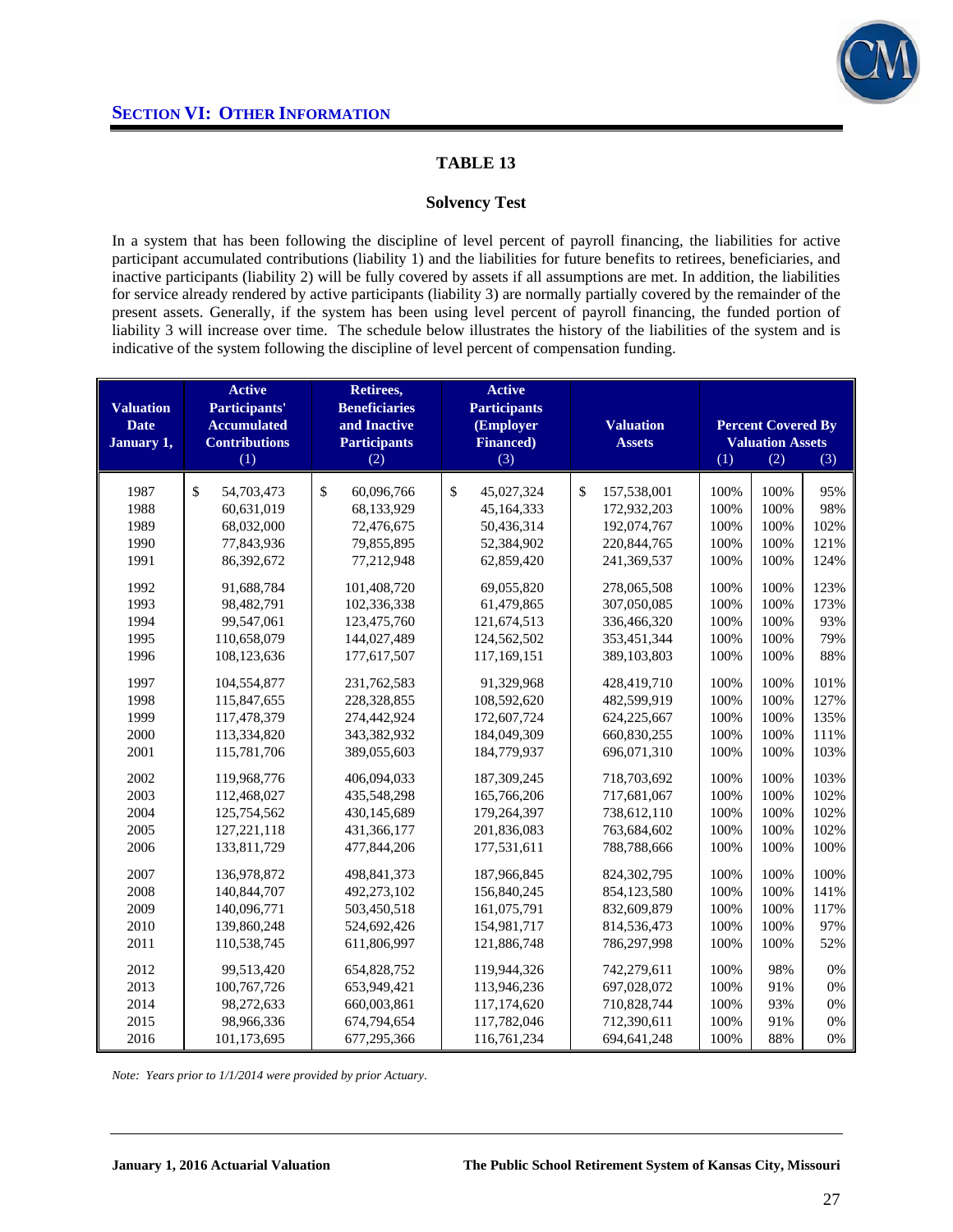

# **APPENDIX A: SUMMARY OF MEMBERSHIP DATA**

## **MEMBER CENSUS INFORMATION**

| <b>A. ACTIVE MEMBERS</b>                                                                                   |                              | <b>January 1, 2016</b>           |              | <b>January 1, 2015</b>           | % Change                       |
|------------------------------------------------------------------------------------------------------------|------------------------------|----------------------------------|--------------|----------------------------------|--------------------------------|
| 1. Number of Active Members<br>$(a)$ Plan B<br>$(b)$ Plan C<br>(c) Total                                   |                              | 2,494<br>1,080<br>3,574          |              | 2,919<br>574<br>3,493            | $(14.6\%)$<br>88.2%<br>2.3%    |
| 2. Active Member Averages<br>$(a)$ Age<br>(b) Service<br>(c) Expected Annual Pay                           | \$                           | 44.0<br>8.1<br>50,088            | \$           | 44.4<br>8.3<br>48,911            | $(0.9\%)$<br>$(2.4\%)$<br>2.4% |
| <b>B. TERMINATED VESTED MEMBERS</b>                                                                        |                              |                                  |              |                                  |                                |
| 1. Number of Terminated Vested Members                                                                     |                              | 461                              |              | 476                              | $(3.2\%)$                      |
| 2. Terminated Vested Members Averages<br>$(a)$ Age<br>(b) Account Balance<br>(c) Estimated Monthly Benefit | \$<br>\$                     | 50.5<br>32,324<br>689            | \$<br>\$     | 50.2<br>32,315<br>N/A            | 0.6%<br>0.0%<br>N/A            |
| <b>C. TERMINATED NON-VESTED MEMBERS</b>                                                                    |                              |                                  |              |                                  |                                |
| 1. Number of Terminated Non-Vested Members                                                                 |                              | 2,279                            |              | 2,124                            | 7.3%                           |
| 2. Terminated Non-Vested Members Averages<br>$(a)$ Age<br>(b) Account Balance                              | \$                           | 44.3<br>3,157                    | \$           | 44.3<br>3,118                    | 0.0%<br>1.3%                   |
| D. RETIREES, DISABLEDS, AND BENEFICIARIES                                                                  |                              |                                  |              |                                  |                                |
| 1. Number of Members<br>(a) Retired<br>(b) Disabled<br>(c) Beneficiaries<br>(e) Total                      |                              | 3,749<br>94<br>206<br>4,049      |              | 3,715<br>94<br>202<br>4,011      | 0.9%<br>0.0%<br>2.0%<br>0.9%   |
| 2. Average Age<br>(a) Retired<br>(b) Disabled<br>(c) Beneficiaries<br>(e) Total                            |                              | 72.0<br>66.7<br>74.6<br>72.0     |              | 71.8<br>65.7<br>74.4<br>71.7     | 0.3%<br>1.5%<br>0.3%<br>0.4%   |
| 3. Average Monthly Benefit<br>(a) Retired<br>(b) Disabled<br>(c) Beneficiaries<br>(e) Total                | $\mathbb{S}$<br>$\mathbb{S}$ | 1,622<br>1,016<br>1,072<br>1,580 | $\$$<br>$\$$ | 1,615<br>1,016<br>1,067<br>1,574 | 0.4%<br>0.0%<br>0.5%<br>0.4%   |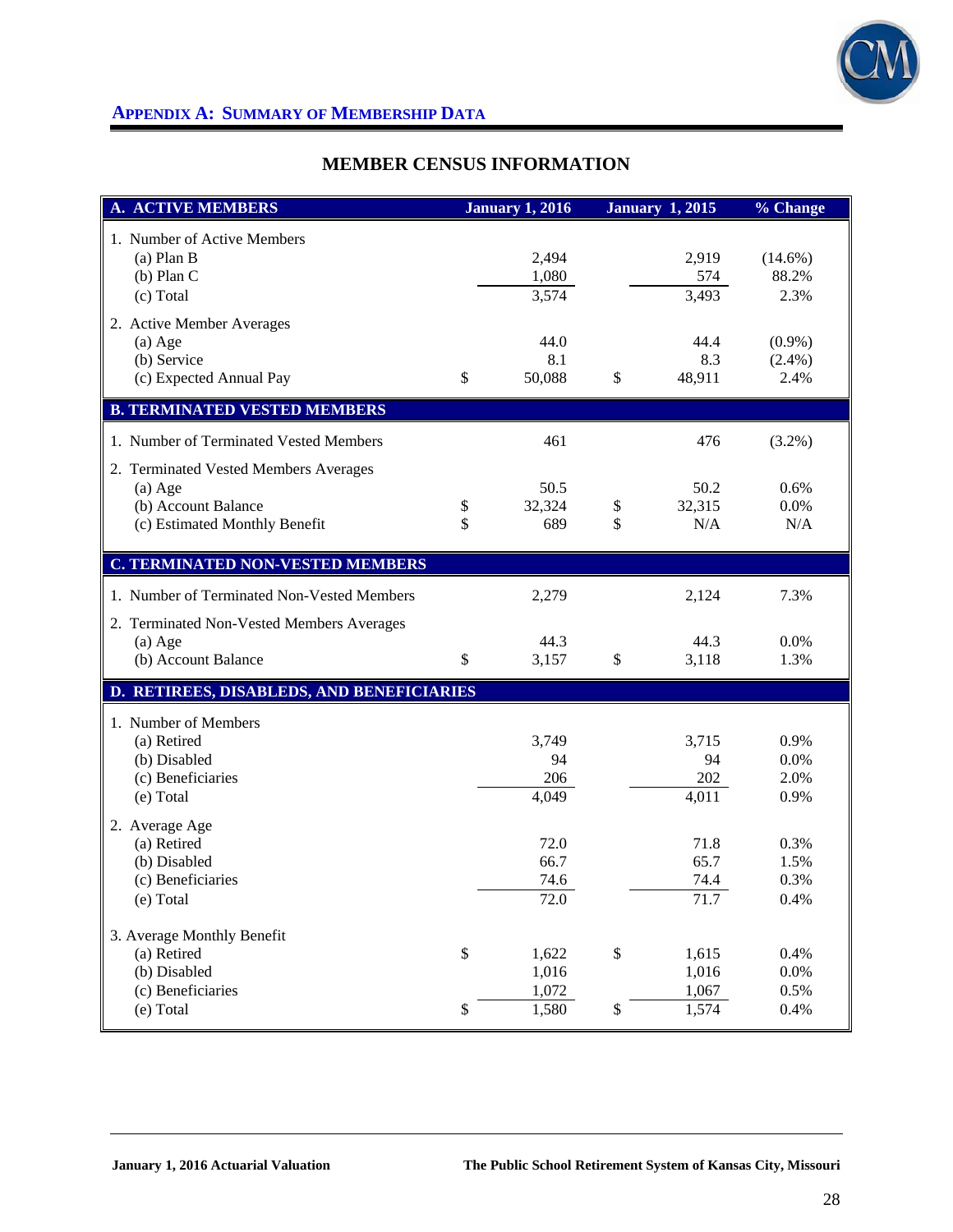

## **MEMBER DATA RECONCILIATION**

January 1, 2015 to January 1, 2016

The number of members included in the valuation, as summarized in the table below, is in accordance with the data submitted by the System for members as of the valuation date.

|                                | <b>Active</b><br><b>Members</b> | <b>Retirees</b> | <b>Beneficiaries</b> | <b>Disabled</b>  | <b>Terminated</b><br><b>Vested</b> | <b>Non-vested</b><br>with Balance | <b>Total</b> |
|--------------------------------|---------------------------------|-----------------|----------------------|------------------|------------------------------------|-----------------------------------|--------------|
| Total as of January 1, 2015    | 3,493                           | 3,715           | 202                  | 94               | 476                                | 2,124                             | 10,104       |
| <b>New Entrants</b>            | 625                             | $\Omega$        | 15                   | $\overline{0}$   | $\Omega$                           | 78                                | 718          |
| Rehires/Transfers              | 38                              | $\Omega$        | $\Omega$             | $\mathbf{0}$     | (13)                               | (25)                              | $\Omega$     |
| Retirements                    | (115)                           | 145             | $\Omega$             | $\mathbf{0}$     | (30)                               | $\theta$                          | $\Omega$     |
| <b>Disablements</b>            | $\boldsymbol{0}$                | $\theta$        | $\Omega$             | $\boldsymbol{0}$ | $\boldsymbol{0}$                   | $\Omega$                          | 0            |
| Deaths                         | (2)                             | (111)           | (11)                 | $\boldsymbol{0}$ | $\theta$                           | $\theta$                          | (124)        |
| <b>Vested Terminations</b>     | (52)                            | $\theta$        | 0                    | $\theta$         | 52                                 | $\Omega$                          | $\Omega$     |
| <b>Non-vested Terminations</b> | (243)                           | $\overline{0}$  | $\Omega$             | $\theta$         | $\Omega$                           | 243                               | $\Omega$     |
| Refunds Paid                   | (161)                           | $\overline{0}$  | $\Omega$             | $\boldsymbol{0}$ | (25)                               | (140)                             | (326)        |
| Payments Ended                 | $\Omega$                        | $\theta$        | $\Omega$             | $\overline{0}$   | $\theta$                           | $\theta$                          | $\theta$     |
| Data Adjustments               | (9)                             | 0               |                      | $\boldsymbol{0}$ |                                    | (1)                               | (9)          |
| Total as of January 1, 2016    | 3,574                           | 3,749           | 206                  | 94               | 461                                | 2,279                             | 10,363       |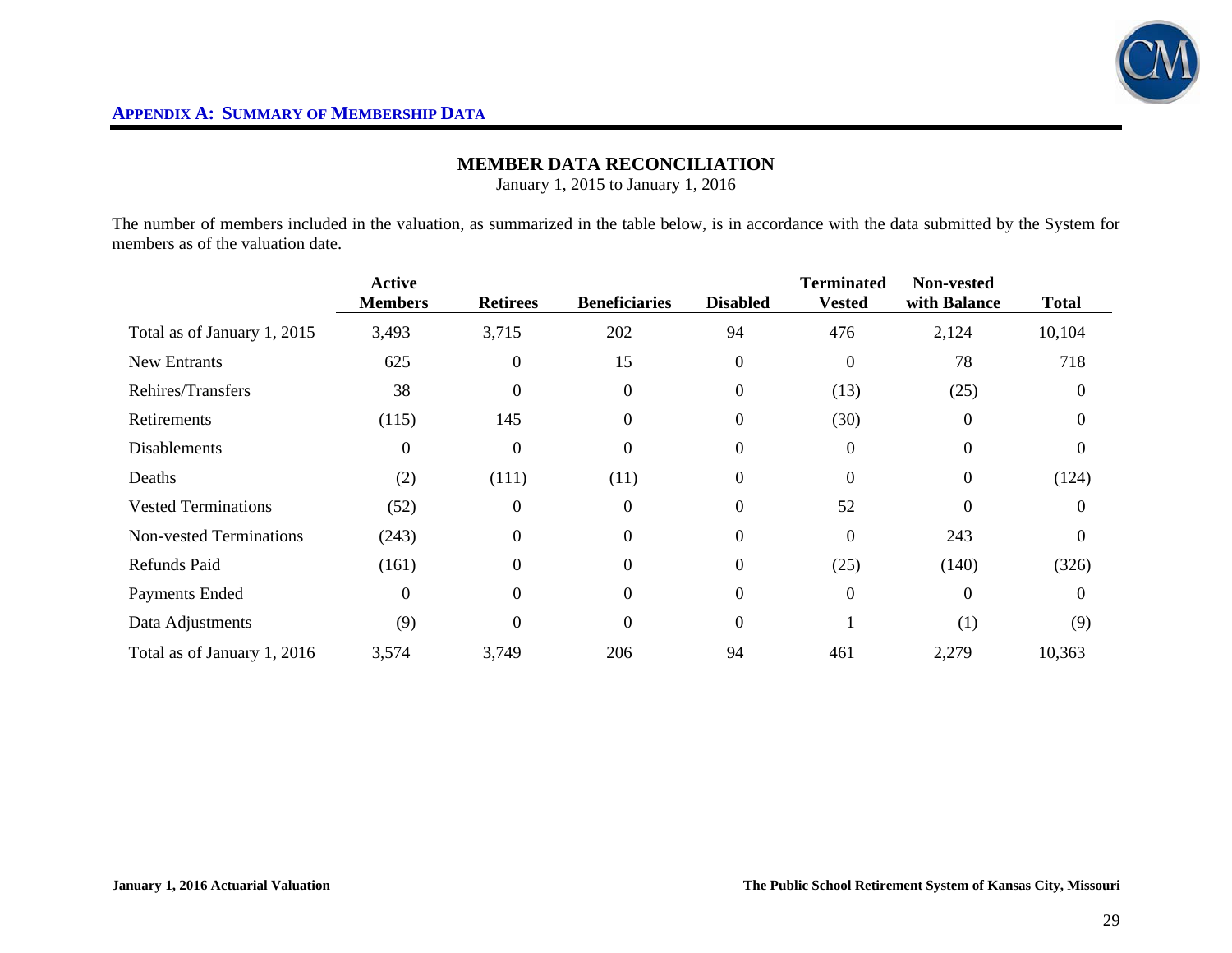

## **APPENDIX A: SUMMARY OF MEMBERSHIP DATA**

## **SUMMARY OF ACTIVE MEMBERS as of January 1, 2016**

|          |      | Number |       | 2015 Reported Compensation* |                 |                 |
|----------|------|--------|-------|-----------------------------|-----------------|-----------------|
| Age      | Male | Female | Total | Male                        | Female          | Total           |
| Under 25 | 39   | 173    | 212   | \$1,034,988                 | 4,181,331<br>\$ | 5,216,319<br>\$ |
| 25 to 29 | 133  | 370    | 503   | 4,194,124                   | 12,110,547      | 16,304,671      |
| 30 to 34 | 116  | 292    | 408   | 4,261,422                   | 10,166,976      | 14,428,398      |
| 35 to 39 | 111  | 289    | 400   | 4,791,581                   | 11,454,567      | 16,246,148      |
| 40 to 44 | 95   | 231    | 326   | 4,816,832                   | 10,611,519      | 15,428,351      |
| 45 to 49 | 117  | 265    | 382   | 5,571,722                   | 11,544,243      | 17,115,965      |
| 50 to 54 | 128  | 294    | 422   | 6,438,560                   | 14,865,928      | 21,304,488      |
| 55 to 59 | 117  | 320    | 437   | 6,130,635                   | 15,952,224      | 22,082,859      |
| 60 to 64 | 99   | 264    | 363   | 6,003,894                   | 13,235,664      | 19,239,558      |
| 65 to 69 | 28   | 73     | 101   | 1,418,661                   | 4,051,601       | 5,470,262       |
| 70 & Up  | 6    | 14     | 20    | 283,427                     | 726,784         | 1,010,211       |
| Total    | 989  | 2,585  | 3,574 | \$44,945,846                | \$108,901,384   | \$153,847,230   |

Total – All Plans

\* Partial year pay amounts have not been annualized.



**Average Salary by Age**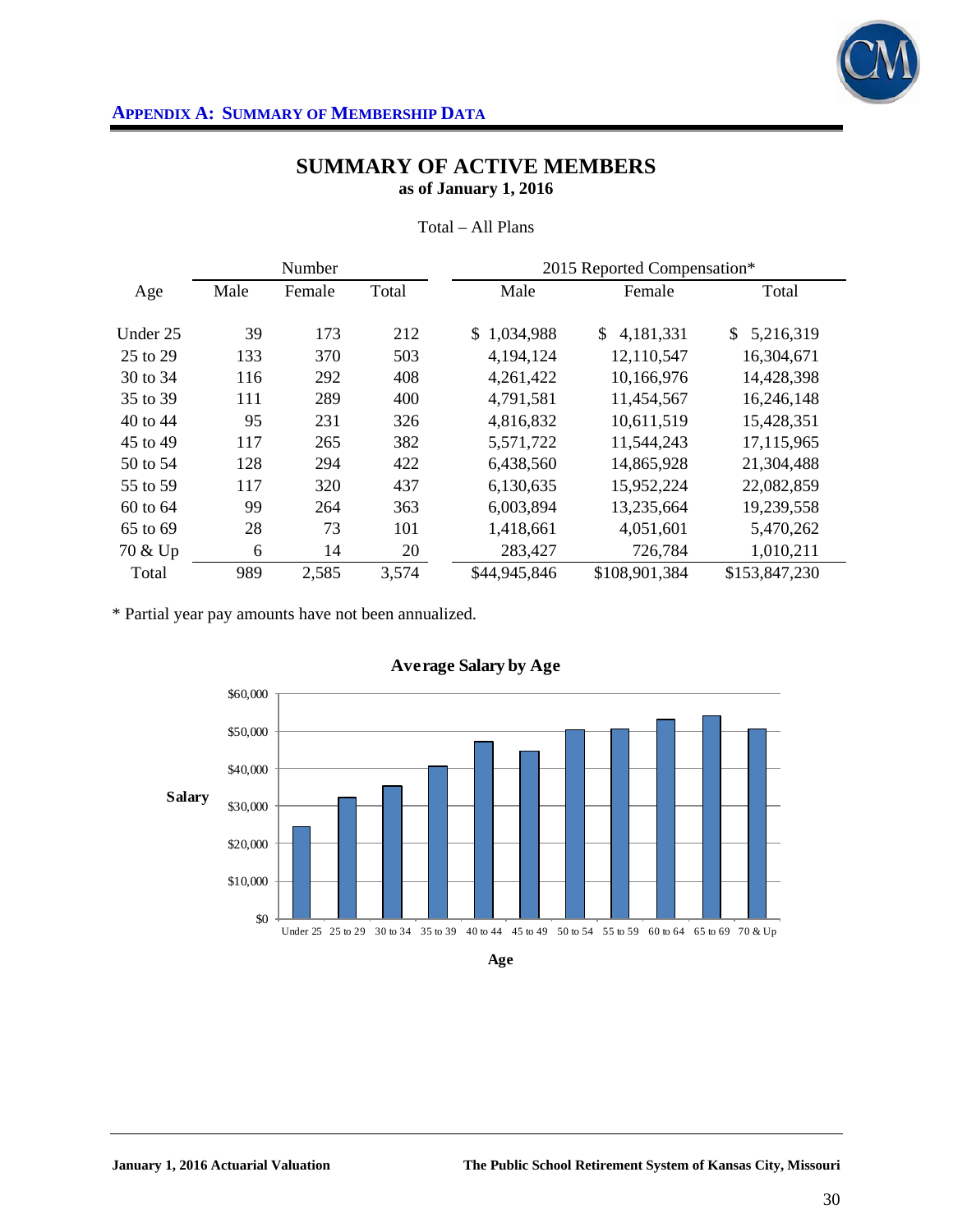

## **APPENDIX A: SUMMARY OF MEMBERSHIP DATA**

## **SUMMARY OF ACTIVE MEMBERS as of January 1, 2016**

|          |      | Number |       | 2015 Reported Compensation* |              |               |
|----------|------|--------|-------|-----------------------------|--------------|---------------|
| Age      | Male | Female | Total | Male                        | Female       | Total         |
| Under 25 | 7    | 28     | 35    | \$.<br>289,066              | \$1,006,504  | \$1,295,570   |
| 25 to 29 | 66   | 177    | 243   | 2,566,773                   | 7,120,144    | 9,686,917     |
| 30 to 34 | 64   | 166    | 230   | 2,713,551                   | 6,853,827    | 9,567,378     |
| 35 to 39 | 72   | 211    | 283   | 3,608,483                   | 9,376,821    | 12,985,304    |
| 40 to 44 | 62   | 169    | 231   | 3,768,901                   | 8,651,448    | 12,420,349    |
| 45 to 49 | 94   | 190    | 284   | 4,722,800                   | 9,384,077    | 14,106,877    |
| 50 to 54 | 110  | 257    | 367   | 6,033,717                   | 13,771,764   | 19,805,481    |
| 55 to 59 | 99   | 281    | 380   | 5,677,446                   | 14,721,070   | 20,398,516    |
| 60 to 64 | 87   | 241    | 328   | 5,418,730                   | 12,510,270   | 17,929,000    |
| 65 to 69 | 25   | 70     | 95    | 1,336,548                   | 3,865,811    | 5,202,359     |
| 70 & Up  | 6    | 12     | 18    | 283,427                     | 659,887      | 943,314       |
| Total    | 692  | 1,802  | 2,494 | \$36,419,442                | \$87,921,623 | \$124,341,065 |

Total – Plan B

\* Partial year pay amounts have not been annualized.



**Average Salary by Age**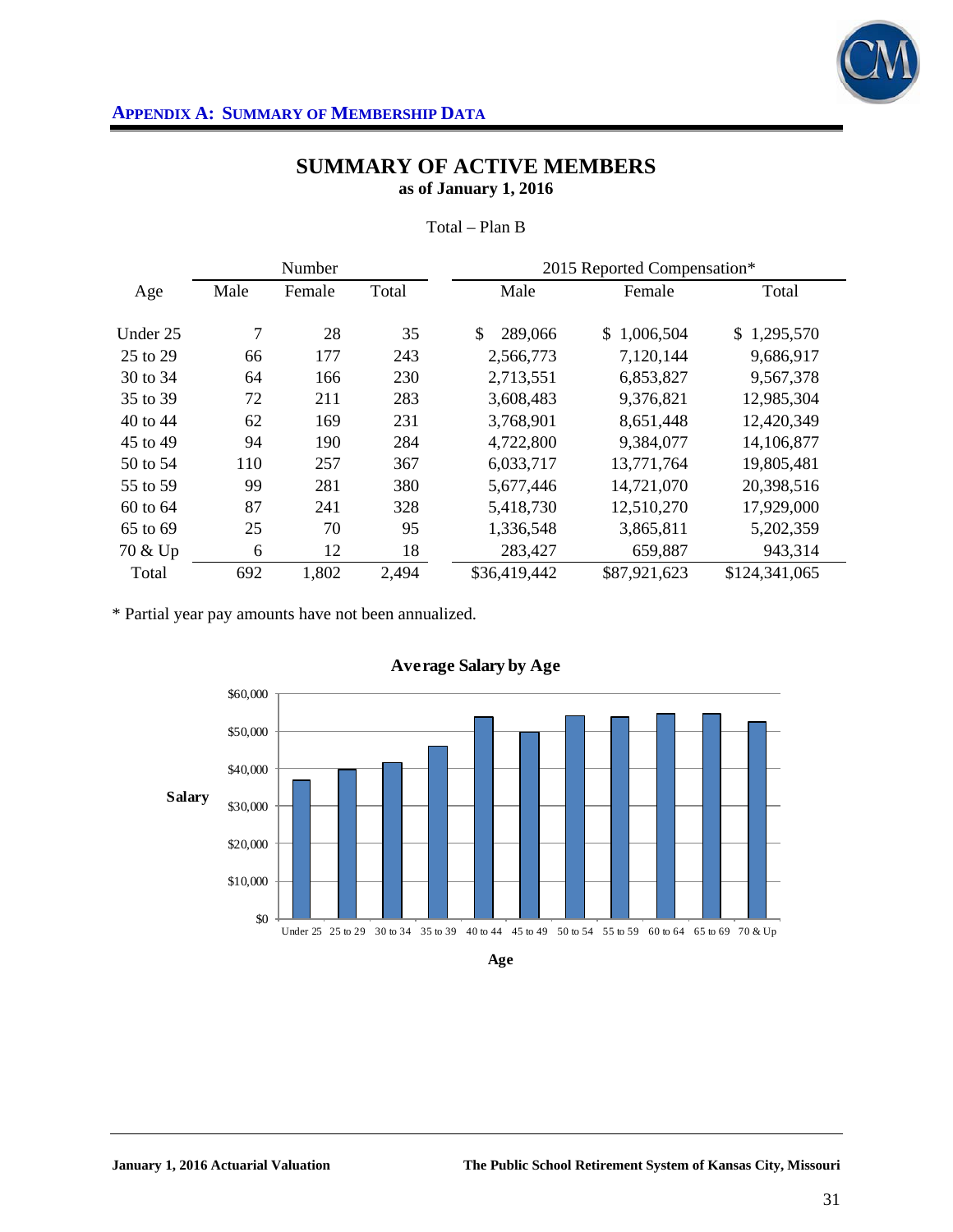

## **SUMMARY OF ACTIVE MEMBERS as of January 1, 2016**

|          | Number           |                |                | 2015 Reported Compensation* |                 |                 |
|----------|------------------|----------------|----------------|-----------------------------|-----------------|-----------------|
| Age      | Male             | Female         | Total          | Male                        | Female          | Total           |
| Under 25 | 32               | 145            | 177            | 745,922<br><sup>\$</sup>    | 3,174,827<br>\$ | 3,920,749<br>\$ |
| 25 to 29 | 67               | 193            | 260            | 1,627,351                   | 4,990,403       | 6,617,754       |
| 30 to 34 | 52               | 126            | 178            | 1,547,871                   | 3,313,149       | 4,861,020       |
| 35 to 39 | 39               | 78             | 117            | 1,183,098                   | 2,077,746       | 3,260,844       |
| 40 to 44 | 33               | 62             | 95             | 1,047,931                   | 1,960,071       | 3,008,002       |
| 45 to 49 | 23               | 75             | 98             | 848,922                     | 2,160,166       | 3,009,088       |
| 50 to 54 | 18               | 37             | 55             | 404,843                     | 1,094,164       | 1,499,007       |
| 55 to 59 | 18               | 39             | 57             | 453,189                     | 1,231,154       | 1,684,343       |
| 60 to 64 | 12               | 23             | 35             | 585,164                     | 725,394         | 1,310,558       |
| 65 to 69 | 3                | 3              | 6              | 82,113                      | 185,790         | 267,903         |
| 70 & Up  | $\boldsymbol{0}$ | $\overline{2}$ | $\overline{2}$ | $\overline{0}$              | 66,897          | 66,897          |
| Total    | 297              | 783            | 1,080          | \$8,526,404                 | \$20,979,761    | \$29,506,165    |

Total – Plan C

\* Partial year pay amounts have not been annualized.



**Average Salary by Age**

**Age**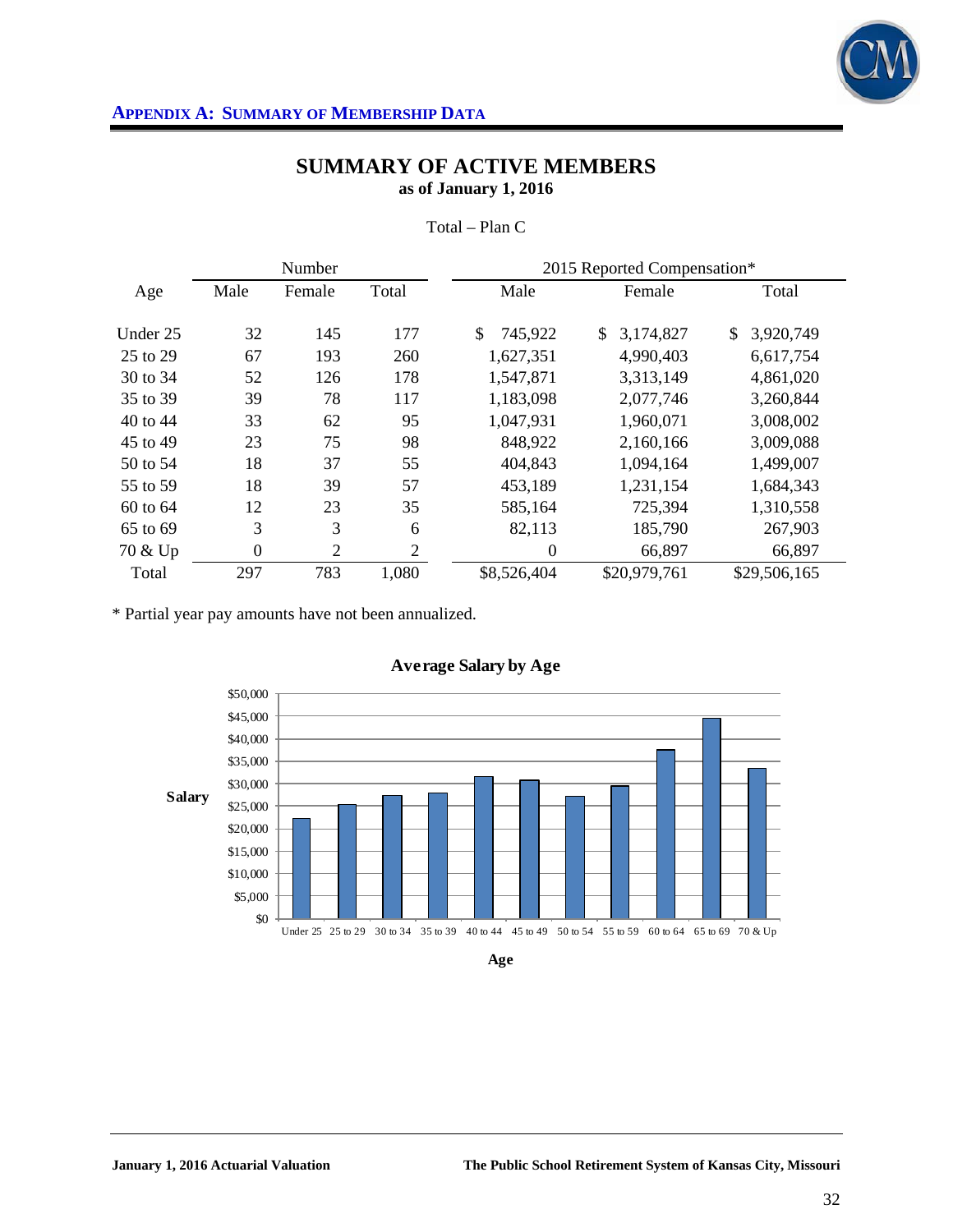

|          |                | Number |       | 2015 Reported Compensation* |              |              |  |  |
|----------|----------------|--------|-------|-----------------------------|--------------|--------------|--|--|
| Age      | Male           | Female | Total | Male                        | Female       | Total        |  |  |
| Under 25 | 21             | 93     | 114   | \$<br>524,117               | \$2,241,968  | \$2,766,085  |  |  |
| 25 to 29 | 76             | 230    | 306   | 2,502,306                   | 7,907,766    | 10,410,072   |  |  |
| 30 to 34 | 65             | 160    | 225   | 2,662,649                   | 6,107,254    | 8,769,903    |  |  |
| 35 to 39 | 47             | 129    | 176   | 1,937,211                   | 5,517,181    | 7,454,392    |  |  |
| 40 to 44 | 49             | 86     | 135   | 2,477,482                   | 4,014,808    | 6,492,290    |  |  |
| 45 to 49 | 34             | 86     | 120   | 1,624,273                   | 3,663,865    | 5,288,138    |  |  |
| 50 to 54 | 38             | 56     | 94    | 1,848,108                   | 2,549,219    | 4,397,327    |  |  |
| 55 to 59 | 31             | 44     | 75    | 1,715,559                   | 2,423,474    | 4,139,033    |  |  |
| 60 to 64 | 22             | 49     | 71    | 1,110,855                   | 2,277,277    | 3,388,132    |  |  |
| 65 to 69 | $\overline{4}$ | 13     | 17    | 191,426                     | 810,714      | 1,002,140    |  |  |
| 70 & Up  | $\overline{2}$ | 1      | 3     | 125,018                     | 11,660       | 136,678      |  |  |
| Total    | 389            | 947    | 1,336 | \$16,719,004                | \$37,525,186 | \$54,244,190 |  |  |

Charter Schools – All Plans

\* Partial year pay amounts have not been annualized.



**Age**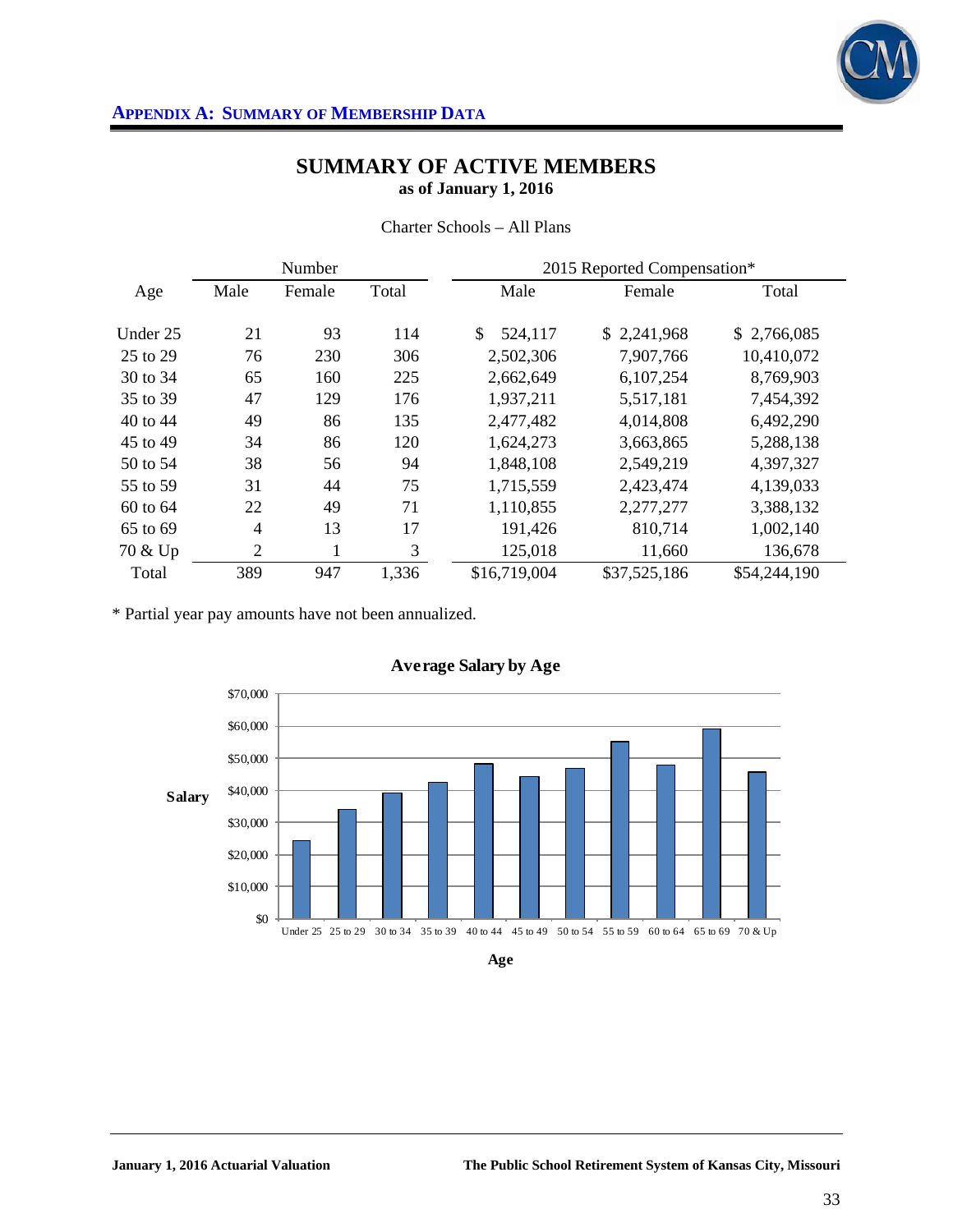

|          |                | Number |       | 2015 Reported Compensation* |               |               |  |  |
|----------|----------------|--------|-------|-----------------------------|---------------|---------------|--|--|
| Age      | Male           | Female | Total | Male                        | Female        | Total         |  |  |
| Under 25 | 2              | 15     | 17    | \$<br>85,343                | 534,298<br>\$ | \$<br>619,641 |  |  |
| 25 to 29 | 39             | 114    | 153   | 1,597,226                   | 4,769,627     | 6,366,853     |  |  |
| 30 to 34 | 36             | 94     | 130   | 1,605,228                   | 4,319,142     | 5,924,370     |  |  |
| 35 to 39 | 29             | 93     | 122   | 1,381,738                   | 4,467,003     | 5,848,741     |  |  |
| 40 to 44 | 32             | 60     | 92    | 1,946,713                   | 3,194,499     | 5,141,212     |  |  |
| 45 to 49 | 24             | 59     | 83    | 1,253,352                   | 2,801,047     | 4,054,399     |  |  |
| 50 to 54 | 26             | 40     | 66    | 1,548,452                   | 2,140,736     | 3,689,188     |  |  |
| 55 to 59 | 25             | 35     | 60    | 1,569,979                   | 2,003,503     | 3,573,482     |  |  |
| 60 to 64 | 17             | 44     | 61    | 880,224                     | 2,108,983     | 2,989,207     |  |  |
| 65 to 69 | $\overline{2}$ | 11     | 13    | 135,233                     | 690,668       | 825,901       |  |  |
| 70 & Up  | $\overline{2}$ | 1      | 3     | 125,018                     | 11,660        | 136,678       |  |  |
| Total    | 234            | 566    | 800   | \$12,128,506                | \$27,041,166  | \$39,169,672  |  |  |

Charter Schools – Plan B

\* Partial year pay amounts have not been annualized.



**Age**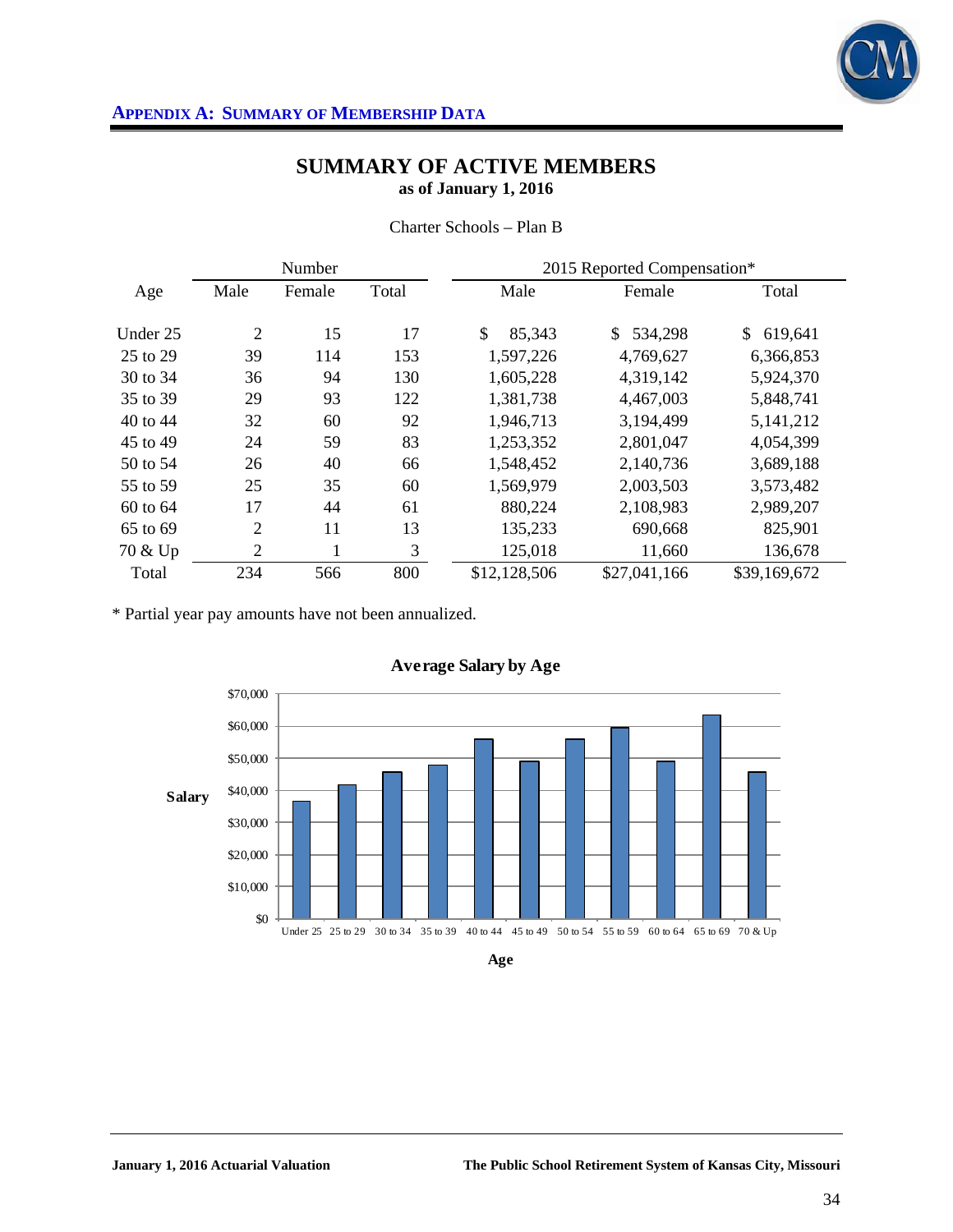

|          |                | Number         |                | 2015 Reported Compensation* |                  |              |  |  |  |
|----------|----------------|----------------|----------------|-----------------------------|------------------|--------------|--|--|--|
| Age      | Male           | Female         | Total          | Male                        | Female           | Total        |  |  |  |
| Under 25 | 19             | 78             | 97             | \$<br>438,774               | 1,707,670<br>\$. | \$2,146,444  |  |  |  |
| 25 to 29 | 37             | 116            | 153            | 905,080                     | 3,138,139        | 4,043,219    |  |  |  |
| 30 to 34 | 29             | 66             | 95             | 1,057,421                   | 1,788,112        | 2,845,533    |  |  |  |
| 35 to 39 | 18             | 36             | 54             | 555,473                     | 1,050,178        | 1,605,651    |  |  |  |
| 40 to 44 | 17             | 26             | 43             | 530,769                     | 820,309          | 1,351,078    |  |  |  |
| 45 to 49 | 10             | 27             | 37             | 370,921                     | 862,818          | 1,233,739    |  |  |  |
| 50 to 54 | 12             | 16             | 28             | 299,656                     | 408,483          | 708,139      |  |  |  |
| 55 to 59 | 6              | 9              | 15             | 145,580                     | 419,971          | 565,551      |  |  |  |
| 60 to 64 | 5              | 5              | 10             | 230,631                     | 168,294          | 398,925      |  |  |  |
| 65 to 69 | $\overline{2}$ | $\overline{2}$ | 4              | 56,193                      | 120,046          | 176,239      |  |  |  |
| 70 & Up  | $\overline{0}$ | $\mathbf{0}$   | $\overline{0}$ | $\theta$                    | 0                | $\Omega$     |  |  |  |
| Total    | 155            | 381            | 536            | \$4,590,498                 | \$10,484,020     | \$15,074,518 |  |  |  |

Charter Schools – Plan C

\* Partial year pay amounts have not been annualized.



**Age**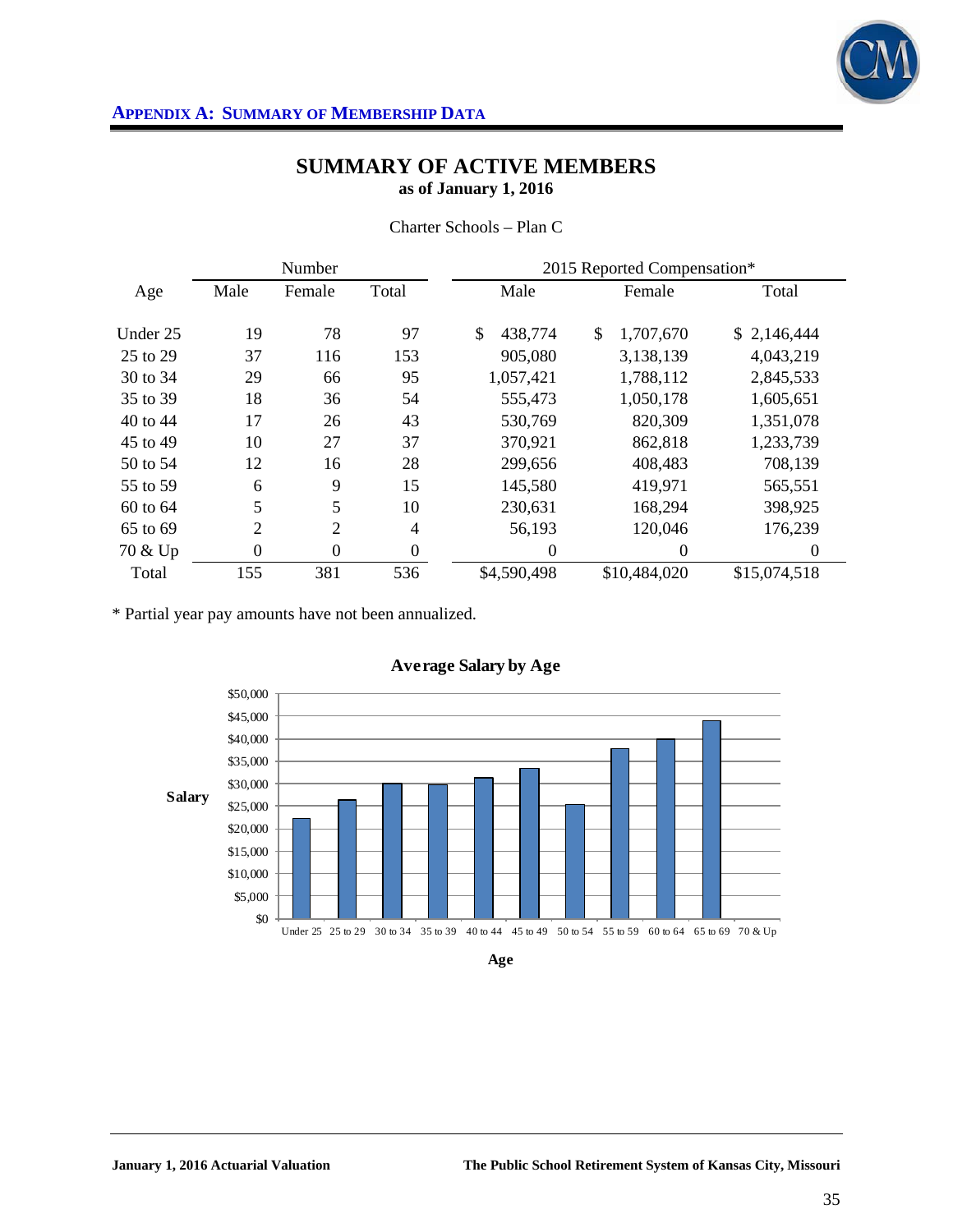

|          |                | Number |       | 2015 Reported Compensation* |              |              |  |  |
|----------|----------------|--------|-------|-----------------------------|--------------|--------------|--|--|
| Age      | Male           | Female | Total | Male                        | Female       | Total        |  |  |
| Under 25 | 18             | 80     | 98    | 510,871<br>\$.              | \$1,939,363  | \$2,450,234  |  |  |
| 25 to 29 | 54             | 131    | 185   | 1,581,817                   | 3,959,483    | 5,541,300    |  |  |
| 30 to 34 | 46             | 122    | 168   | 1,466,079                   | 3,702,784    | 5,168,863    |  |  |
| 35 to 39 | 60             | 150    | 210   | 2,692,796                   | 5,566,972    | 8,259,768    |  |  |
| 40 to 44 | 41             | 135    | 176   | 2,069,423                   | 6,206,123    | 8,275,546    |  |  |
| 45 to 49 | 76             | 169    | 245   | 3,600,136                   | 7,475,496    | 11,075,632   |  |  |
| 50 to 54 | 84             | 223    | 307   | 4,201,542                   | 11,488,786   | 15,690,328   |  |  |
| 55 to 59 | 75             | 264    | 339   | 3,945,745                   | 12,965,180   | 16,910,925   |  |  |
| 60 to 64 | 68             | 207    | 275   | 4,341,095                   | 10,605,866   | 14,946,961   |  |  |
| 65 to 69 | 22             | 54     | 76    | 1,124,055                   | 2,874,926    | 3,998,981    |  |  |
| 70 & Up  | $\overline{4}$ | 12     | 16    | 158,409                     | 649,224      | 807,633      |  |  |
| Total    | 548            | 1,547  | 2,095 | \$25,691,968                | \$67,434,203 | \$93,126,171 |  |  |

School District & Retirement System – All Plans

\* Partial year pay amounts have not been annualized.

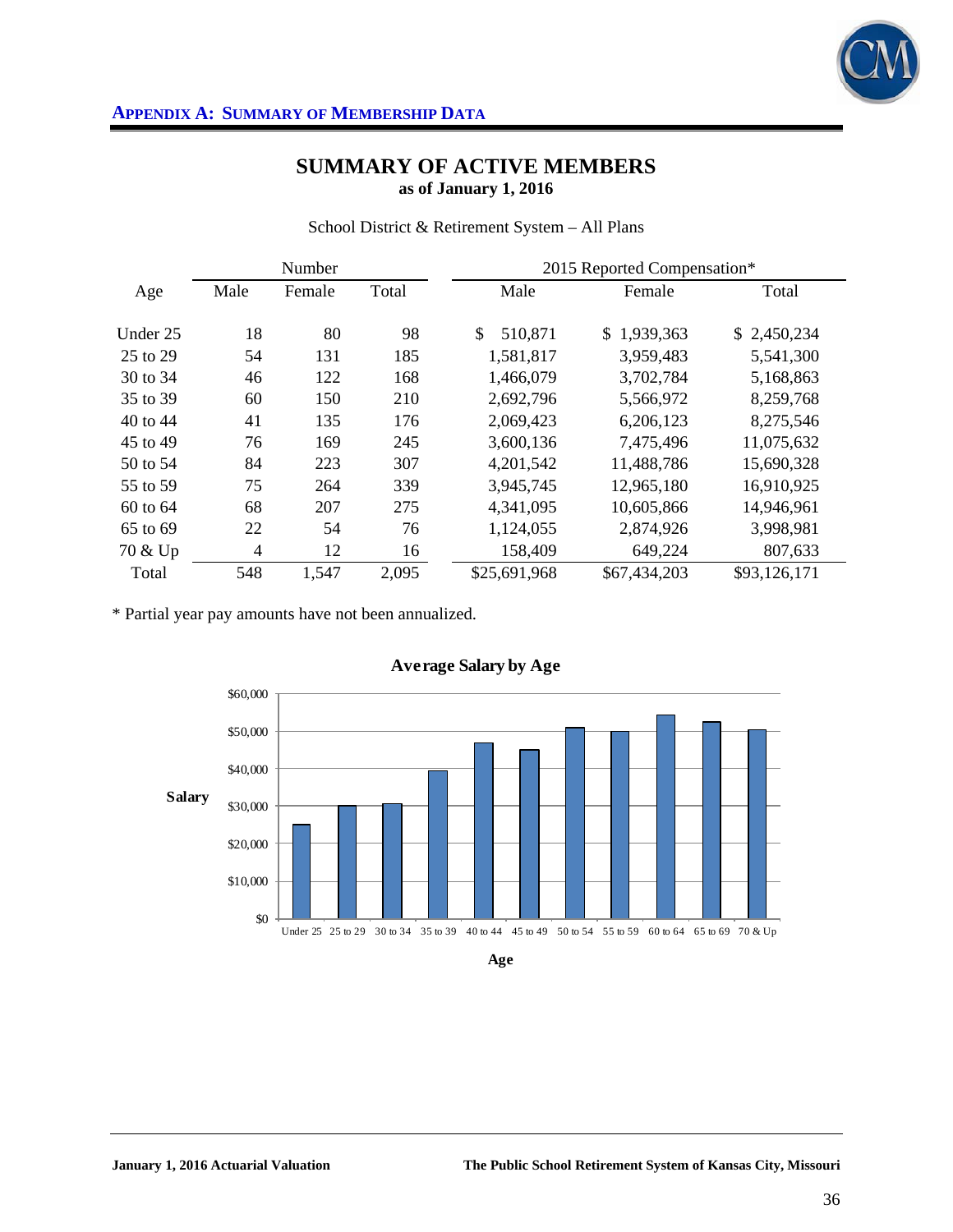

|          |                | Number |       | 2015 Reported Compensation* |               |               |  |  |
|----------|----------------|--------|-------|-----------------------------|---------------|---------------|--|--|
| Age      | Male           | Female | Total | Male                        | Female        | Total         |  |  |
| Under 25 | 5              | 13     | 18    | 203,723<br>\$               | \$<br>472,206 | \$<br>675,929 |  |  |
| 25 to 29 | 25             | 60     | 85    | 892,537                     | 2,255,870     | 3,148,407     |  |  |
| 30 to 34 | 26             | 66     | 92    | 1,024,967                   | 2,309,111     | 3,334,078     |  |  |
| 35 to 39 | 39             | 111    | 150   | 2,065,171                   | 4,598,636     | 6,663,807     |  |  |
| 40 to 44 | 25             | 104    | 129   | 1,552,261                   | 5,219,363     | 6,771,624     |  |  |
| 45 to 49 | 63             | 125    | 188   | 3,122,135                   | 6,296,561     | 9,418,696     |  |  |
| 50 to 54 | 78             | 204    | 282   | 4,096,355                   | 10,867,331    | 14,963,686    |  |  |
| 55 to 59 | 63             | 234    | 297   | 3,638,136                   | 12,153,997    | 15,792,133    |  |  |
| 60 to 64 | 62             | 190    | 252   | 4,011,756                   | 10,081,277    | 14,093,033    |  |  |
| 65 to 69 | 21             | 53     | 74    | 1,098,135                   | 2,809,182     | 3,907,317     |  |  |
| 70 & Up  | $\overline{4}$ | 10     | 14    | 158,409                     | 582,327       | 740,736       |  |  |
| Total    | 411            | 1,170  | 1,581 | \$21,863,585                | \$57,645,861  | \$79,509,446  |  |  |

School District & Retirement System – Plan B

\* Partial year pay amounts have not been annualized.



**Age**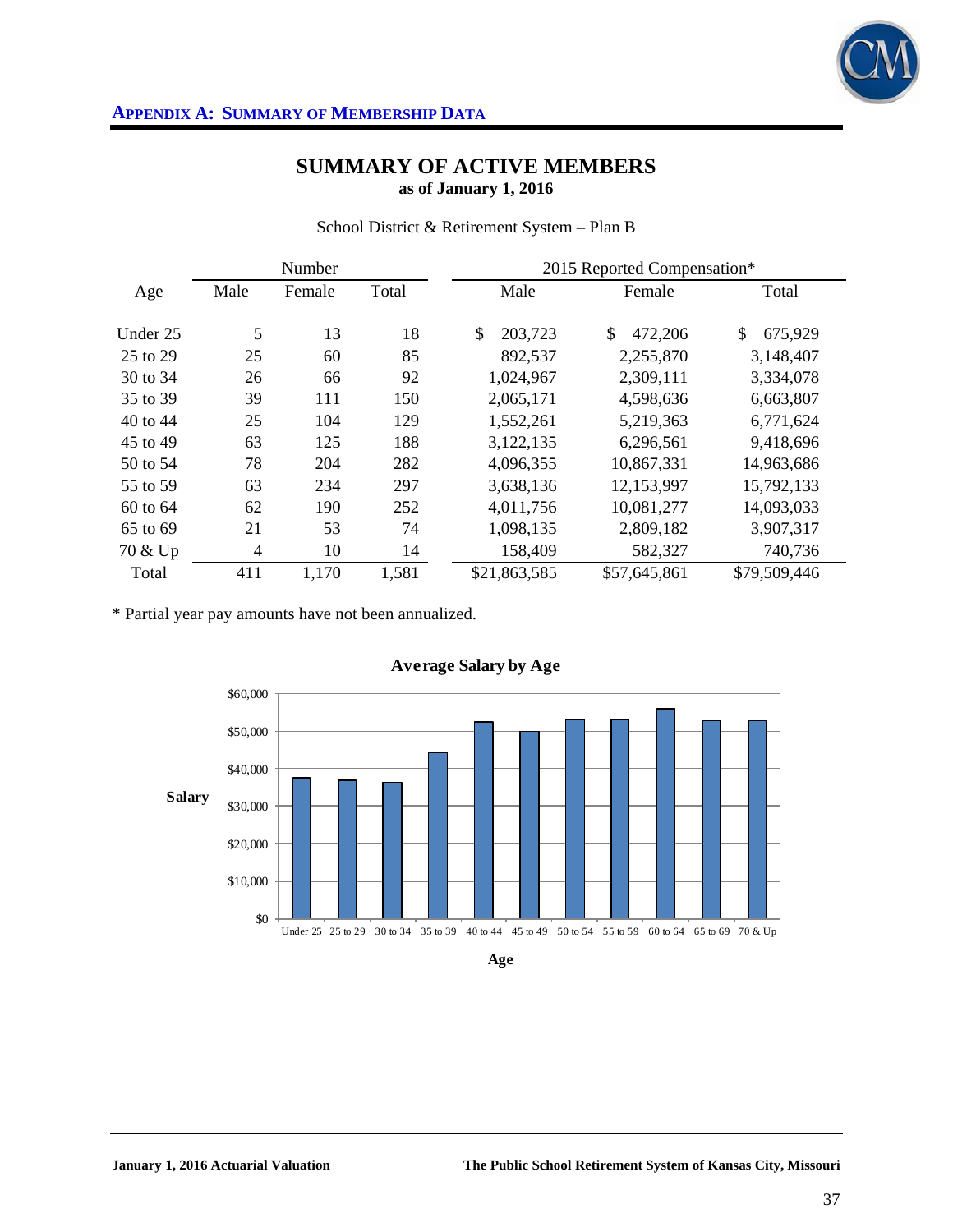

|          |              | Number         |                | 2015 Reported Compensation* |             |              |  |  |
|----------|--------------|----------------|----------------|-----------------------------|-------------|--------------|--|--|
| Age      | Male         | Female         | Total          | Male                        | Female      | Total        |  |  |
|          |              |                |                |                             |             |              |  |  |
| Under 25 | 13           | 67             | 80             | \$307,148                   | \$1,467,157 | \$1,774,305  |  |  |
| 25 to 29 | 29           | 71             | 100            | 689,280                     | 1,703,613   | 2,392,893    |  |  |
| 30 to 34 | 20           | 56             | 76             | 441,112                     | 1,393,673   | 1,834,785    |  |  |
| 35 to 39 | 21           | 39             | 60             | 627,625                     | 968,336     | 1,595,961    |  |  |
| 40 to 44 | 16           | 31             | 47             | 517,162                     | 986,760     | 1,503,922    |  |  |
| 45 to 49 | 13           | 44             | 57             | 478,001                     | 1,178,935   | 1,656,936    |  |  |
| 50 to 54 | 6            | 19             | 25             | 105,187                     | 621,455     | 726,642      |  |  |
| 55 to 59 | 12           | 30             | 42             | 307,609                     | 811,183     | 1,118,792    |  |  |
| 60 to 64 | 6            | 17             | 23             | 329,339                     | 524,589     | 853,928      |  |  |
| 65 to 69 | $\mathbf{1}$ | 1              | 2              | 25,920                      | 65,744      | 91,664       |  |  |
| 70 & Up  | $\mathbf{0}$ | $\overline{2}$ | $\overline{2}$ | $\boldsymbol{0}$            | 66,897      | 66,897       |  |  |
| Total    | 137          | 377            | 514            | \$3,828,383                 | \$9,788,342 | \$13,616,725 |  |  |

School District & Retirement System – Plan C

\* Partial year pay amounts have not been annualized.



**Age**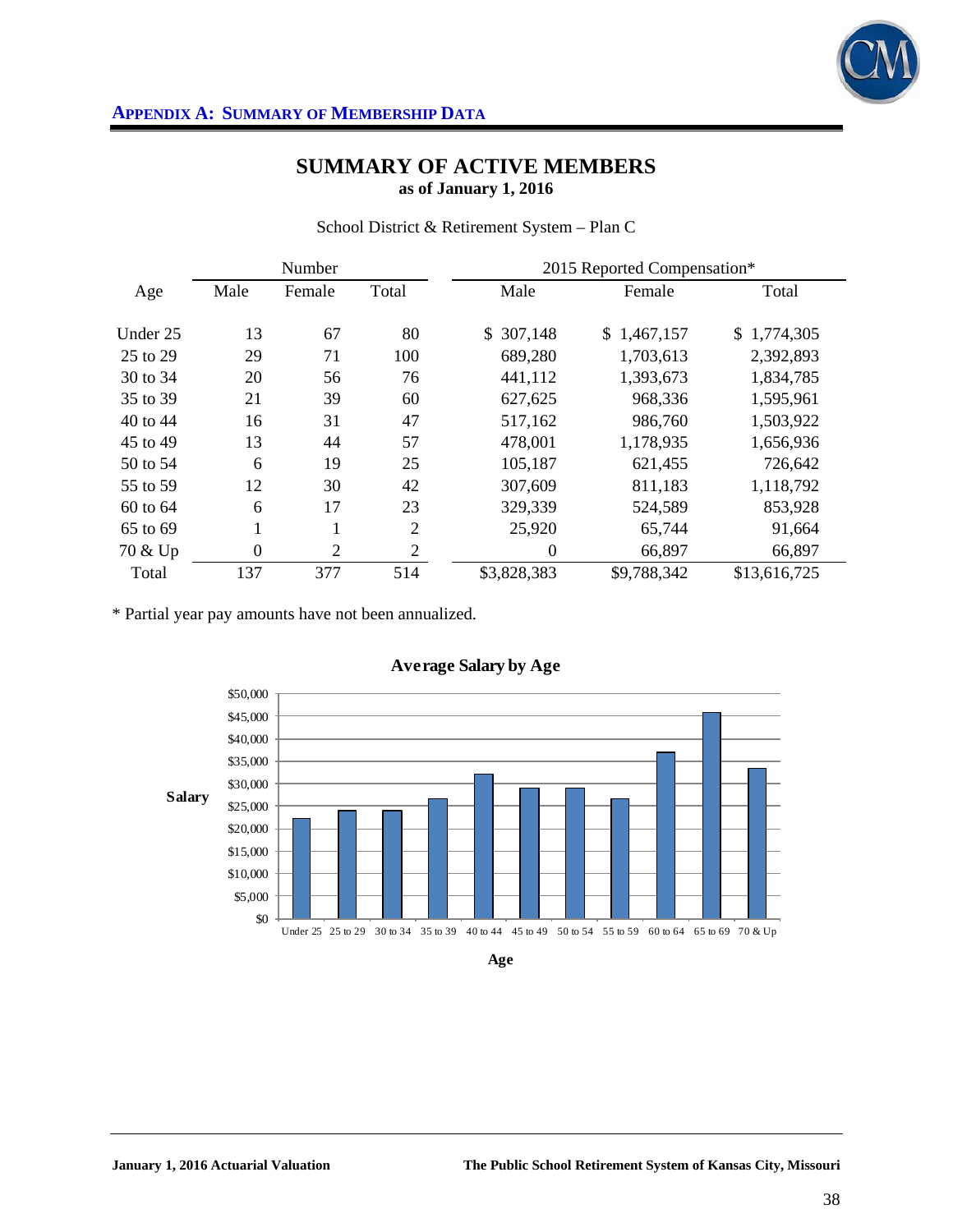

|          |                          | Number         |                | 2015 Reported Compensation* |                |                |  |  |  |
|----------|--------------------------|----------------|----------------|-----------------------------|----------------|----------------|--|--|--|
| Age      | Male                     | Female         | Total          | Male                        | Female         | Total          |  |  |  |
| Under 25 | 0                        | $\overline{0}$ | $\overline{0}$ | \$<br>$\boldsymbol{0}$      | \$<br>$\Omega$ | \$<br>$\theta$ |  |  |  |
| 25 to 29 | 3                        | 9              | 12             | 110,001                     | 243,298        | 353,299        |  |  |  |
| 30 to 34 | 5                        | 10             | 15             | 132,694                     | 356,938        | 489,632        |  |  |  |
| 35 to 39 | $\overline{\mathcal{L}}$ | 10             | 14             | 161,574                     | 370,414        | 531,988        |  |  |  |
| 40 to 44 | 5                        | 10             | 15             | 269,927                     | 390,588        | 660,515        |  |  |  |
| 45 to 49 | 7                        | 10             | 17             | 347,313                     | 404,882        | 752,195        |  |  |  |
| 50 to 54 | 6                        | 15             | 21             | 388,910                     | 827,923        | 1,216,833      |  |  |  |
| 55 to 59 | 11                       | 12             | 23             | 469,331                     | 563,570        | 1,032,901      |  |  |  |
| 60 to 64 | 9                        | 8              | 17             | 551,944                     | 352,521        | 904,465        |  |  |  |
| 65 to 69 | $\overline{2}$           | 6              | 8              | 103,180                     | 365,961        | 469,141        |  |  |  |
| 70 & Up  | $\boldsymbol{0}$         |                |                | 0                           | 65,900         | 65,900         |  |  |  |
| Total    | 52                       | 91             | 143            | \$2,534,874                 | \$3,941,995    | \$6,476,869    |  |  |  |

Library – All Plans

\* Partial year pay amounts have not been annualized.



**Age**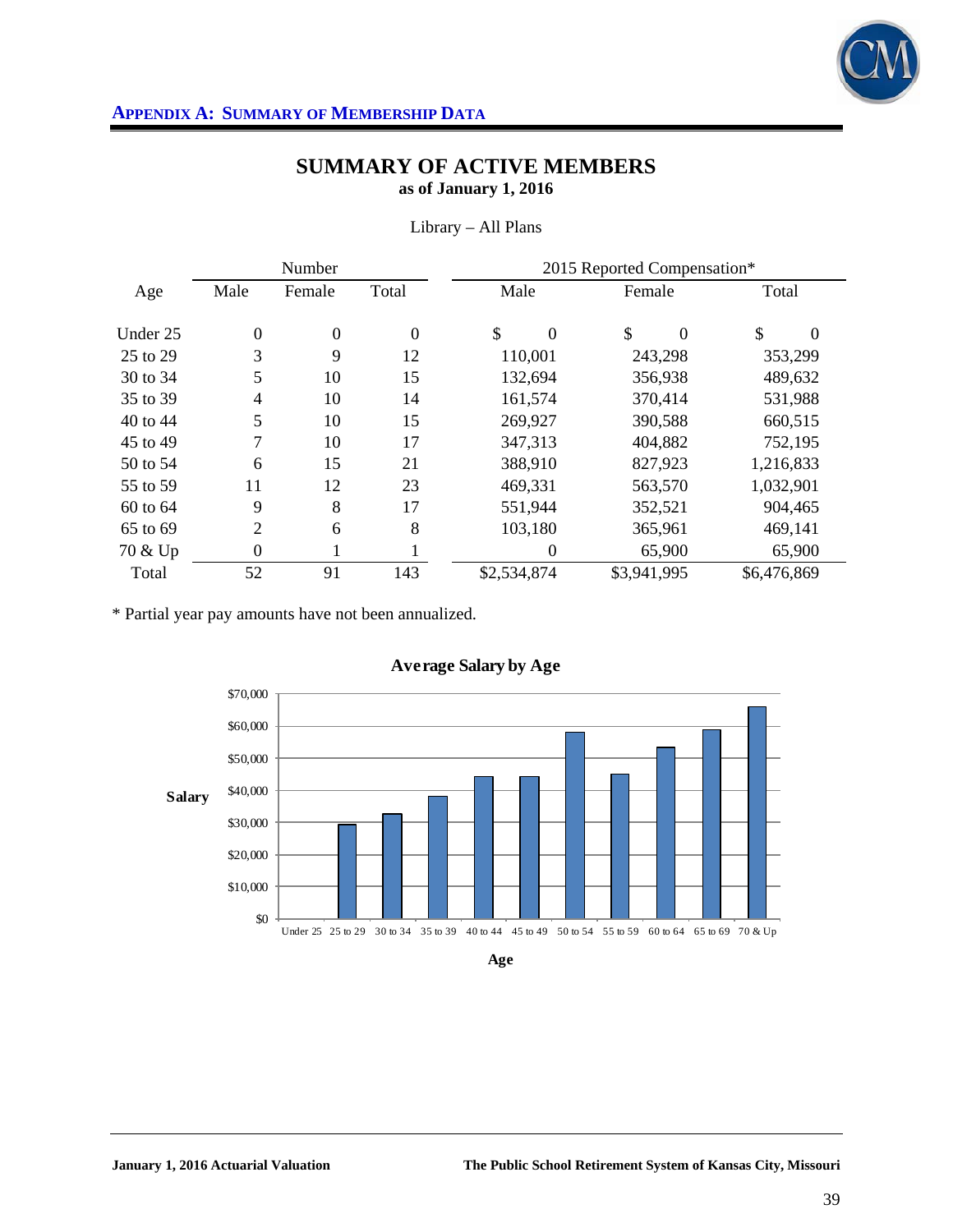

|          |                  | Number         |          | 2015 Reported Compensation* |                |                |  |  |  |
|----------|------------------|----------------|----------|-----------------------------|----------------|----------------|--|--|--|
| Age      | Male             | Female         | Total    | Male                        | Female         | Total          |  |  |  |
| Under 25 | $\boldsymbol{0}$ | $\overline{0}$ | $\theta$ | \$<br>$\Omega$              | \$<br>$\Omega$ | \$<br>$\Omega$ |  |  |  |
| 25 to 29 | $\overline{2}$   | 3              | 5        | 77,010                      | 94,647         | 171,657        |  |  |  |
| 30 to 34 | $\overline{2}$   | 6              | 8        | 83,356                      | 225,574        | 308,930        |  |  |  |
| 35 to 39 | 4                | 7              | 11       | 161,574                     | 311,182        | 472,756        |  |  |  |
| 40 to 44 | 5                | 5              | 10       | 269,927                     | 237,586        | 507,513        |  |  |  |
| 45 to 49 | 7                | 6              | 13       | 347,313                     | 286,469        | 633,782        |  |  |  |
| 50 to 54 | 6                | 13             | 19       | 388,910                     | 763,697        | 1,152,607      |  |  |  |
| 55 to 59 | 11               | 12             | 23       | 469,331                     | 563,570        | 1,032,901      |  |  |  |
| 60 to 64 | 8                | 7              | 15       | 526,750                     | 320,010        | 846,760        |  |  |  |
| 65 to 69 | $\overline{2}$   | 6              | 8        | 103,180                     | 365,961        | 469,141        |  |  |  |
| 70 & Up  | $\boldsymbol{0}$ |                |          | $\boldsymbol{0}$            | 65,900         | 65,900         |  |  |  |
| Total    | 47               | 66             | 113      | \$2,427,351                 | \$3,234,596    | \$5,661,947    |  |  |  |

Library – Plan B

\* Partial year pay amounts have not been annualized.



**Age**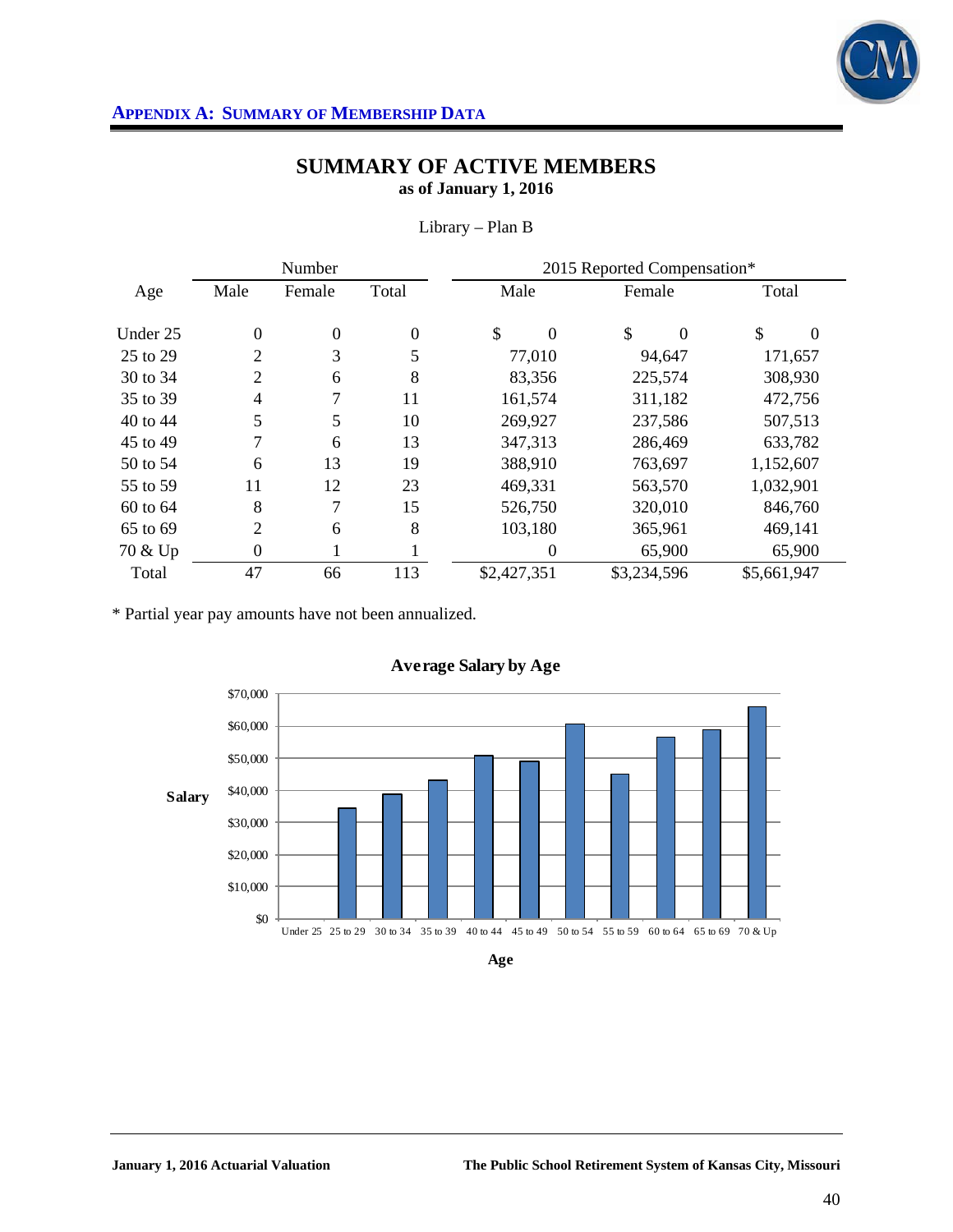

|          |      | Number |       | 2015 Reported Compensation* |               |           |  |  |  |
|----------|------|--------|-------|-----------------------------|---------------|-----------|--|--|--|
| Age      | Male | Female | Total | Male                        | Female        | Total     |  |  |  |
| Under 25 | 0    | 0      |       | \$                          | \$<br>0       | \$        |  |  |  |
| 25 to 29 |      | 6      |       | 32,991                      | 148,651       | 181,642   |  |  |  |
| 30 to 34 |      | 4      |       | 49,338                      | 131,364       | 180,702   |  |  |  |
| 35 to 39 |      | 3      |       |                             | 59,232        | 59,232    |  |  |  |
| 40 to 44 |      |        |       |                             | 153,002       | 153,002   |  |  |  |
| 45 to 49 | 0    | 4      |       |                             | 118,413       | 118,413   |  |  |  |
| 50 to 54 |      | 2      | 2     |                             | 64,226        | 64,226    |  |  |  |
| 55 to 59 | 0    | 0      |       |                             |               |           |  |  |  |
| 60 to 64 |      |        |       | 25,194                      | 32,511        | 57,705    |  |  |  |
| 65 to 69 | 0    | 0      |       |                             |               |           |  |  |  |
| 70 & Up  | 0    | 0      |       |                             |               |           |  |  |  |
| Total    |      | 25     | 30    | \$<br>107,523               | 707,399<br>\$ | \$814,922 |  |  |  |

Library – Plan C

\* Partial year pay amounts have not been annualized.

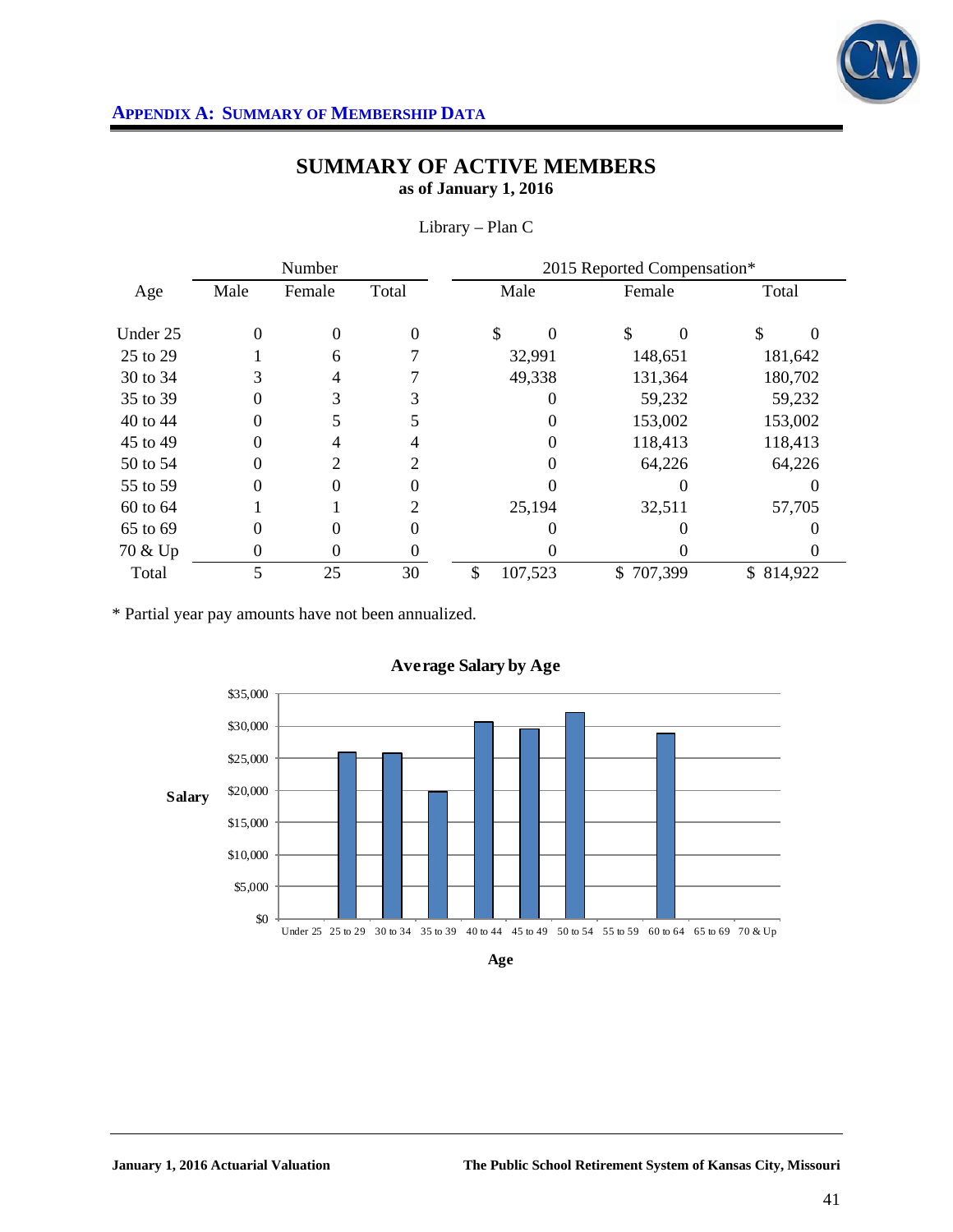

## **DISTRIBUTION OF ACTIVE MEMBERS as of January 1, 2016**

Total – All Plans

| <b>Teals of Delvice</b> |          |            |                |          |          |              |                |          |          |       |
|-------------------------|----------|------------|----------------|----------|----------|--------------|----------------|----------|----------|-------|
| Age                     | $0$ to 4 | $5$ to $9$ | 10 to $14$     | 15 to 19 | 20 to 24 | 25 to 29     | 30 to 34       | 35 to 39 | 40 & Up  | Total |
| Under 25                | 212      | $\Omega$   | $\Omega$       | $\Omega$ | $\Omega$ | $\Omega$     | $\Omega$       | $\Omega$ | $\Omega$ | 212   |
| 25 to 29                | 473      | 30         | $\Omega$       | $\Omega$ | $\Omega$ | $\mathbf{0}$ | $\Omega$       | $\Omega$ | $\Omega$ | 503   |
| 30 to 34                | 317      | 71         | 20             | $\theta$ | $\theta$ | $\mathbf{0}$ | $\Omega$       | $\Omega$ | $\Omega$ | 408   |
| 35 to 39                | 247      | 75         | 67             | 11       | $\theta$ | 0            | $\Omega$       | $\Omega$ | $\Omega$ | 400   |
| 40 to 44                | 168      | 54         | 48             | 49       | 7        | $\mathbf{0}$ | $\Omega$       | $\Omega$ | $\Omega$ | 326   |
| 45 to 49                | 183      | 58         | 37             | 46       | 36       | 20           | $\mathfrak{D}$ | $\Omega$ | $\Omega$ | 382   |
| 50 to 54                | 122      | 62         | 75             | 51       | 49       | 53           | 9              |          | $\Omega$ | 422   |
| 55 to 59                | 132      | 59         | 69             | 51       | 48       | 46           | 23             | 8        |          | 437   |
| 60 to 64                | 94       | 55         | 71             | 41       | 49       | 29           | 13             | 8        | 3        | 363   |
| 65 to 69                | 18       | 12         | 16             | 16       | 13       | 9            | 6              | 3        | 8        | 101   |
| 70 & Up                 | 3        | 4          | $\overline{4}$ | 4        | 2        | $\mathbf{0}$ | $\Omega$       | $\Omega$ | 3        | 20    |
| Total                   | 1.969    | 480        | 407            | 269      | 204      | 157          | 53             | 20       | 15       | 3,574 |

### **Years of Service**





**Service**



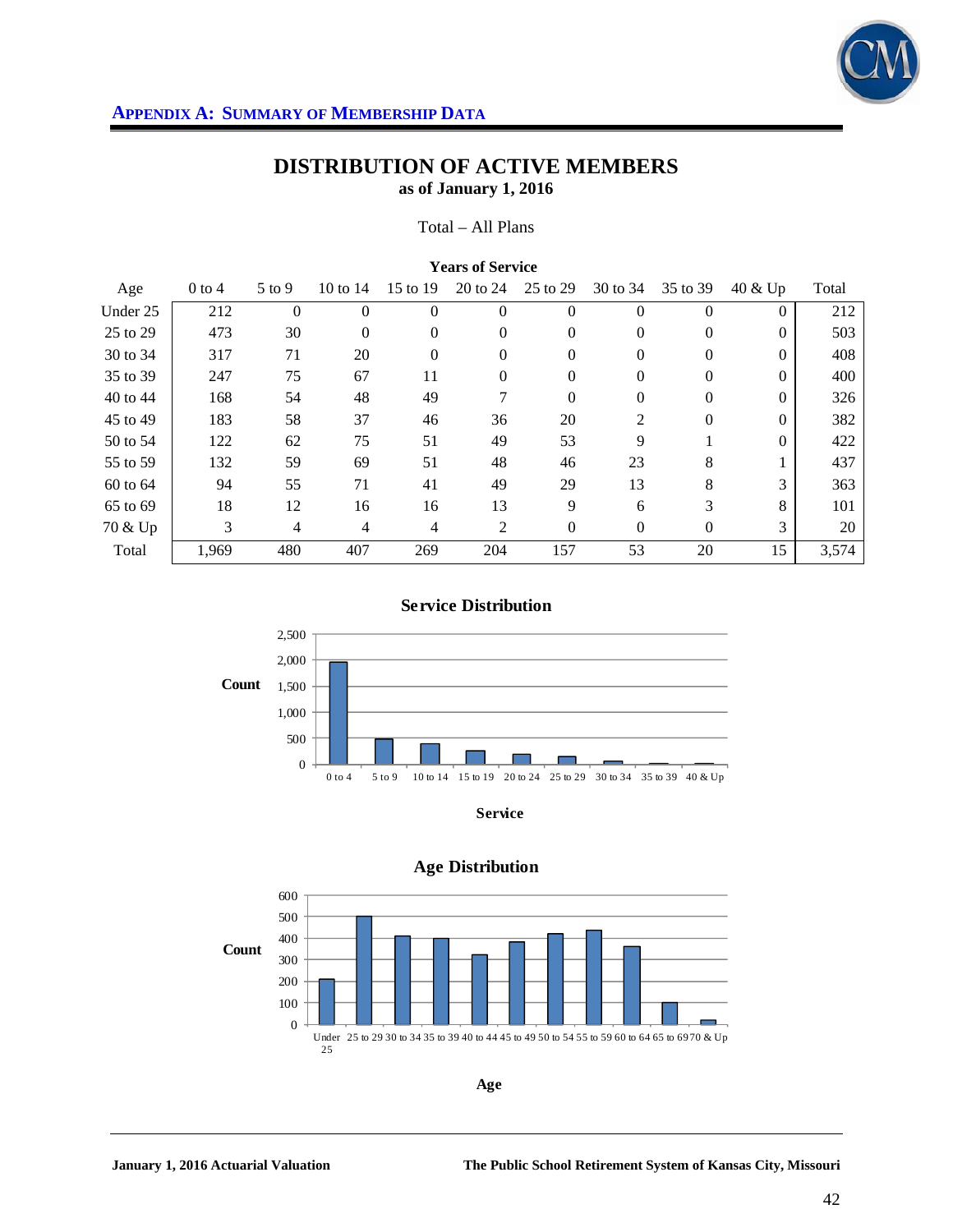

## **DISTRIBUTION OF ACTIVE MEMBERS as of January 1, 2016**

Total – Plan B

|          | 1 cals of Selvice |            |                |                |          |          |                |          |          |       |  |
|----------|-------------------|------------|----------------|----------------|----------|----------|----------------|----------|----------|-------|--|
| Age      | $0$ to 4          | $5$ to $9$ | 10 to $14$     | 15 to 19       | 20 to 24 | 25 to 29 | 30 to 34       | 35 to 39 | 40 & Up  | Total |  |
| Under 25 | 35                | $\Omega$   | $\Omega$       | $\Omega$       | $\Omega$ | $\theta$ |                | $\Omega$ | $\Omega$ | 35    |  |
| 25 to 29 | 213               | 30         | $\Omega$       | $\Omega$       | 0        | 0        | $\Omega$       | $\Omega$ | $\Omega$ | 243   |  |
| 30 to 34 | 139               | 71         | 20             | $\theta$       | $\Omega$ | 0        | $\Omega$       | $\Omega$ | $\Omega$ | 230   |  |
| 35 to 39 | 130               | 75         | 67             | 11             | $\theta$ | 0        | $\theta$       | $\Omega$ | $\Omega$ | 283   |  |
| 40 to 44 | 73                | 54         | 48             | 49             | 7        | $\theta$ | 0              | $\Omega$ | $\Omega$ | 231   |  |
| 45 to 49 | 85                | 58         | 37             | 46             | 36       | 20       | $\mathfrak{D}$ | $\Omega$ | $\Omega$ | 284   |  |
| 50 to 54 | 67                | 62         | 75             | 51             | 49       | 53       | 9              |          | $\Omega$ | 367   |  |
| 55 to 59 | 75                | 59         | 69             | 51             | 48       | 46       | 23             | 8        |          | 380   |  |
| 60 to 64 | 59                | 55         | 71             | 41             | 49       | 29       | 13             | 8        | 3        | 328   |  |
| 65 to 69 | 12                | 12         | 16             | 16             | 13       | 9        | 6              | 3        | 8        | 95    |  |
| 70 & Up  |                   | 4          | $\overline{4}$ | $\overline{4}$ | 2        | $\theta$ | $\Omega$       | $\Omega$ | 3        | 18    |  |
| Total    | 889               | 480        | 407            | 269            | 204      | 157      | 53             | 20       | 15       | 2,494 |  |

## **Years of Service**

**Service Distribution**



**Service**



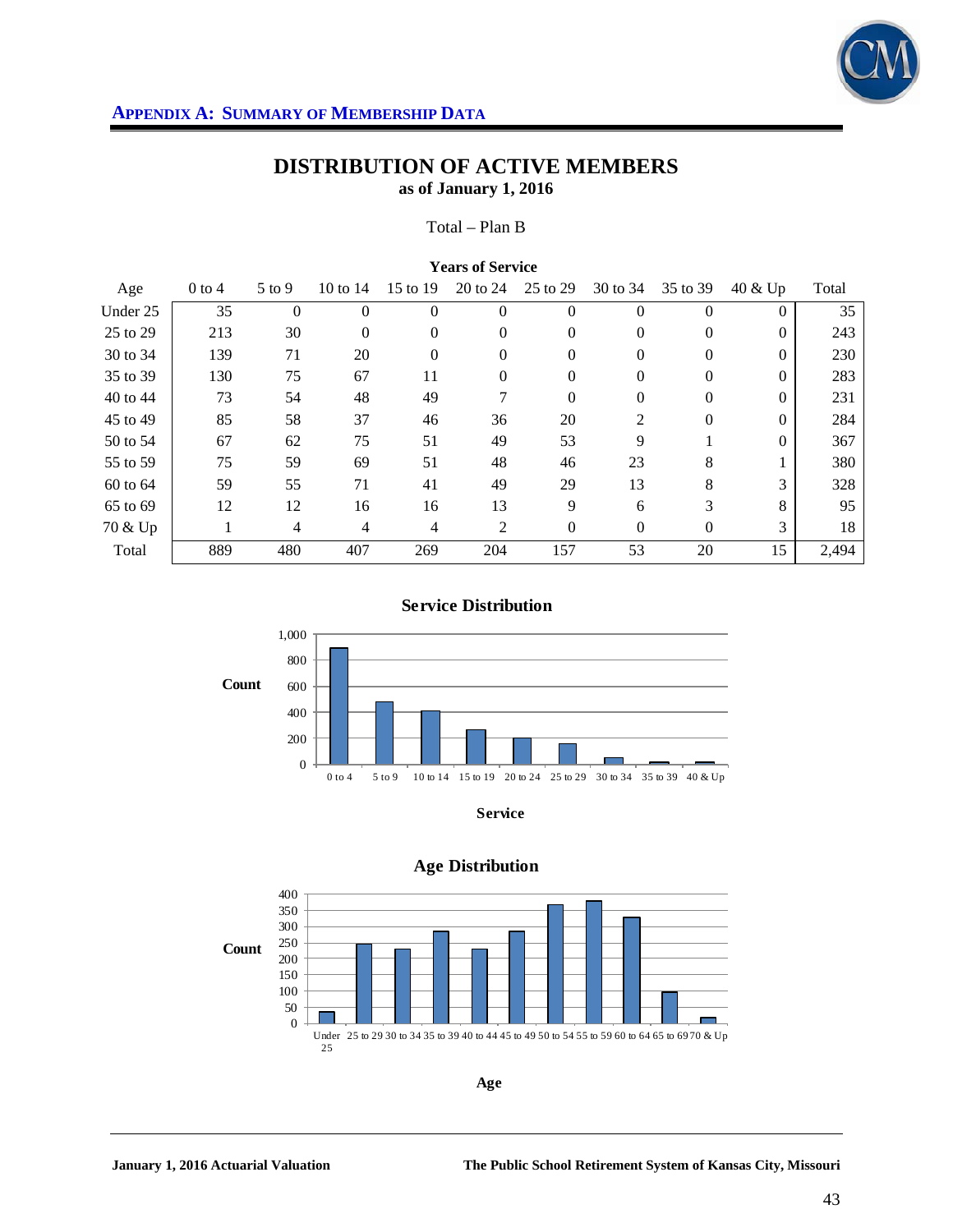

## **DISTRIBUTION OF ACTIVE MEMBERS as of January 1, 2016**

Total – Plan C

| $0$ to $4$ | $5$ to $9$ | 10 to 14 | 15 to 19 | 20 to 24 | 25 to 29 | 30 to 34                | 35 to 39 | 40 & Up  | Total |  |
|------------|------------|----------|----------|----------|----------|-------------------------|----------|----------|-------|--|
| 177        |            |          | $\Omega$ | $\Omega$ | 0        |                         |          | 0        | 177   |  |
| 260        | 0          |          | $\Omega$ | 0        |          |                         |          | $\Omega$ | 260   |  |
| 178        | 0          |          | $\theta$ | $\theta$ | 0        |                         | $\Omega$ | 0        | 178   |  |
| 117        |            |          |          | $\Omega$ |          |                         |          |          | 117   |  |
| 95         |            |          |          | 0        |          |                         |          |          | 95    |  |
| 98         | 0          |          | $\theta$ | 0        | $\Omega$ |                         |          | $\Omega$ | 98    |  |
| 55         | 0          |          | $^{(1)}$ | $\theta$ | 0        |                         |          |          | 55    |  |
| 57         |            |          |          | $\Omega$ |          |                         |          |          | 57    |  |
| 35         |            |          |          | $\Omega$ |          |                         |          |          | 35    |  |
| 6          | 0          |          | 0        | $\Omega$ | $\Omega$ |                         |          |          | 6     |  |
| 2          | 0          | $\Omega$ | 0        | $\Omega$ | 0        | $\Omega$                | 0        | $\Omega$ |       |  |
| 1,080      | $\Omega$   | $\Omega$ | $\Omega$ | $\Omega$ | 0        | $\Omega$                | 0        | $\Omega$ | 1,080 |  |
|            |            |          |          |          |          | <b>Teals of Selvice</b> |          |          |       |  |

### **Years of Service**

**Service Distribution**



**Service**





**Age**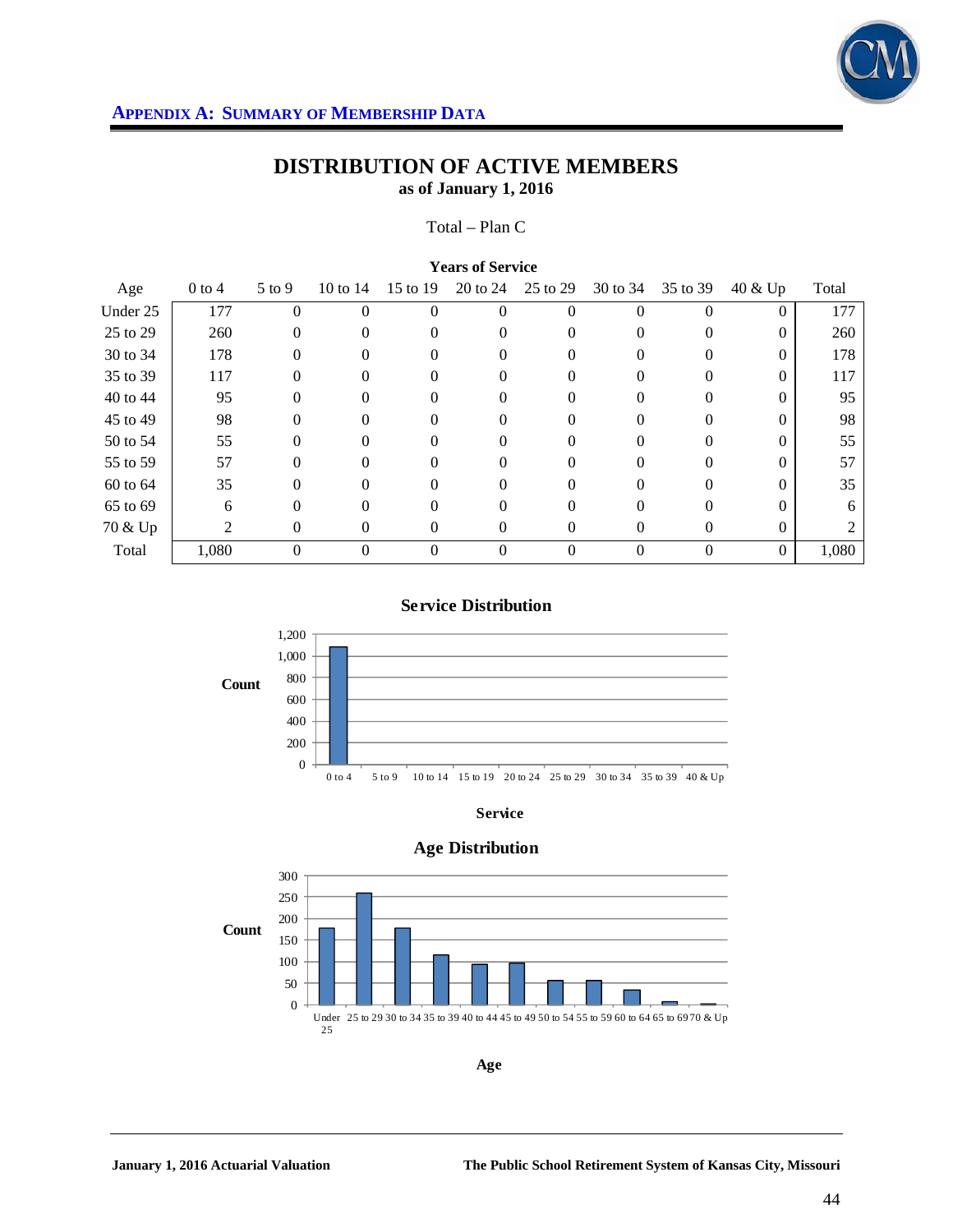

Charter Schools – All Plans

| Teals of Selvice |            |          |               |                |          |          |          |          |       |  |
|------------------|------------|----------|---------------|----------------|----------|----------|----------|----------|-------|--|
| $0$ to 4         | $5$ to $9$ | 10 to 14 | 15 to 19      | 20 to 24       | 25 to 29 | 30 to 34 | 35 to 39 | 40 & Up  | Total |  |
| 114              | $\Omega$   | 0        | $\Omega$      | 0              | 0        |          | $\Omega$ | $\Omega$ | 114   |  |
| 284              | 22         | 0        | 0             | $\theta$       | $\Omega$ | $\theta$ | 0        | $\Omega$ | 306   |  |
| 165              | 52         | 8        | $\theta$      | $\theta$       |          |          | $\theta$ | 0        | 225   |  |
| 113              | 40         | 22       |               | 0              | $\Omega$ |          | 0        | 0        | 176   |  |
| 72               | 33         | 17       | 13            | 0              | 0        |          | 0        | $\Omega$ | 135   |  |
| 68               | 33         | 7        | 10            | $\mathfrak{D}$ | 0        | $\theta$ | $\Omega$ | $\Omega$ | 120   |  |
| 46               | 26         | 16       | 5             | $\theta$       |          |          | 0        | 0        | 94    |  |
| 36               | 22         | 10       | 4             |                |          |          | 0        | 0        | 75    |  |
| 26               | 24         | 11       | 6             | 4              | 0        |          | 0        |          | 71    |  |
| 7                | 5          | 2        | $\mathcal{L}$ | 0              | 0        | 0        | $\Omega$ |          | 17    |  |
|                  |            |          | $\Omega$      | $\Omega$       | 0        | $\theta$ | $\Omega$ | $\Omega$ | 3     |  |
| 932              | 258        | 94       | 41            |                | 3        | $\Omega$ | $\Omega$ |          | 1,336 |  |
|                  |            |          |               |                |          |          |          |          |       |  |

#### **Years of Service**

**Service Distribution**



**Service**





**Age**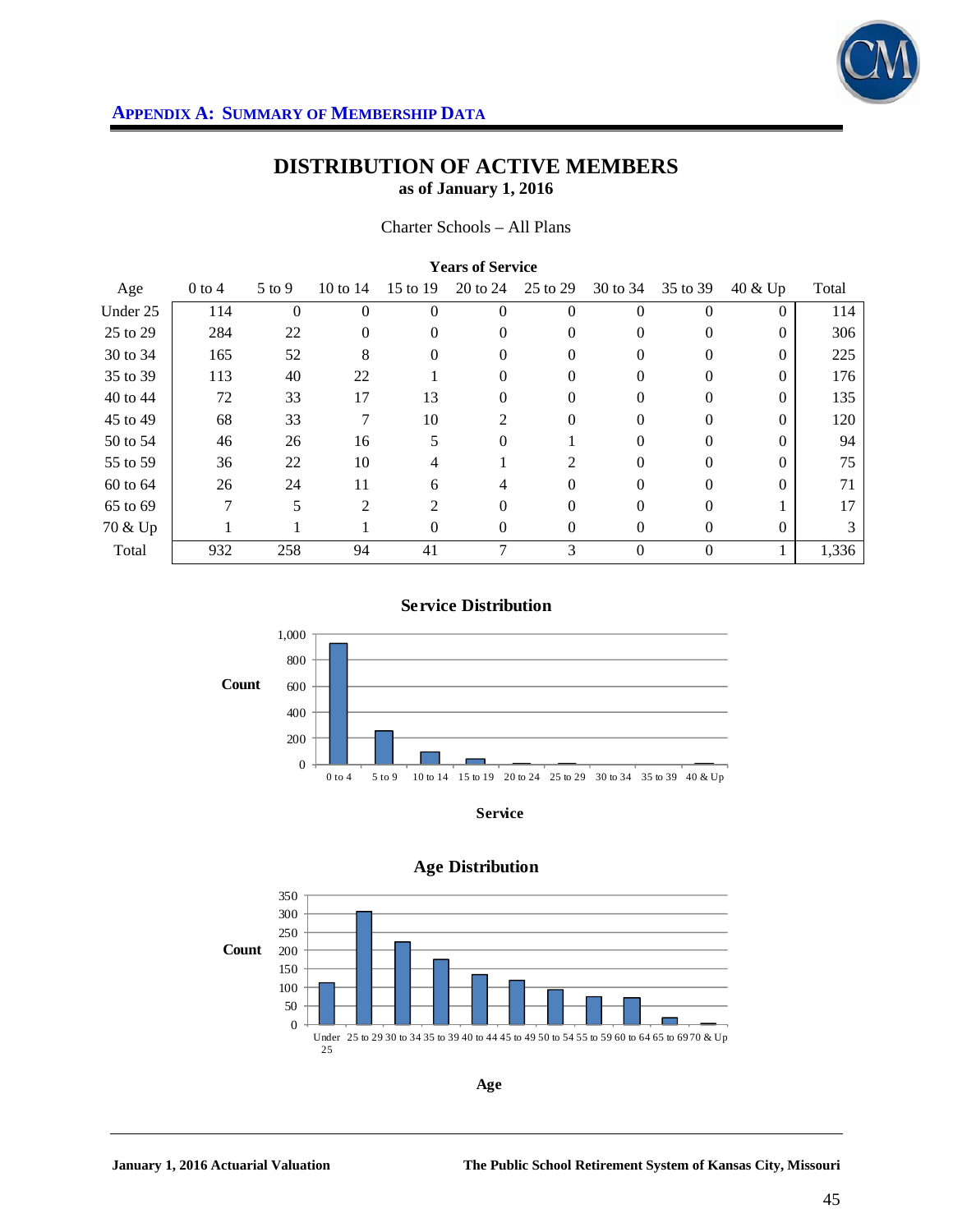

## **DISTRIBUTION OF ACTIVE MEMBERS as of January 1, 2016**

Charter Schools – Plan B

| Tears of Service |          |            |          |          |          |          |          |          |          |       |
|------------------|----------|------------|----------|----------|----------|----------|----------|----------|----------|-------|
| Age              | $0$ to 4 | $5$ to $9$ | 10 to 14 | 15 to 19 | 20 to 24 | 25 to 29 | 30 to 34 | 35 to 39 | 40 & Up  | Total |
| Under 25         | 17       | $\Omega$   | $\Omega$ | $\Omega$ | 0        | 0        | $\Omega$ | $\Omega$ | $\Omega$ | 17    |
| 25 to 29         | 131      | 22         | $\theta$ | $\theta$ | $\theta$ | $\Omega$ | $\Omega$ | 0        | 0        | 153   |
| 30 to 34         | 70       | 52         | 8        |          | $\theta$ | 0        |          | $^{(1)}$ | 0        | 130   |
| 35 to 39         | 59       | 40         | 22       |          | 0        | 0        |          | $\Omega$ | 0        | 122   |
| 40 to 44         | 29       | 33         | 17       | 13       | 0        | 0        |          | $\Omega$ | $\Omega$ | 92    |
| 45 to 49         | 31       | 33         | 7        | 10       | 2        | 0        | $\Omega$ | $\Omega$ | $\Omega$ | 83    |
| 50 to 54         | 18       | 26         | 16       | 5        | $\Omega$ |          |          | 0        | 0        | 66    |
| 55 to 59         | 21       | 22         | 10       |          |          |          |          |          | $\Omega$ | 60    |
| 60 to 64         | 16       | 24         | 11       | 6        | 4        | 0        |          | $\Omega$ |          | 61    |
| 65 to 69         | 3        | 5          | 2        | 2        | 0        | 0        | $\Omega$ | $\Omega$ |          | 13    |
| 70 & Up          |          |            |          | $\theta$ | $\Omega$ | 0        | $\Omega$ | $\Omega$ | $\Omega$ |       |
| Total            | 396      | 258        | 94       | 41       |          | 3        |          | $\Omega$ |          | 800   |

#### **Years of Service**

**Service Distribution**







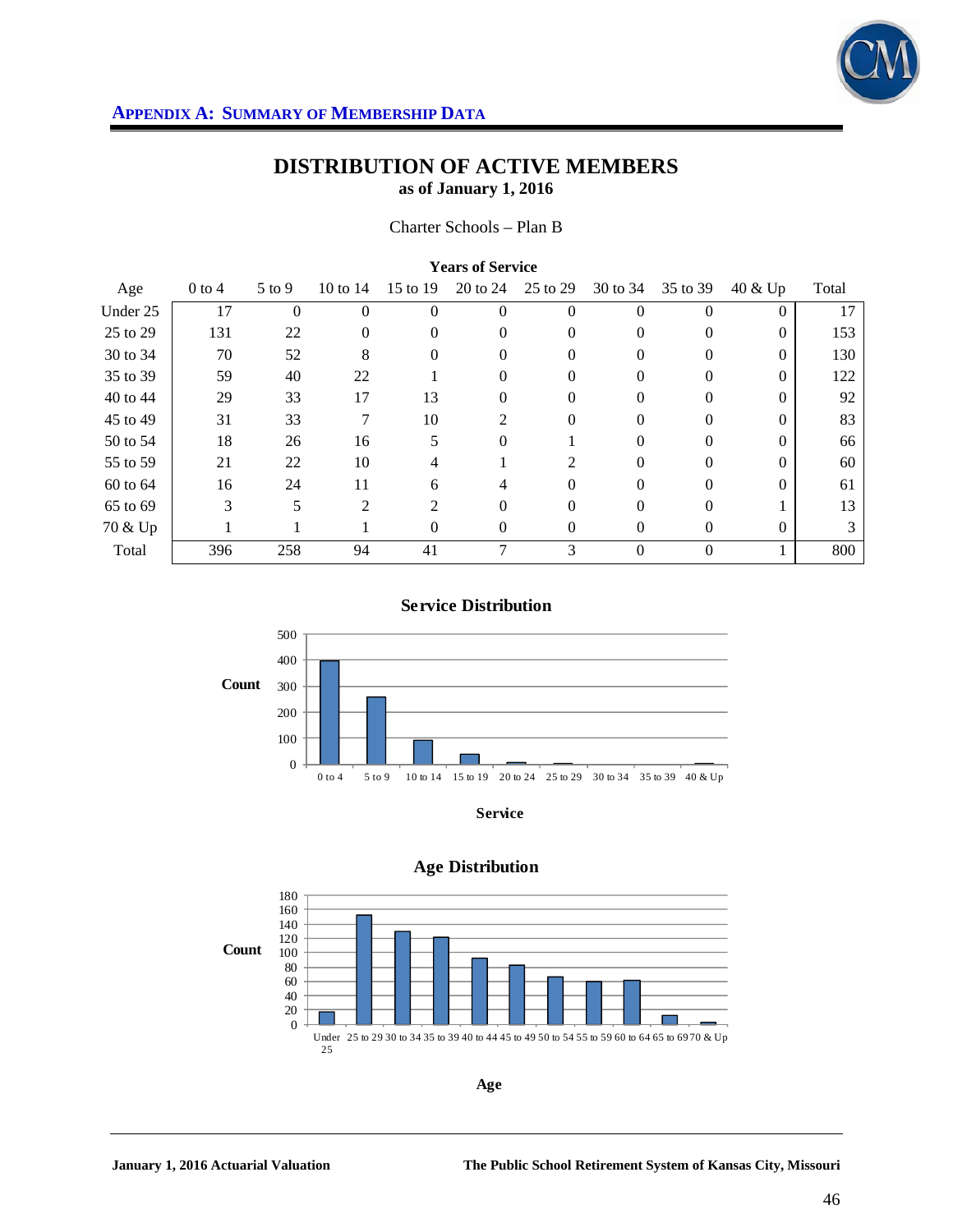

Charter Schools – Plan C

| Age      | $0$ to $4$ | $5$ to $9$ | 10 to 14 | 15 to 19 | 20 to 24          | 25 to 29          | 30 to 34 | 35 to 39 | 40 & Up  | Total |
|----------|------------|------------|----------|----------|-------------------|-------------------|----------|----------|----------|-------|
| Under 25 | 97         | 0          | 0        | 0        | $\Omega$          | $\mathbf{\Omega}$ |          | 0        | $\Omega$ | 97    |
| 25 to 29 | 153        | 0          |          |          | $\Omega$          |                   |          | 0        | 0        | 153   |
| 30 to 34 | 95         |            |          |          |                   |                   |          |          |          | 95    |
| 35 to 39 | 54         |            |          |          | 0                 |                   |          |          |          | 54    |
| 40 to 44 | 43         | 0          |          |          | $\Omega$          |                   |          | $\Omega$ | $\theta$ | 43    |
| 45 to 49 | 37         | 0          |          |          | $\Omega$          |                   |          | $^{(1)}$ |          | 37    |
| 50 to 54 | 28         |            |          |          |                   |                   |          |          |          | 28    |
| 55 to 59 | 15         |            |          |          |                   |                   |          |          |          | 15    |
| 60 to 64 | 10         | 0          |          |          | 0                 |                   |          | 0        |          | 10    |
| 65 to 69 | 4          | 0          | 0        | 0        | 0                 | $\Omega$          |          | 0        | 0        |       |
| 70 & Up  | $\theta$   | 0          | 0        | $\theta$ | $\Omega$          | $\Omega$          | $^{(1)}$ | $\Omega$ | $\Omega$ | 0     |
| Total    | 536        | 0          | 0        | 0        | $\mathbf{\Omega}$ | 0                 |          | $\Omega$ | $\Omega$ | 536   |

#### **Years of Service**

**Service Distribution**



**Service**





**Age**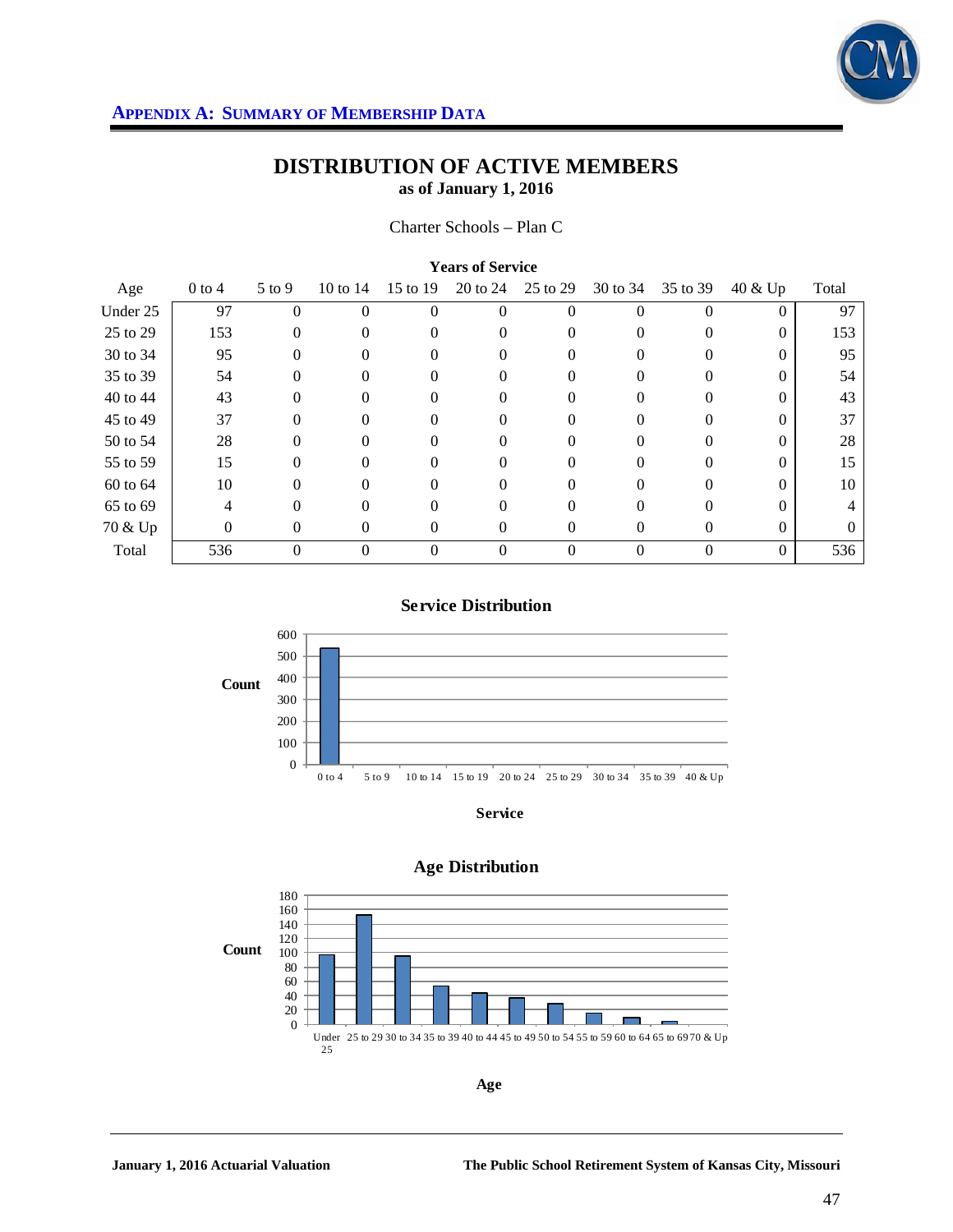

School District & Retirement System – All Plans

| <b>Years of Service</b> |                |          |            |          |              |              |          |                |                |       |  |
|-------------------------|----------------|----------|------------|----------|--------------|--------------|----------|----------------|----------------|-------|--|
| Age                     | $0$ to 4       | $5$ to 9 | 10 to $14$ | 15 to 19 | 20 to 24     | 25 to 29     | 30 to 34 | 35 to 39       | 40 & Up        | Total |  |
| Under 25                | 98             | $\theta$ | $\Omega$   | $\theta$ | $\theta$     | $\theta$     | $\Omega$ | $\theta$       | $\Omega$       | 98    |  |
| 25 to 29                | 177            | 8        | $\Omega$   | $\Omega$ | $\Omega$     | $\mathbf{0}$ | $\Omega$ | $\Omega$       | $\Omega$       | 185   |  |
| 30 to 34                | 139            | 18       | 11         | $\Omega$ | $\Omega$     | $\mathbf{0}$ | $\Omega$ | $\Omega$       | $\Omega$       | 168   |  |
| 35 to 39                | 127            | 31       | 43         | 9        | $\mathbf{0}$ | $\mathbf{0}$ | $\Omega$ | $\theta$       | $\Omega$       | 210   |  |
| 40 to 44                | 85             | 18       | 31         | 35       | 7            | $\Omega$     | $\Omega$ | $\Omega$       | $\Omega$       | 176   |  |
| 45 to 49                | 107            | 22       | 27         | 34       | 34           | 20           |          | $\Omega$       | $\Omega$       | 245   |  |
| 50 to 54                | 72             | 30       | 53         | 45       | 47           | 51           | 9        | $\theta$       | $\Omega$       | 307   |  |
| 55 to 59                | 95             | 33       | 54         | 42       | 44           | 42           | 21       | 7              |                | 339   |  |
| 60 to 64                | 64             | 29       | 55         | 33       | 43           | 28           | 13       | 8              | $\overline{2}$ | 275   |  |
| 65 to 69                | 11             | 7        | 13         | 13       | 12           | 9            | 5        | $\overline{2}$ | 4              | 76    |  |
| 70 & Up                 | $\overline{2}$ | 3        | 3          | 4        | 2            | $\mathbf{0}$ | $\Omega$ | $\mathbf{0}$   | $\overline{2}$ | 16    |  |
| Total                   | 977            | 199      | 290        | 215      | 189          | 150          | 49       | 17             | 9              | 2,095 |  |

**Service Distribution**



**Service**



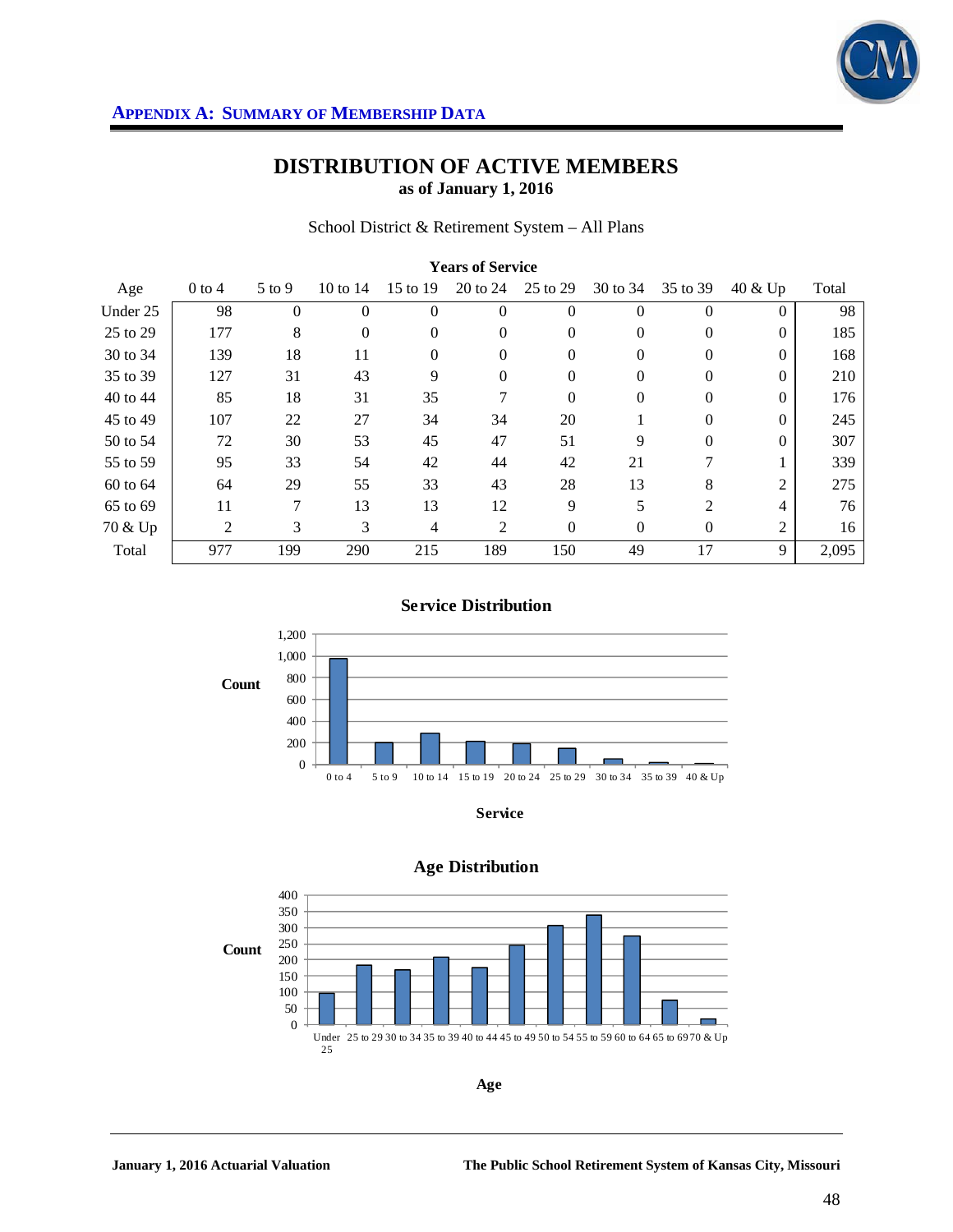

School District & Retirement System – Plan B

| <b>Years of Service</b> |          |          |            |          |                |              |          |                |                |       |  |
|-------------------------|----------|----------|------------|----------|----------------|--------------|----------|----------------|----------------|-------|--|
| Age                     | $0$ to 4 | $5$ to 9 | 10 to $14$ | 15 to 19 | 20 to 24       | 25 to 29     | 30 to 34 | 35 to 39       | 40 & Up        | Total |  |
| Under 25                | 18       | 0        | $\Omega$   | $\theta$ | $\theta$       | $\theta$     | $\Omega$ | $\theta$       | $\Omega$       | 18    |  |
| 25 to 29                | 77       | 8        | $\Omega$   | $\Omega$ | $\Omega$       | $\mathbf{0}$ | $\Omega$ | $\Omega$       | $\Omega$       | 85    |  |
| 30 to 34                | 63       | 18       | 11         | $\Omega$ | $\Omega$       | $\mathbf{0}$ | $\Omega$ | $\Omega$       | $\Omega$       | 92    |  |
| 35 to 39                | 67       | 31       | 43         | 9        | $\mathbf{0}$   | $\mathbf{0}$ | $\Omega$ | 0              | $\Omega$       | 150   |  |
| 40 to 44                | 38       | 18       | 31         | 35       | 7              | $\Omega$     | $\Omega$ | $\Omega$       | $\Omega$       | 129   |  |
| 45 to 49                | 50       | 22       | 27         | 34       | 34             | 20           |          | $\Omega$       | $\Omega$       | 188   |  |
| 50 to 54                | 47       | 30       | 53         | 45       | 47             | 51           | 9        | $\Omega$       | $\Omega$       | 282   |  |
| 55 to 59                | 53       | 33       | 54         | 42       | 44             | 42           | 21       | 7              |                | 297   |  |
| 60 to 64                | 41       | 29       | 55         | 33       | 43             | 28           | 13       | 8              | $\overline{c}$ | 252   |  |
| 65 to 69                | 9        | 7        | 13         | 13       | 12             | 9            | 5        | $\overline{2}$ | 4              | 74    |  |
| 70 & Up                 | $\theta$ | 3        | 3          | 4        | $\overline{2}$ | $\mathbf{0}$ | $\Omega$ | $\mathbf{0}$   | 2              | 14    |  |
| Total                   | 463      | 199      | 290        | 215      | 189            | 150          | 49       | 17             | 9              | 1,581 |  |

**Service Distribution**



**Service**



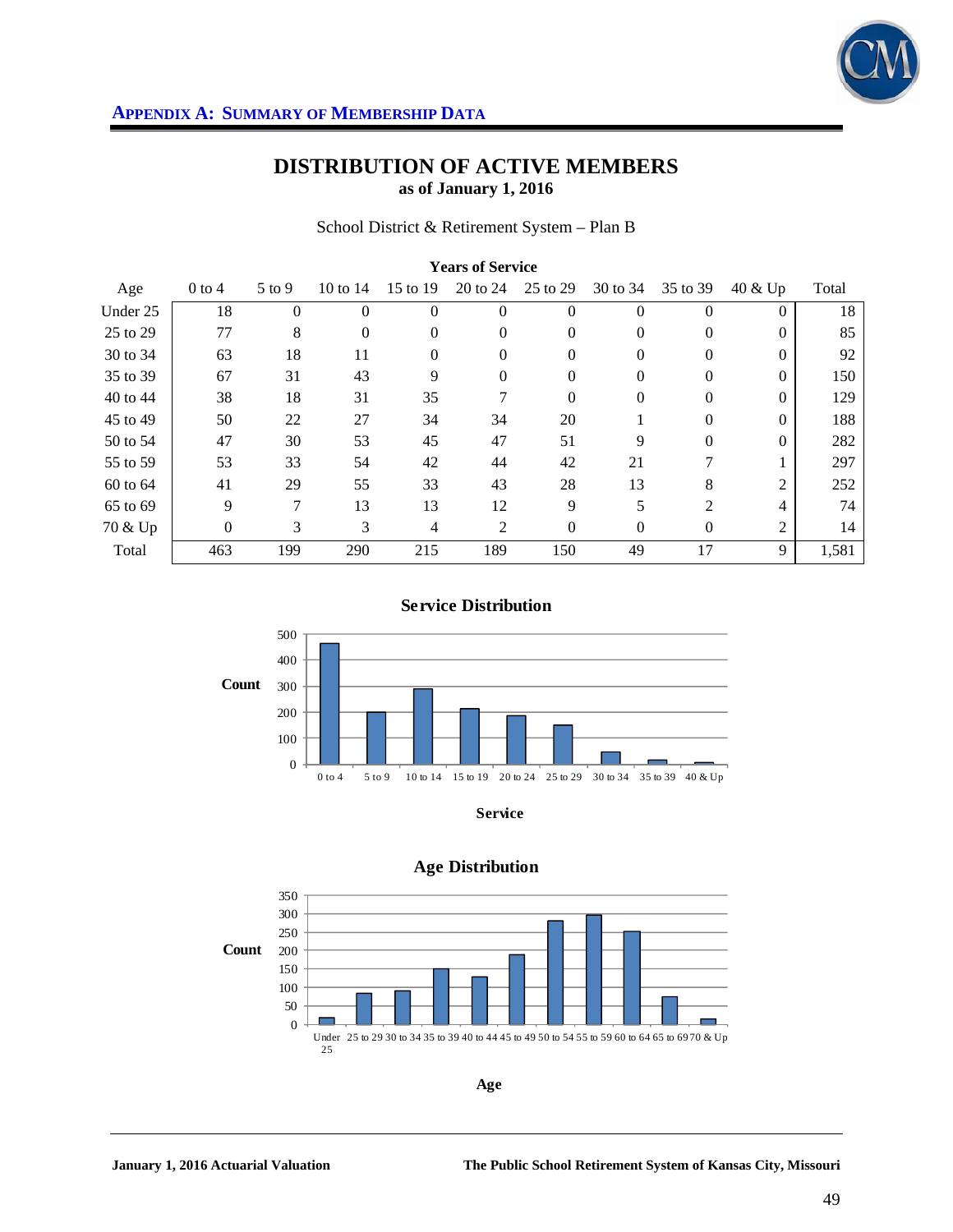

School District & Retirement System – Plan C

| <b>Teals of Selvice</b> |            |          |          |          |          |          |          |          |       |  |
|-------------------------|------------|----------|----------|----------|----------|----------|----------|----------|-------|--|
| $0$ to $4$              | $5$ to $9$ | 10 to 14 | 15 to 19 | 20 to 24 | 25 to 29 | 30 to 34 | 35 to 39 | 40 & Up  | Total |  |
| 80                      |            |          | $\Omega$ | $\Omega$ | 0        |          |          | 0        | 80    |  |
| 100                     | 0          |          | $^{(1)}$ | 0        |          |          |          | 0        | 100   |  |
| 76                      | $\theta$   |          | $\theta$ | $\theta$ | 0        |          | $\theta$ |          | 76    |  |
| 60                      |            |          |          | $\Omega$ |          |          |          |          | 60    |  |
| 47                      |            |          |          | 0        |          |          |          |          | 47    |  |
| 57                      | 0          |          | $\theta$ | 0        | $\Omega$ |          |          |          | 57    |  |
| 25                      | $\Omega$   |          | $\Omega$ | $\theta$ | 0        |          |          |          | 25    |  |
| 42                      |            |          |          | $\Omega$ |          |          |          |          | 42    |  |
| 23                      |            |          |          | $\Omega$ |          |          |          |          | 23    |  |
| $\mathfrak{D}$          | 0          |          | 0        | $\Omega$ | $\Omega$ |          |          |          |       |  |
| 2                       | 0          | $\Omega$ | 0        | $\Omega$ | 0        | $\Omega$ | 0        | $\Omega$ |       |  |
| 514                     | $\Omega$   | $\Omega$ | $\Omega$ | $\Omega$ | 0        | $\Omega$ | $\Omega$ | $\Omega$ | 514   |  |
|                         |            |          |          |          |          |          |          |          |       |  |

#### **Years of Service**

**Service Distribution**



**Service**



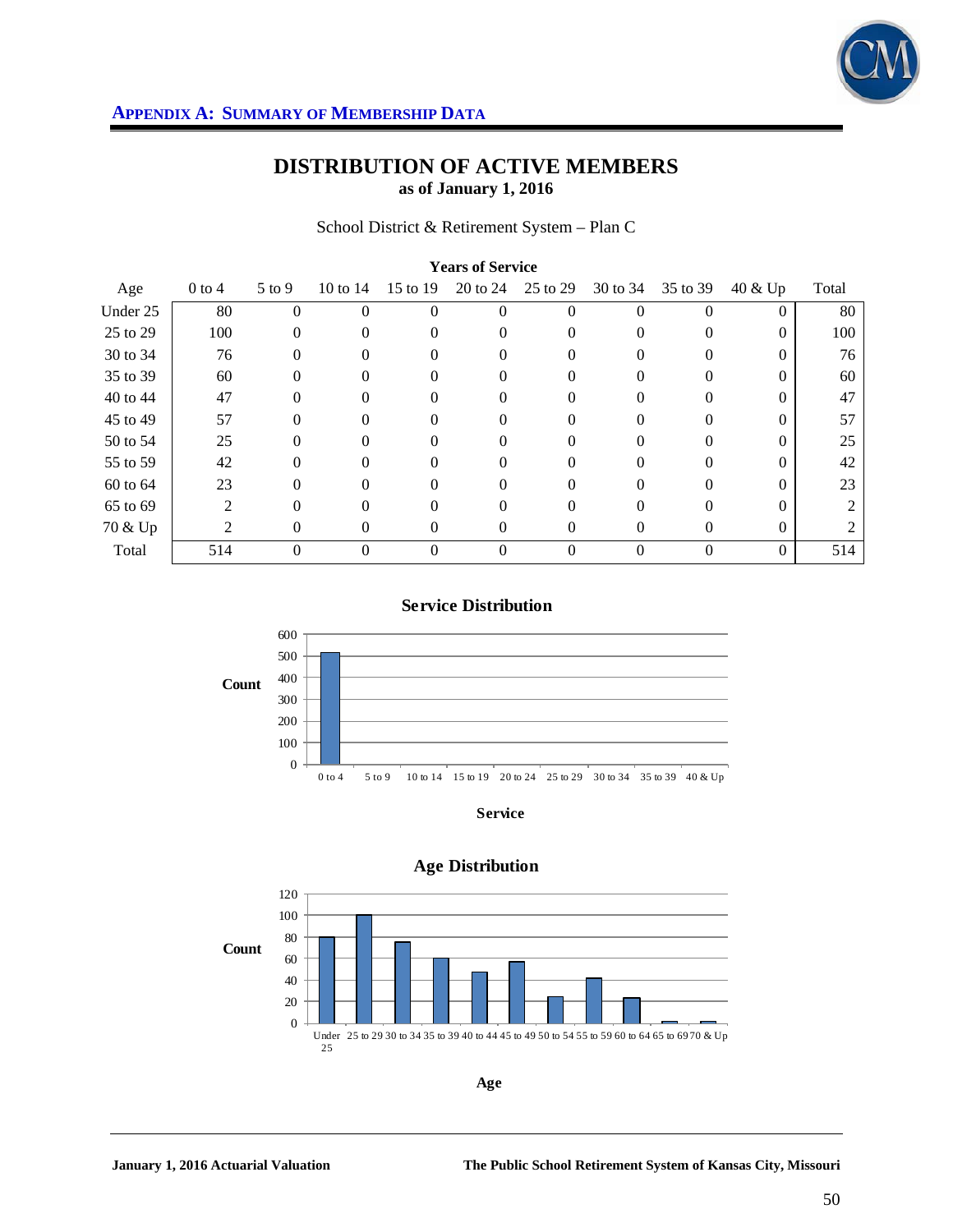

## **DISTRIBUTION OF ACTIVE MEMBERS as of January 1, 2016**

Library – All Plans

| <b>TVALD OF DUL TILE</b> |                   |            |          |               |          |          |          |          |          |          |
|--------------------------|-------------------|------------|----------|---------------|----------|----------|----------|----------|----------|----------|
| Age                      | $0$ to $4$        | $5$ to $9$ | 10 to 14 | 15 to 19      | 20 to 24 | 25 to 29 | 30 to 34 | 35 to 39 | 40 & Up  | Total    |
| Under 25                 | $\Omega$          | 0          | 0        | $\Omega$      | $\Omega$ | 0        |          | 0        | $\Omega$ | $\Omega$ |
| 25 to 29                 | 12                | $^{(1)}$   |          |               | $\Omega$ |          |          | $^{(1)}$ |          | 12       |
| 30 to 34                 | 13                |            |          |               | 0        |          |          |          |          | 15       |
| 35 to 39                 |                   |            |          |               |          |          |          |          |          | 14       |
| 40 to 44                 | 11                |            |          |               | 0        |          |          | $\Omega$ |          | 15       |
| 45 to 49                 | 8                 | 3          | 3        | $\mathcal{L}$ | 0        | $_{0}$   |          | 0        | 0        | 17       |
| 50 to 54                 |                   | 6          | 6        |               |          |          |          |          |          | 21       |
| 55 to 59                 |                   |            |          |               |          |          |          |          |          | 23       |
| 60 to 64                 |                   | C          |          | 2             |          |          |          |          |          | 17       |
| 65 to 69                 | $\mathbf{\Omega}$ | 0          |          |               |          |          |          |          |          | 8        |
| 70 & Up                  | 0                 | 0          | $^{(1)}$ | 0             | 0        | $_{0}$   | $^{(1)}$ | $\Omega$ |          |          |
| Total                    | 60                | 23         | 23       | 13            | 8        |          |          | 3        | 5        | 143      |

#### **Years of Service**

**Service Distribution**



**Service**



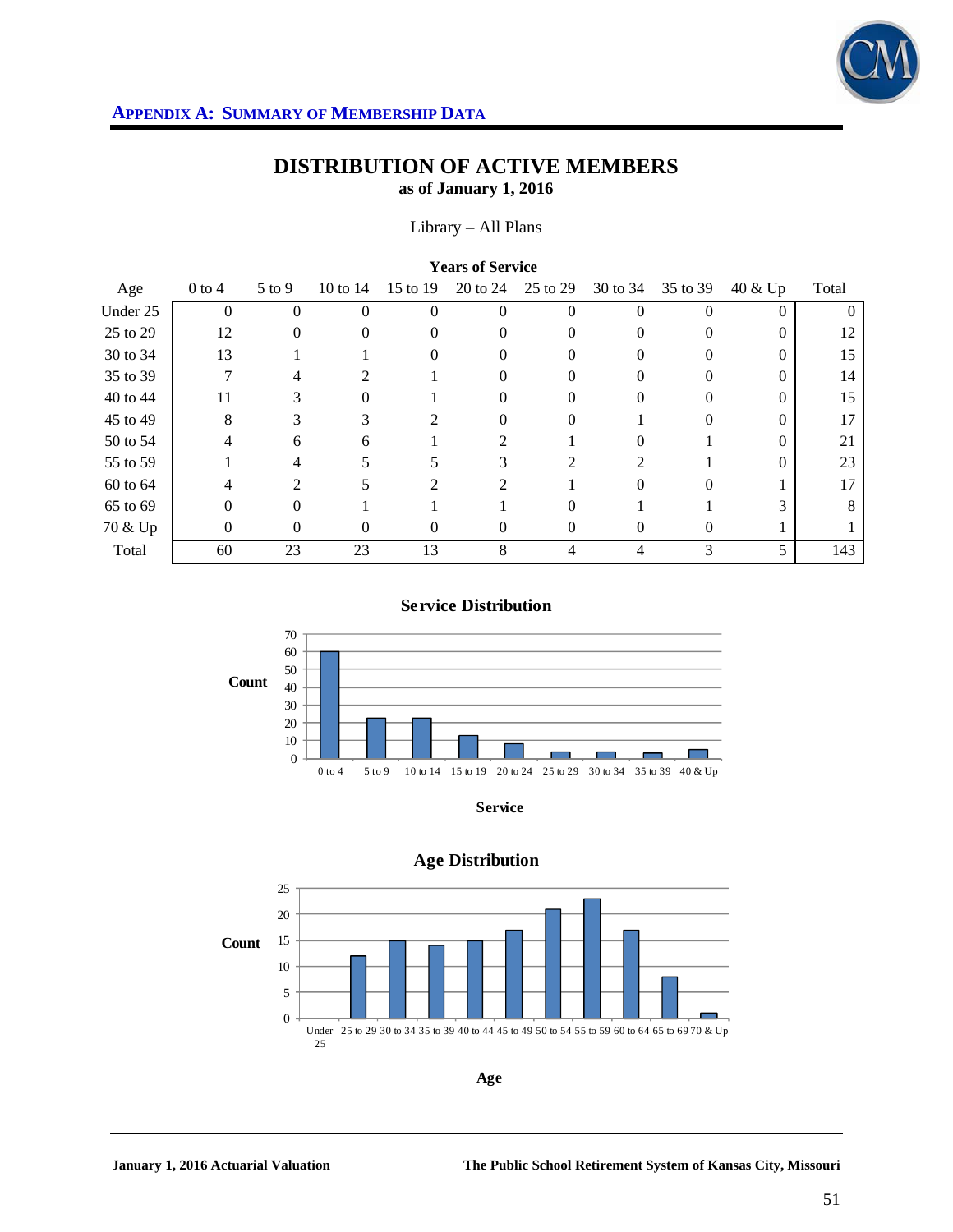

# **DISTRIBUTION OF ACTIVE MEMBERS as of January 1, 2016**

Library – Plan B

| <b>TUALS OF DUI VIUU</b> |            |            |          |          |              |          |          |          |          |          |
|--------------------------|------------|------------|----------|----------|--------------|----------|----------|----------|----------|----------|
| Age                      | $0$ to $4$ | $5$ to $9$ | 10 to 14 | 15 to 19 | 20 to 24     | 25 to 29 | 30 to 34 | 35 to 39 | 40 & Up  | Total    |
| Under 25                 | $\Omega$   | $\Omega$   | 0        | $\Omega$ | $\Omega$     | 0        | $\Omega$ | $\Omega$ | $\Omega$ | $\Omega$ |
| 25 to 29                 |            | $\theta$   |          |          | $\Omega$     |          |          | $\theta$ |          |          |
| 30 to 34                 | 6          |            |          |          | $\theta$     |          |          | 0        |          | 8        |
| 35 to 39                 | 4          |            |          |          |              |          |          |          |          | 11       |
| 40 to 44                 | 6          |            |          |          | $\mathbf{0}$ |          |          | 0        |          | 10       |
| 45 to 49                 | 4          |            |          |          | 0            |          |          | 0        |          | 13       |
| 50 to 54                 |            | 6          | h.       |          |              |          |          |          |          | 19       |
| 55 to 59                 |            |            |          |          |              |          |          |          |          | 23       |
| 60 to 64                 |            | ∍          |          |          |              |          |          |          |          | 15       |
| 65 to 69                 | $\Omega$   | 0          |          |          |              |          |          |          |          | 8        |
| 70 & Up                  | 0          | $\theta$   | $\Omega$ | $\theta$ | $\theta$     | 0        | $\theta$ | $\left($ |          |          |
| Total                    | 30         | 23         | 23       | 13       | 8            |          |          | 3        | 5        | 113      |

**Years of Service** 

#### **Service Distribution**



**Service**

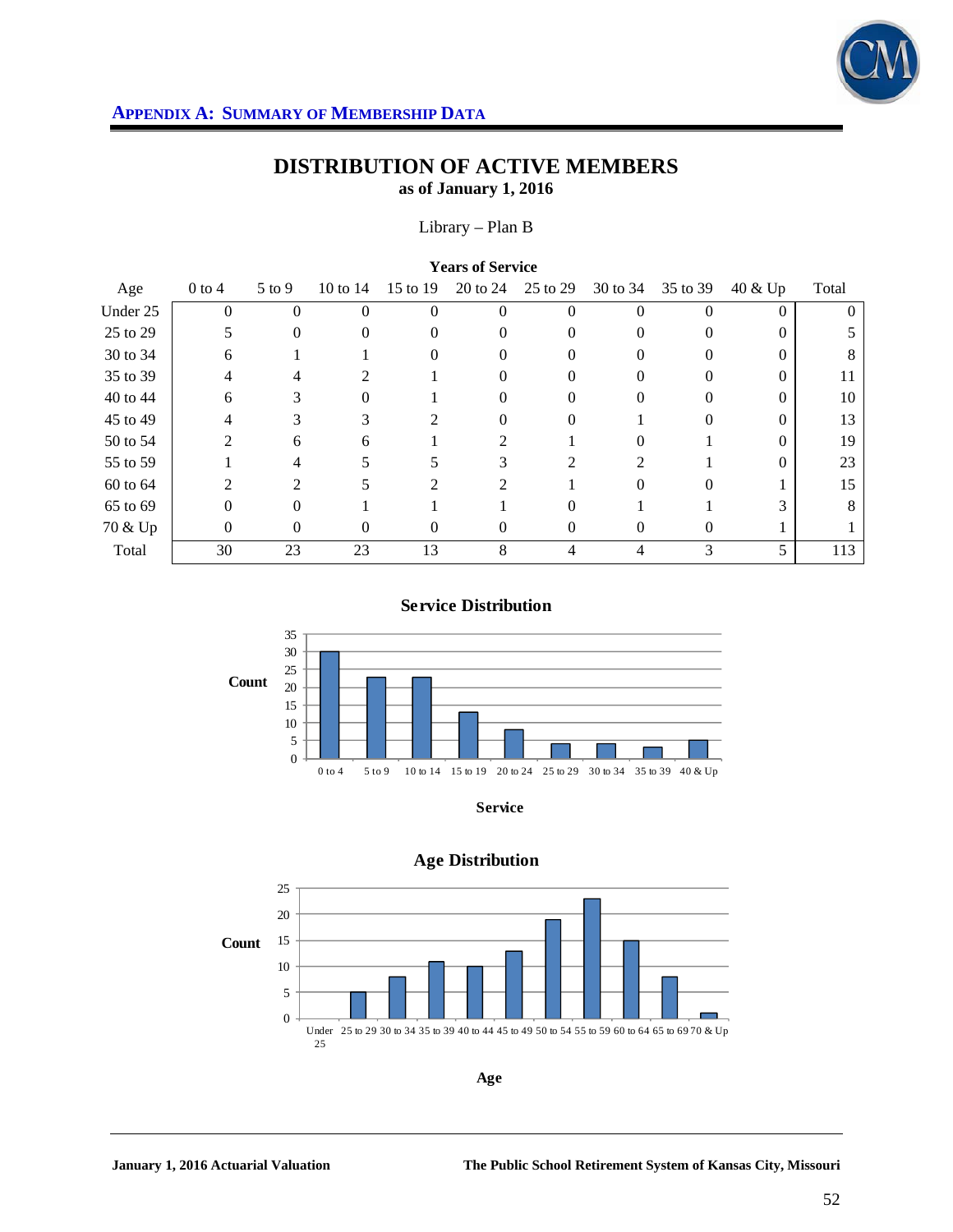

# **DISTRIBUTION OF ACTIVE MEMBERS as of January 1, 2016**

Library – Plan C

| <b>TEGIS OF DELVICE</b> |              |            |          |          |          |                   |          |          |          |                |
|-------------------------|--------------|------------|----------|----------|----------|-------------------|----------|----------|----------|----------------|
| Age                     | $0$ to $4$   | $5$ to $9$ | 10 to 14 | 15 to 19 | 20 to 24 | 25 to 29          | 30 to 34 | 35 to 39 | 40 & Up  | Total          |
| Under 25                | $\Omega$     | $\Omega$   | 0        | $\Omega$ | $\Omega$ | $\Omega$          |          | 0        | $\Omega$ | $\Omega$       |
| 25 to 29                |              | $\Omega$   |          |          | 0        |                   |          |          |          |                |
| 30 to 34                |              | $\theta$   |          |          | $\theta$ |                   |          |          |          |                |
| 35 to 39                |              |            |          |          |          |                   |          |          |          |                |
| 40 to 44                |              | 0          |          |          | 0        |                   |          |          |          |                |
| 45 to 49                | 4            | 0          | 0        |          | 0        |                   |          | 0        | 0        |                |
| 50 to 54                |              | $\theta$   |          |          | $\theta$ | 0                 |          |          |          | 2              |
| 55 to 59                |              |            |          |          |          | 0                 |          |          |          | $\overline{0}$ |
| 60 to 64                | っ            | 0          |          |          | $\Omega$ |                   |          |          |          |                |
| 65 to 69                | $\mathbf{0}$ | 0          | 0        | $\Omega$ | 0        | $\mathbf{\Omega}$ | 0        | 0        | 0        | $\left($       |
| 70 & Up                 | $\theta$     | 0          | 0        | $\theta$ | $\theta$ | 0                 | $\theta$ | $\theta$ | $\Omega$ | $\Omega$       |
| Total                   | 30           |            | 0        | 0        | 0        | 0                 |          | $\Omega$ | $\Omega$ | 30             |

**Years of Service** 

#### **Service Distribution**



**Service**



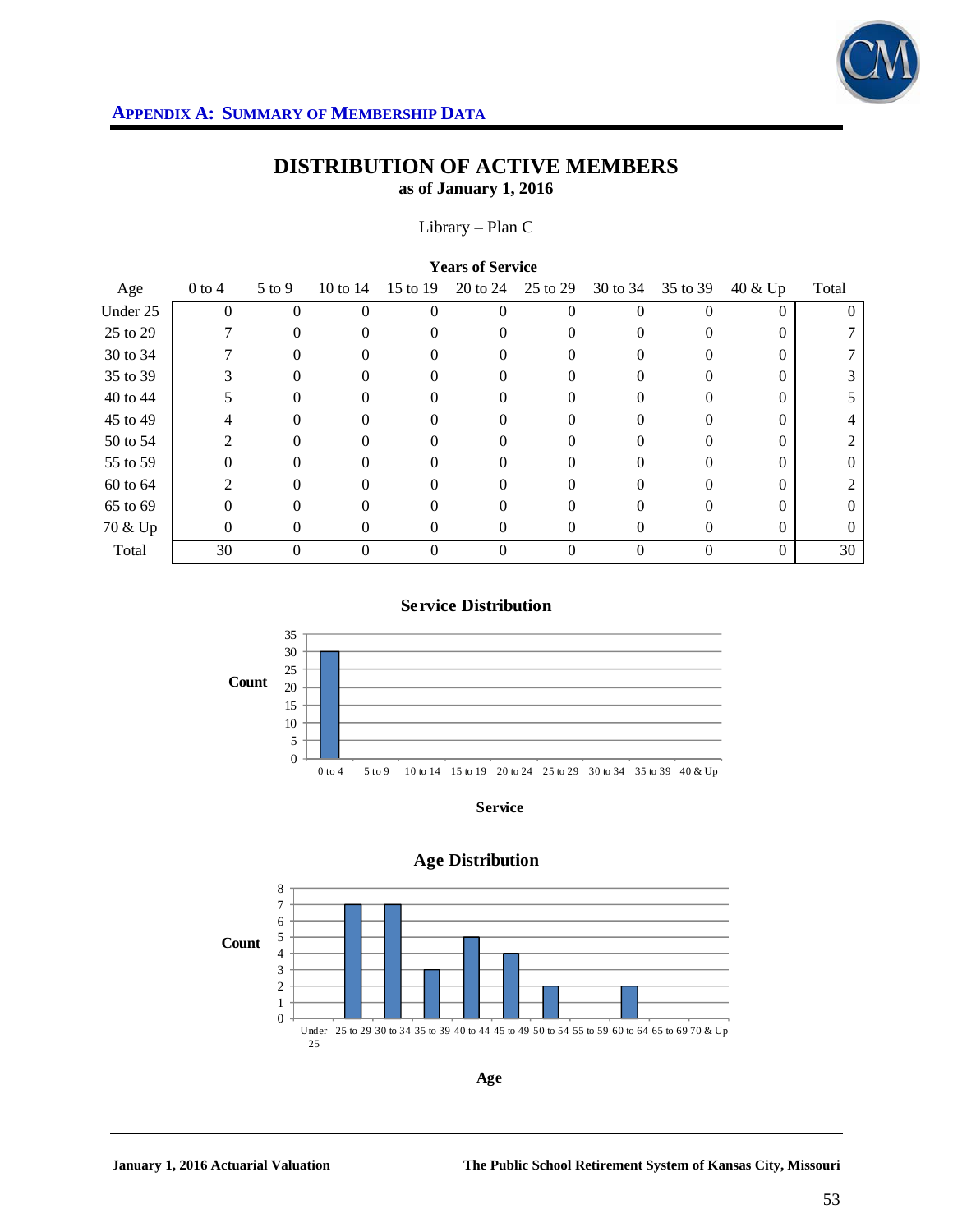

|          |                  | Number         |                | <b>Estimated Monthly Benefit</b> |                |    |           |    |           |
|----------|------------------|----------------|----------------|----------------------------------|----------------|----|-----------|----|-----------|
| Age      | Male             | Female         | Total          | Male                             |                |    | Female    |    | Total     |
| Under 25 | $\boldsymbol{0}$ | $\overline{0}$ | $\mathbf{0}$   | \$                               | $\overline{0}$ | \$ | $\Omega$  | \$ | 0         |
| 25 to 29 | $\overline{0}$   | 4              | $\overline{4}$ |                                  | $\overline{0}$ |    | 1,488     |    | 1,488     |
| 30 to 34 | 4                | 22             | 26             | 1,375                            |                |    | 8,488     |    | 9,863     |
| 35 to 39 | 15               | 36             | 51             | 7,485                            |                |    | 17,991    |    | 25,476    |
| 40 to 44 | 13               | 43             | 56             | 8,260                            |                |    | 24,656    |    | 32,916    |
| 45 to 49 | 18               | 56             | 74             | 12,130                           |                |    | 46,177    |    | 58,307    |
| 50 to 54 | 34               | 64             | 98             | 34,912                           |                |    | 50,720    |    | 85,632    |
| 55 to 59 | 23               | 66             | 89             | 13,909                           |                |    | 52,032    |    | 65,941    |
| 60 to 64 | 7                | 31             | 38             | 4,188                            |                |    | 21,035    |    | 25,223    |
| 65 to 69 | $\overline{4}$   | 7              | 11             | 2,035                            |                |    | 2,552     |    | 4,587     |
| 70 & Up  | 6                | 8              | 14             | 5,917                            |                |    | 2,125     |    | 8,042     |
| Total    | 124              | 337            | 461            | \$90,211                         |                |    | \$227,264 |    | \$317,475 |

## **SUMMARY OF TERMINATED VESTED MEMBERS as of January 1, 2016**







**Age Distribution**

**January 1, 2016 Actuarial Valuation The Public School Retirement System of Kansas City, Missouri**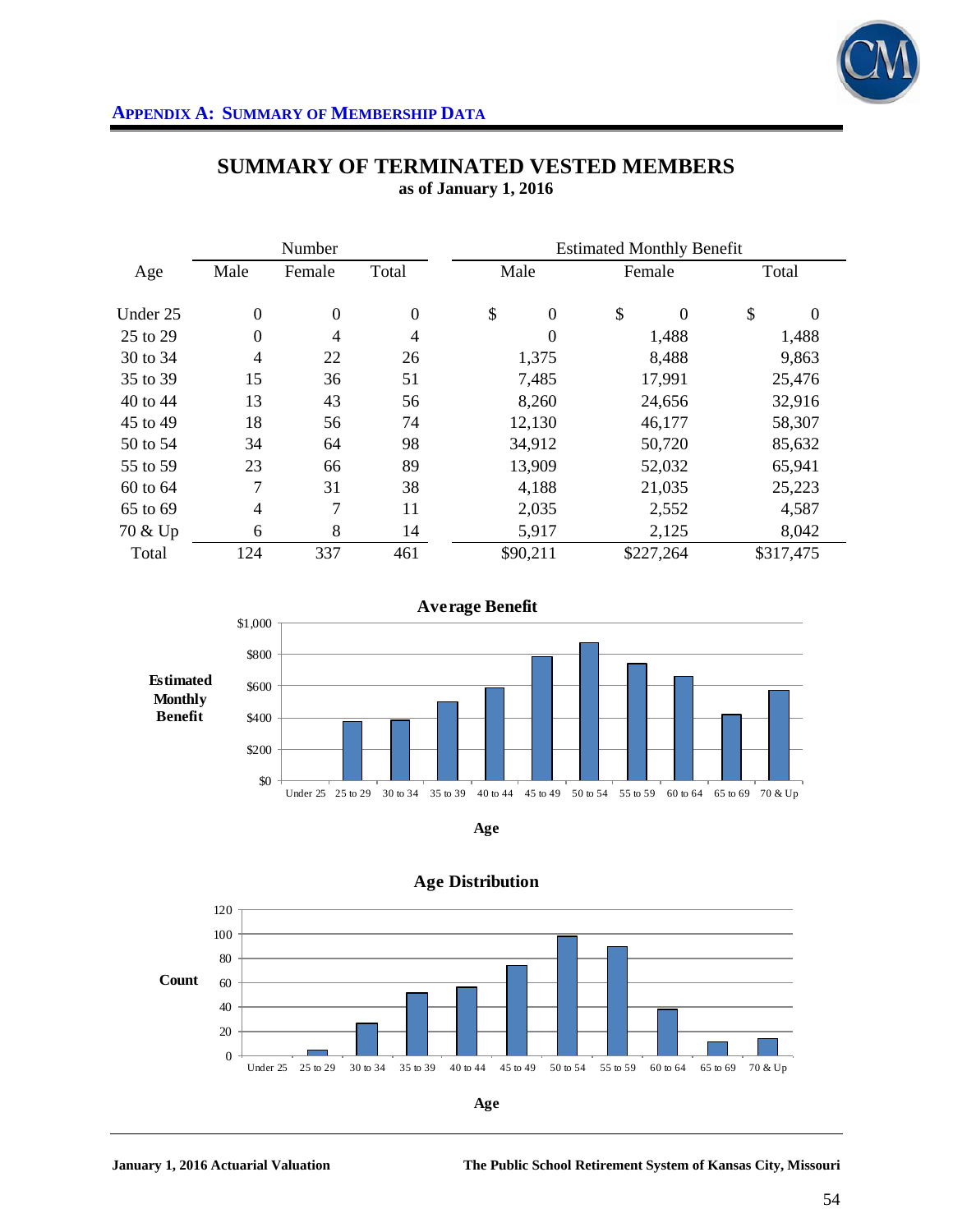

|          |      | Number |       | Monthly Benefit  |               |                 |  |  |  |
|----------|------|--------|-------|------------------|---------------|-----------------|--|--|--|
| Age      | Male | Female | Total | Male             | Female        | Total           |  |  |  |
| Under 55 | 18   | 41     | 59    | \$<br>39,509     | \$<br>101,807 | \$<br>141,316   |  |  |  |
| 55 to 59 | 66   | 150    | 216   | 119,413          | 283,362       | 402,775         |  |  |  |
| 60 to 64 | 154  | 454    | 608   | 236,904          | 805,304       | 1,042,208       |  |  |  |
| 65 to 69 | 249  | 664    | 913   | 384,094          | 1,187,334     | 1,571,428       |  |  |  |
| 70 to 74 | 177  | 575    | 752   | 260,182          | 1,006,240     | 1,266,422       |  |  |  |
| 75 to 79 | 126  | 335    | 461   | 209,250          | 451,756       | 661,006         |  |  |  |
| 80 to 84 | 83   | 242    | 325   | 140,295          | 332,213       | 472,508         |  |  |  |
| 85 to 89 | 53   | 182    | 235   | 86,392           | 246,082       | 332,474         |  |  |  |
| 90 & Up  | 34   | 146    | 180   | 41,921           | 150,410       | 192,331         |  |  |  |
| Total    | 960  | 2,789  | 3,749 | 1,517,960<br>\$. | \$4,564,508   | 6,082,468<br>\$ |  |  |  |

## **SUMMARY OF RETIRED MEMBERS as of January 1, 2016**







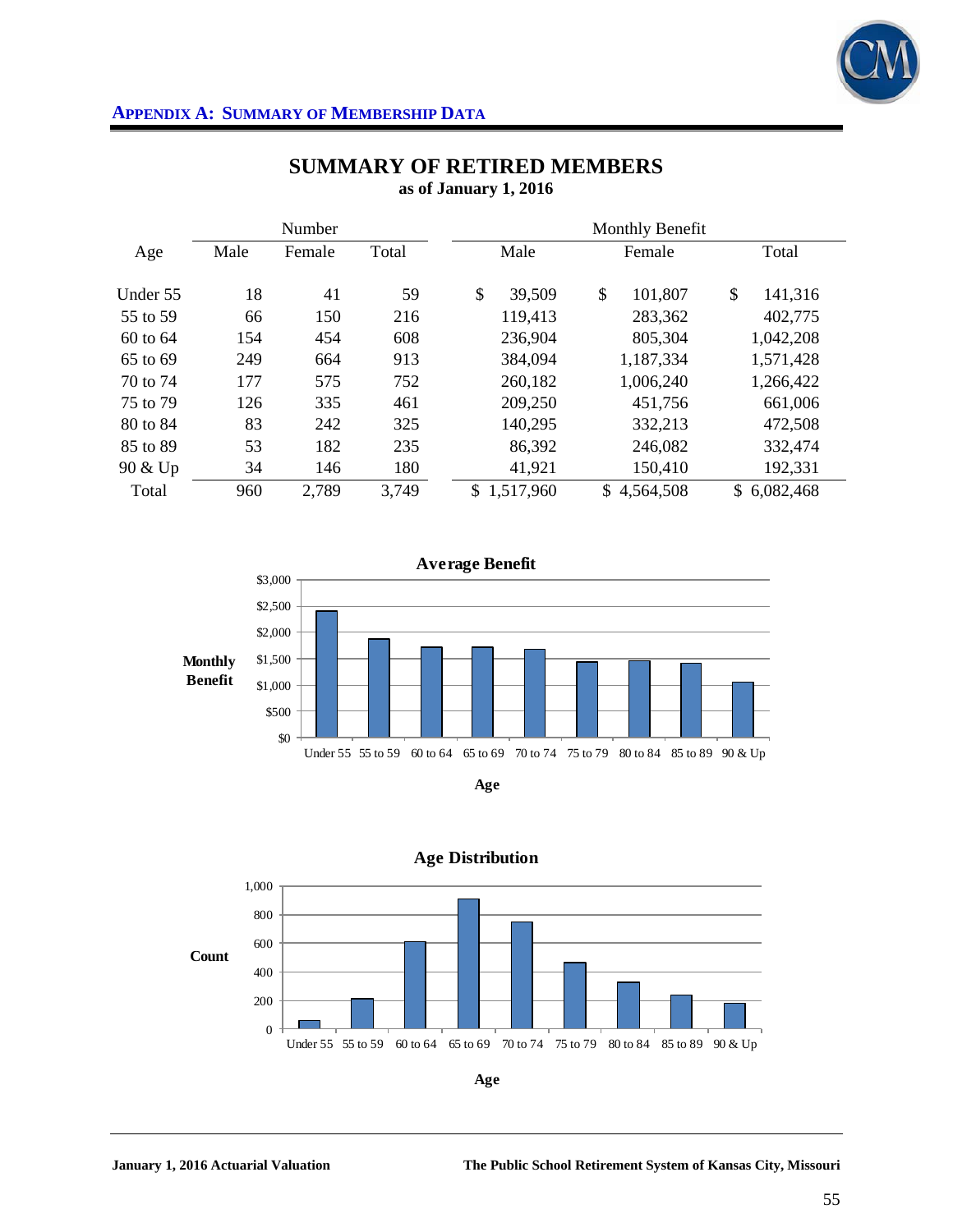

|          |      | Number            |       | Monthly Benefit |              |               |  |  |  |
|----------|------|-------------------|-------|-----------------|--------------|---------------|--|--|--|
| Age      | Male | Female            | Total | Male            | Female       | Total         |  |  |  |
| Under 55 | 9    | 8                 | 17    | \$<br>6,912     | \$<br>7,108  | \$<br>14,020  |  |  |  |
| 55 to 59 | 8    | $\overline{2}$    | 10    | 9,239           | 1,296        | 10,535        |  |  |  |
| 60 to 64 | 21   | $\mathbf{1}$<br>T | 22    | 19,049          | 1,691        | 20,740        |  |  |  |
| 65 to 69 | 17   | 9                 | 26    | 13,515          | 9,522        | 23,037        |  |  |  |
| 70 to 74 | 14   | 6                 | 20    | 16,862          | 6,237        | 23,099        |  |  |  |
| 75 to 79 | 22   | 7                 | 29    | 26,941          | 8,227        | 35,168        |  |  |  |
| 80 to 84 | 27   | 3                 | 30    | 33,339          | 3,675        | 37,014        |  |  |  |
| 85 to 89 | 25   | 5                 | 30    | 28,164          | 6,353        | 34,517        |  |  |  |
| 90 & Up  | 21   |                   | 22    | 22,511          | 248          | 22,759        |  |  |  |
| Total    | 164  | 42                | 206   | \$<br>176,532   | 44,357<br>\$ | 220,889<br>\$ |  |  |  |

## **SUMMARY OF BENEFICIARIES as of January 1, 2016**





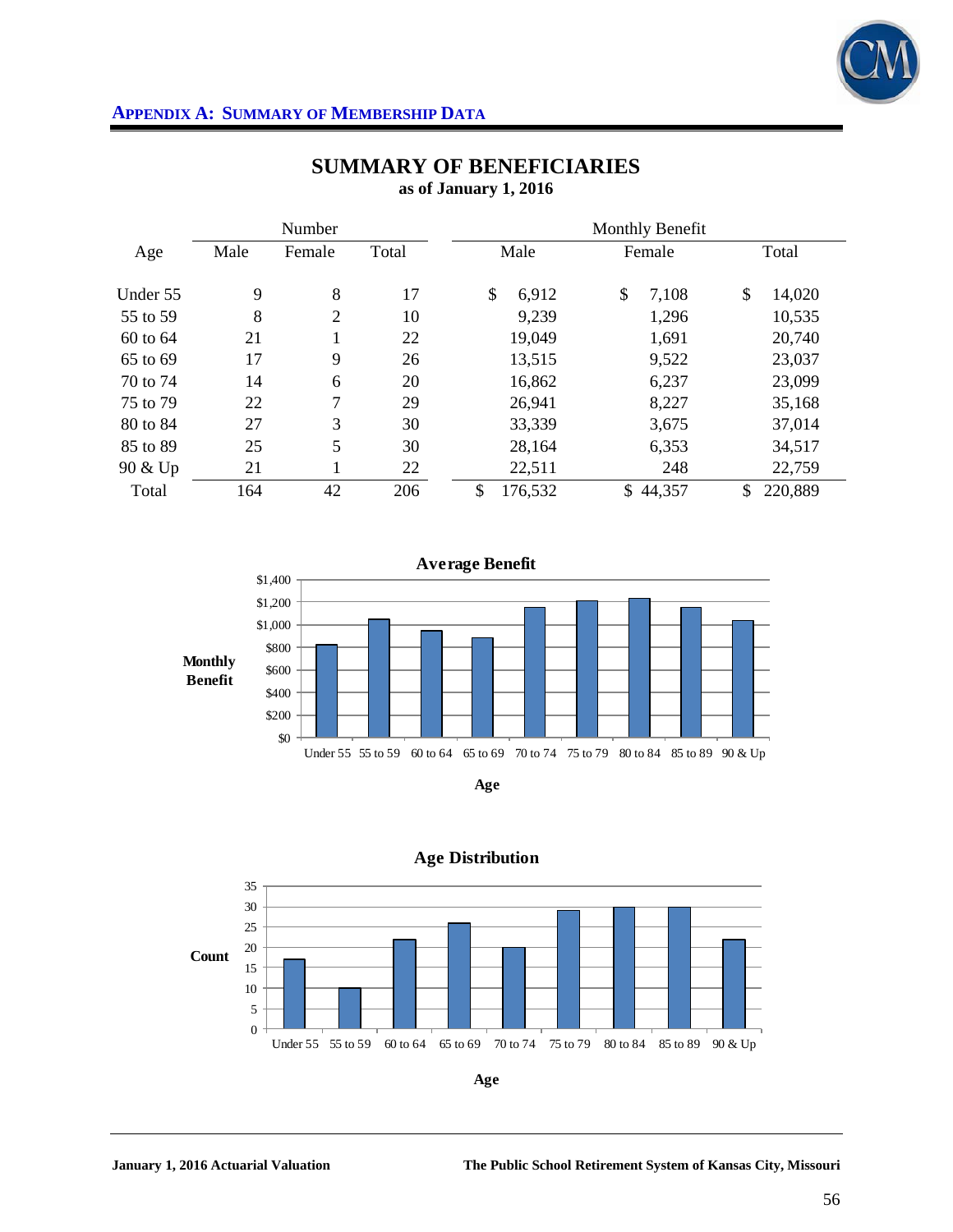

| Number   |                |        | Monthly Benefit |                  |             |             |
|----------|----------------|--------|-----------------|------------------|-------------|-------------|
| Age      | Male           | Female | Total           | Male             | Female      | Total       |
| Under 55 | 3              | 3      | 6               | \$<br>2,849      | 2,724<br>\$ | \$<br>5,573 |
| 55 to 59 | 3              | 12     | 15              | 1,812            | 13,466      | 15,278      |
| 60 to 64 | 4              | 14     | 18              | 4,938            | 13,248      | 18,186      |
| 65 to 69 | 7              | 15     | 22              | 6,538            | 15,774      | 22,312      |
| 70 to 74 | 5              | 15     | 20              | 5,211            | 17,288      | 22,499      |
| 75 to 79 |                | 7      | 8               | 704              | 5,501       | 6,205       |
| 80 to 84 | $\mathbf{0}$   | 3      | 3               | $\boldsymbol{0}$ | 4,291       | 4,291       |
| 85 to 89 | $\mathbf{0}$   |        |                 | $\theta$         | 297         | 297         |
| 90 & Up  | $\overline{0}$ |        |                 | $\theta$         | 855         | 855         |
| Total    | 23             | 71     | 94              | \$22,052         | \$73,444    | \$95,496    |

## **SUMMARY OF DISABLED MEMBERS as of January 1, 2016**







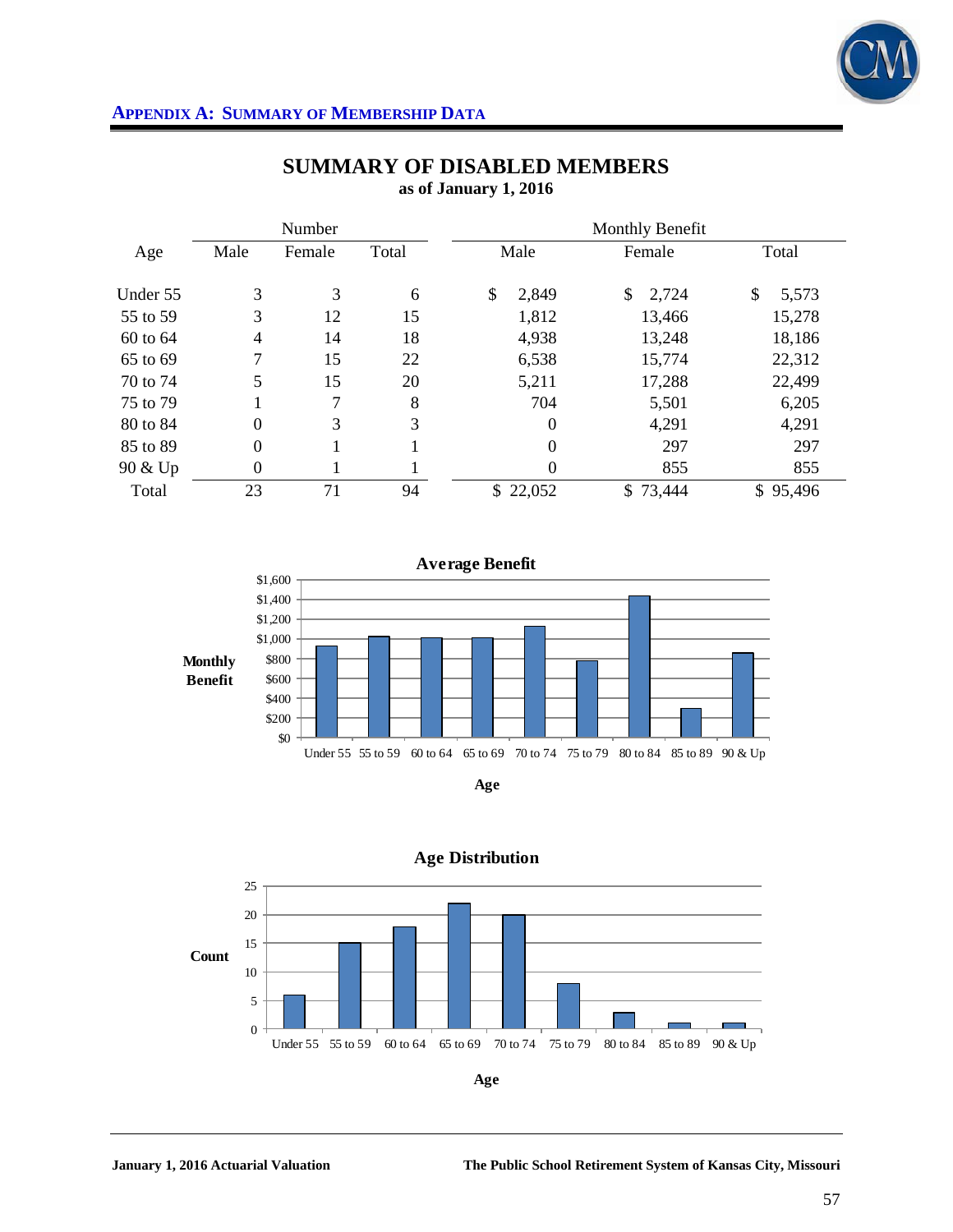

#### **Summary of Plan Provisions**

### **Effective Date**

January 1, 1944, most recently amended in 2013.

#### **Plan Type**

Plan B applies to anyone who retires on or after June 30, 1999 and was hired prior to January 1, 2014. Plan C applies to members hired on or after January 1, 2014. All members with Plan A benefits have terminated or retired.

#### **Eligibility for coverage**

All regular, full-time employees of the School District of Kansas City, Missouri, the library district or the retirement system and employees of charter schools become participants as a condition of employment. Regular employment means working at least five hours per day, five days per week, nine months per year. Temporary and part-time employees are excluded.

#### **Service**

Creditable service is participant service, which is service for which required contributions have been made. There is no cap on creditable service. Prior to 1990, creditable service could not exceed 35 years. The maximum retirement benefit is 60% of Average final compensation, which will be reached upon attainment of 30 years of service.

#### **Annual compensation**

A participant's annual compensation level will be the regular compensation shown on the salary and wage schedules, excluding extra pay, overtime pay, or any pay not on the schedule.

#### **Average final compensation**

The average final compensation is the highest average annual compensation paid during any four consecutive years of service.

#### **Normal retirement**

## **Eligibility**

Plan B: Participants may retire after (a) the completion of five years of creditable service and the attainment of age 60, or (b) having a total of at least 75 credits, with each year of creditable service and year of age, both prorated for fractional years, equal to one credit.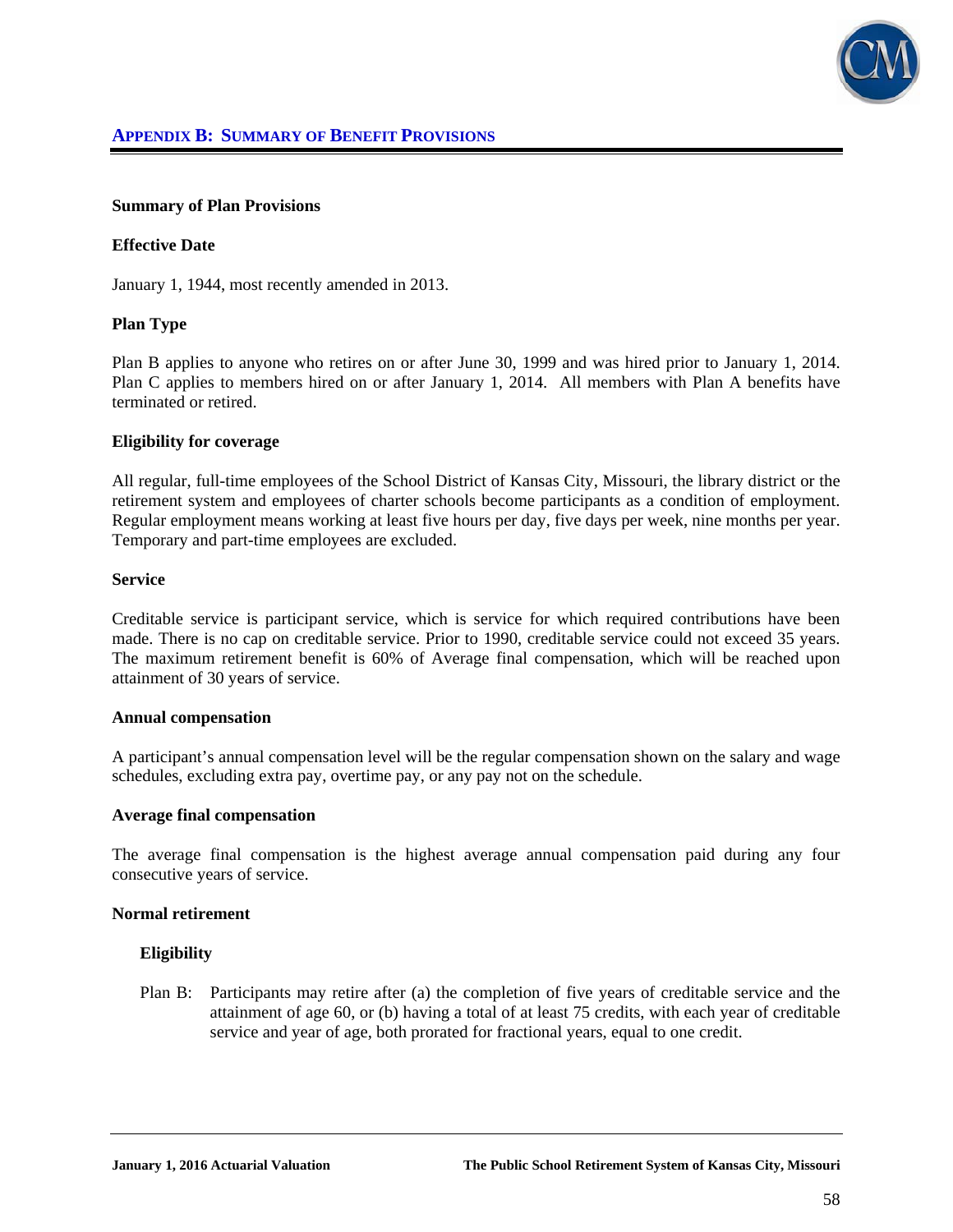

Plan C: Participants may retire after (a) the completion of five years of creditable service and the attainment of age 62, or (b) having a total of at least 80 credits, with each year of creditable service and year of age, both prorated for fractional years, equal to one credit.

#### **Benefit**

- Plan B: The normal retirement benefit payable monthly equals one twelfth of 2.00% (1.75% for participants who retired prior to June 30, 1999) of the participant's average final compensation multiplied by years of creditable service, subject to a maximum of 60% of average final compensation. Any participant whose years of creditable service exceed 34.25 years on August 28, 1993 shall have a maximum greater than 60%, which shall be equal to 1.75% times the participant's years of creditable service on August 28, 1993.
- Plan C: The normal retirement benefit payable monthly equals one twelfth of 1.75% of the participant's average final compensation multiplied by years of creditable service, subject to a maximum of 60% of average final compensation.

#### **Minimum benefit**

Effective January 1, 1996, any participant with at least 20 years of creditable service at retirement is entitled to a minimum benefit of \$300 per month, or the actuarial equivalent of \$300 if an option was elected. Any participant with at least 10 years of creditable service, but less than 20 years, is entitled to a minimum benefit of \$150 per month, plus \$15 for each full year of creditable service in excess of 10 years, or its actuarial equivalent if an option was elected. Beneficiaries of deceased participants who elected an option and who retired with at least 10 years of creditable service receive the actuarial equivalent of the minimum benefit. If a participant's accumulated contributions provide more than the participant's retirement benefit (under the actuarial assumptions adopted by the Board of Trustees), the participant's benefit will be increased by this excess.

## **Early retirement**

## **Eligibility**

Participants may retire at any time after the completion of five years of creditable service and the attainment of age 55.

#### **Benefit**

Plan B: A participant eligible for early retirement will receive a reduced benefit, with the reduction based on the number of months preceding eligibility for a normal retirement benefit. The reduction factors are as follows:

| Age | <b>Reduction Factor</b> |
|-----|-------------------------|
| 59  | 0.91042                 |
| 58  | 0.82985                 |
| 57  | 0.75727                 |
| 56  | 0.69175                 |
| 55  | 0.63251                 |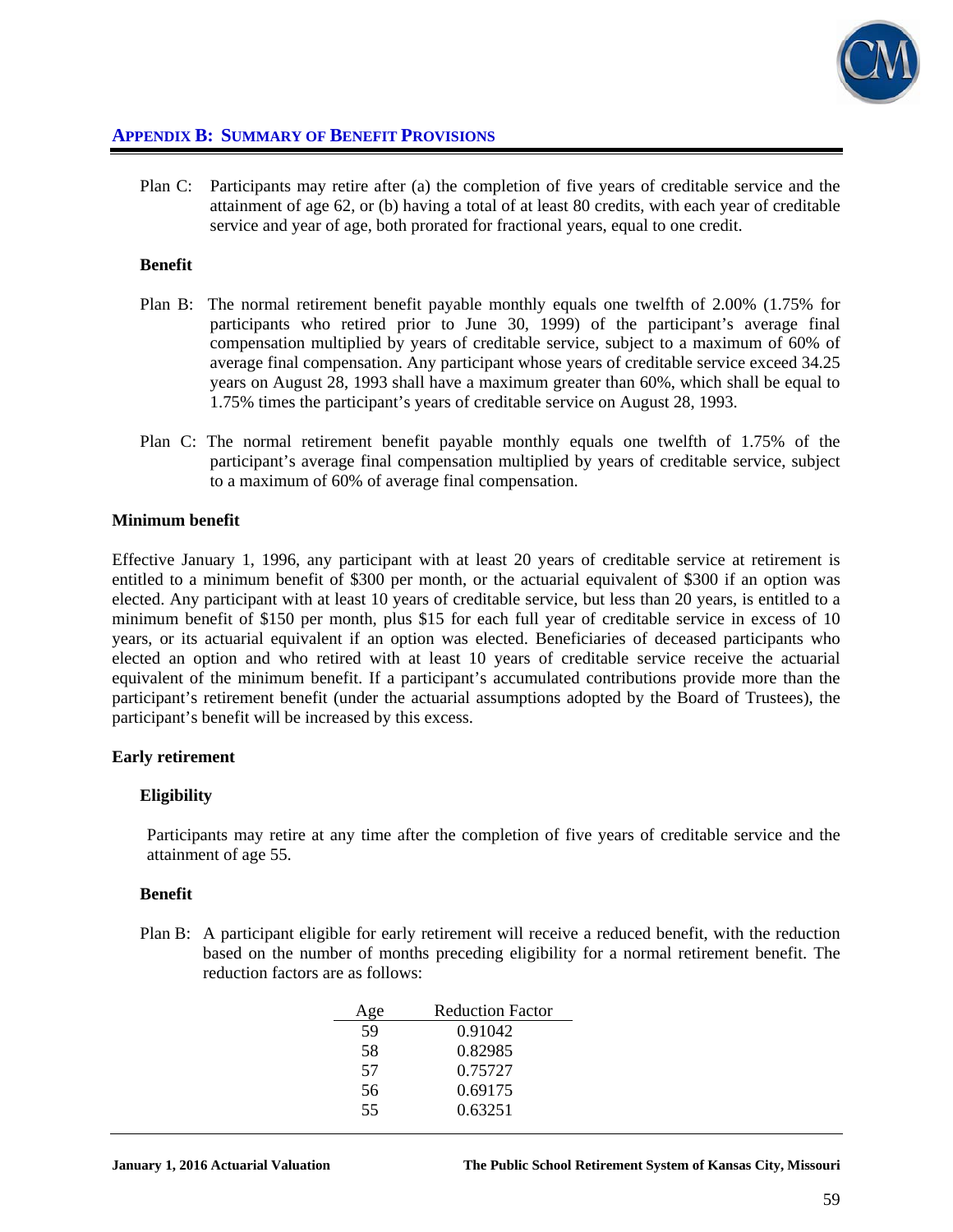

Plan C: A participant eligible for early retirement will receive a reduced benefit, with the reduction based on the number of months preceding eligibility for a normal retirement benefit. The reduction factors are as follows:

| <b>\ge</b> | <b>Reduction Factor</b> |
|------------|-------------------------|
| 61         | 0.90799                 |
| 60         | 0.82558                 |
| 59         | 0.75162                 |
| 58         | 0.68511                 |
| 57         | 0.62518                 |
| 56         | 0.57109                 |
| 55         | 0.52219                 |

## **Disability retirement**

#### **Eligibility**

A participant with at least five years of creditable service who is certified to be totally incapacitated for performance of duty by the Medical Board is eligible for a disability retirement.

#### **Benefit**

A disabled participant will receive an unreduced benefit, calculated as for normal retirement, based on service and average final compensation at actual retirement date. The minimum disability retirement benefit will be the lesser of (a) 25% of the participant's average final compensation, or (b) the participant's service retirement allowance calculated on the participant's average final compensation and the maximum number of years of creditable service the participant would have earned had the participant remained an employee until age 60. Disability benefits are payable immediately.

## **Vested termination benefits**

## **Eligibility**

A participant who has at least five years of creditable service earns a vested interest in his or her accrued benefit, provided the participant leaves his or her contributions in the System.

## **Benefit**

The vested benefit is calculated as a normal retirement benefit based on service and average final compensation at date of termination and is payable at minimum normal retirement date.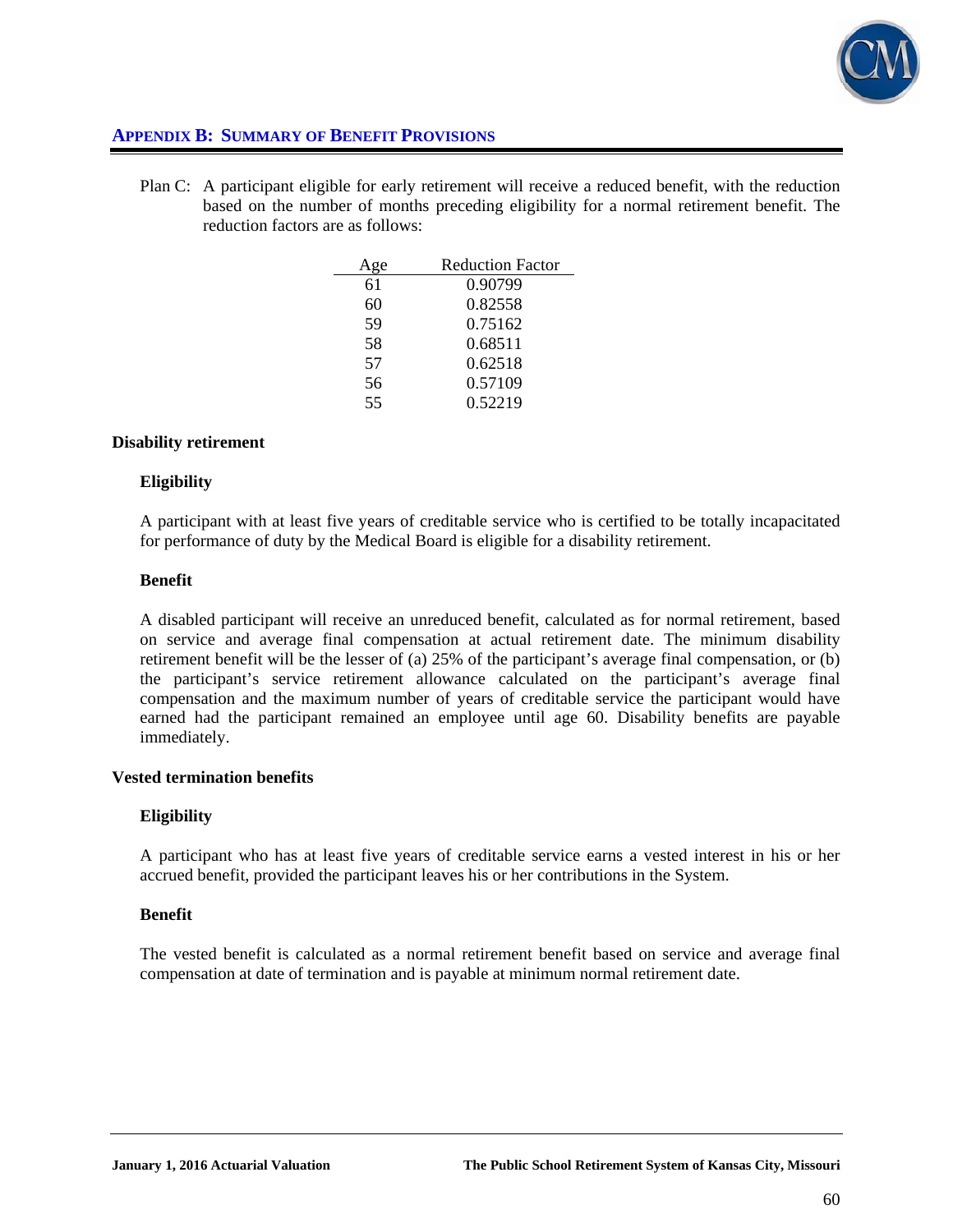

#### **Non-vested benefits**

#### **Benefit**

If the participant's termination is for reasons other than death or retirement and if the participant has not met the vesting or retirement requirements, the participant's contributions with interest will be refunded.

## **Death Benefit**

#### **Prior to retirement**

For a participant who dies before retirement, the participant's designated beneficiary is entitled to receive a monthly retirement benefit if (a) the participant was an active employee, or (b) the participant was a terminated vested member who met the age requirements for either normal or early retirement. The participant's designated beneficiary has the option of selecting a monthly benefit under Option 1 with immediate commencement, or receiving a refund of contributions accumulated with interest.

 For a terminated vested participant who dies before retirement and has not met the age requirements for retirement, the participant's accumulated contributions with interest will be paid to the participant's designated beneficiary.

 The designated beneficiary is the participant's spouse, dependent child or dependent parent. If the deceased participant was an actively contributing member and the beneficiary elects Option 1, such benefit shall be calculated as if the deceased participant had at least ten years of creditable service at the time of death. If the beneficiary is a child, the benefit in only payable until age nineteen.

## **Postretirement**

The optional form of benefit payment selected will determine what, if any, benefits are payable upon death after retirement. Participants are guaranteed to receive at least their accumulated contributions at retirement, if they die before electing an option.

## **Normal form of benefit payments**

The normal form of benefit payment is the normal retirement benefit amount paid monthly for the life of the participant. If the participant should die before receiving payments totaling the amount of their contributions to the plan, the designated beneficiary shall receive a lump sum payment of the remaining amount.

### **Optional forms of benefit payments**

Participants may elect from the following optional forms of benefit payment: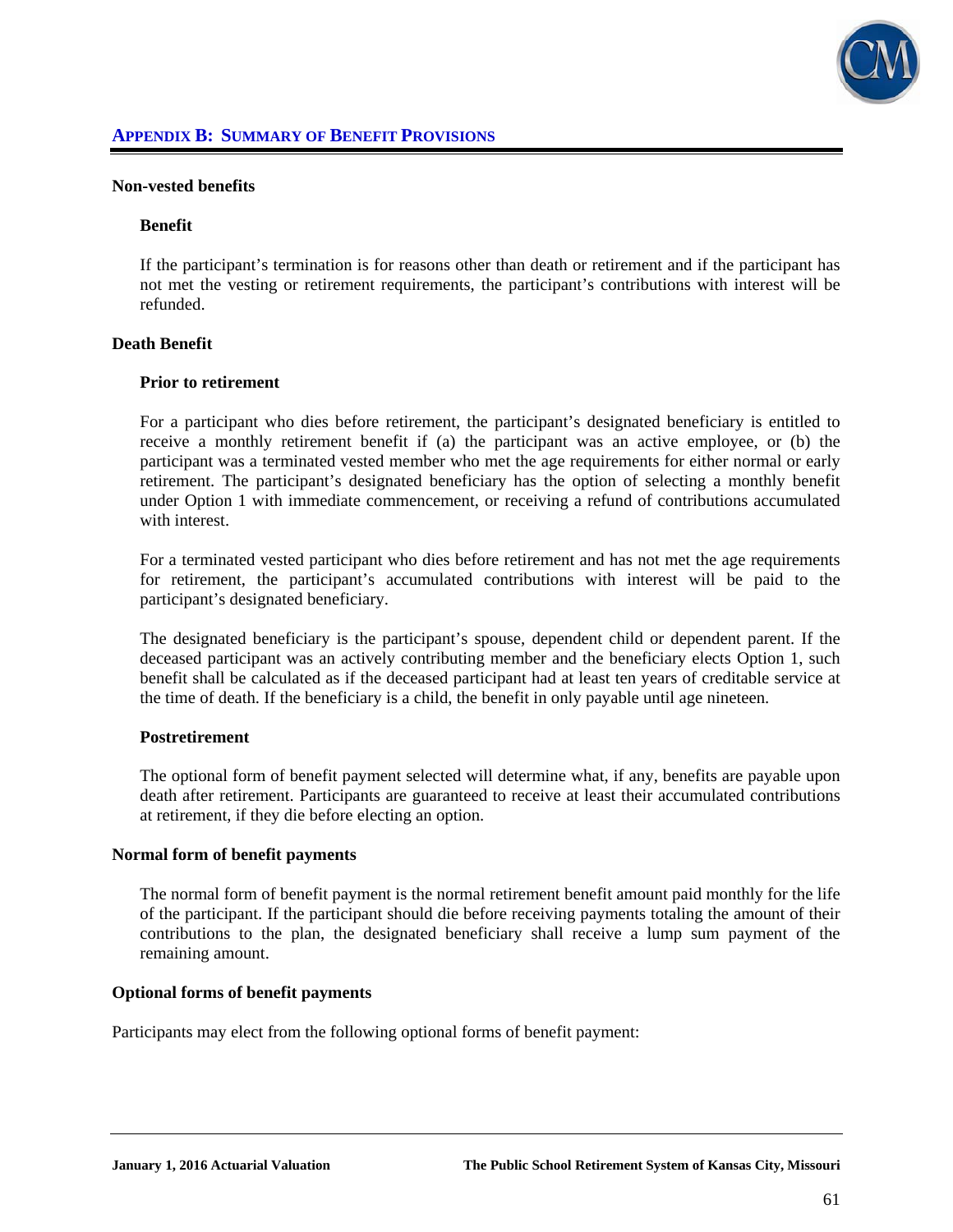

## **Option 1**

Option 1 provides a reduced retirement benefit that will continue on to a designated beneficiary. Upon a retiree's death, the retiree's designated beneficiary will receive for life, the same level of monthly retirement benefit. In the event the retiree's designated beneficiary predeceases the retiree, the retiree's monthly retirement benefit will be adjusted to the amount that would have been paid in the normal form of payment.

## **Option 2**

Option 2 provides a reduced retirement benefit that will continue on to a designated beneficiary. Upon a retiree's death, the retiree's designated beneficiary will receive for life, a monthly benefit equal to one-half of the retiree's monthly retirement benefit. In the event the retiree's designated beneficiary predeceases the retiree, the retiree's monthly retirement benefit will be adjusted to the amount that would have been paid in the normal form of payment.

## **Option 3**

Option 3 provides that upon a retiree's death, no benefits are payable to the retiree's estate or any beneficiary. Retirement benefits payable under this option will be actuarially increased from the normal form.

 Each of the above options produces benefits which are actuarially equivalent to the normal form of benefit which is a monthly annuity payable for the lifetime of the retiree.

## **Cost-of-living allowances**

The Board of Trustees shall determine annually whether or not the system can provide an increase in benefits for those retirees who, as of the January 1 preceding the date of such increase, have been retired at least one year. Any such increase also applies to optional retirement allowances paid to a retiree's beneficiary. The Board makes its determination as follows:

- 1. The actuary recommends to the Board what portion of the investment return is available for increases and the amount available to be paid on the first day of the  $14<sup>th</sup>$  month following the end of the valuation year. The actuary's recommendation is subject to the following safeguards:
	- a. The System's funded ratio as of the January  $1<sup>st</sup>$  of the preceding year of the proposed increase must be at least 100% after adjusting for the effect of proposed increase. The funded ratio is the ratio of assets to the pension benefit obligation.
	- b. The actuarially required contribution rate, after adjusting for the effect of the proposed increase, may not exceed the statutory contribution rate.
	- c. The actuary must certify that the proposed increase will not impair the actuarial soundness of the System.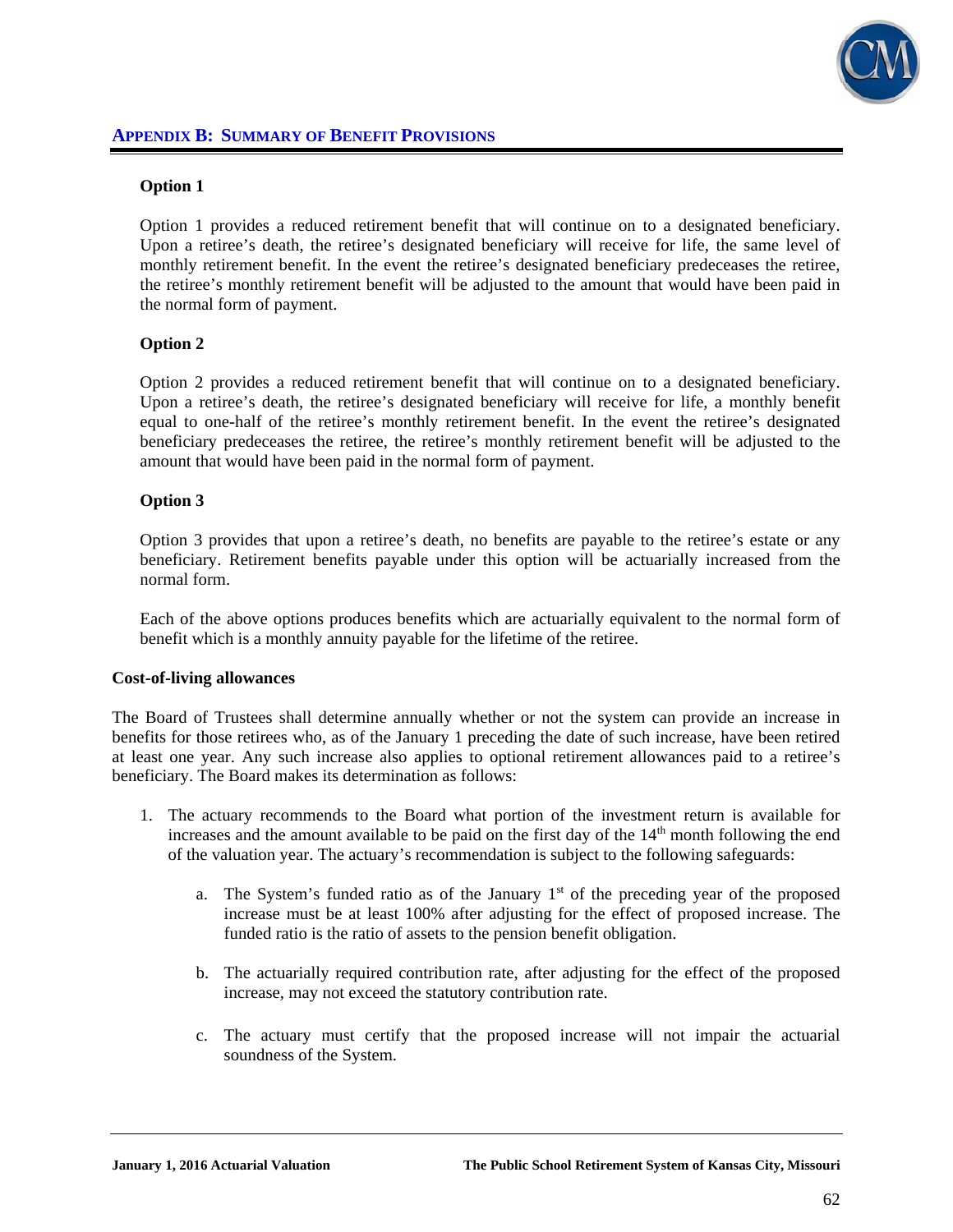

- 2. The Board reviews the actuary's recommendation and shall, in their discretion, determine if an increase may be granted. In accordance with Board policy, if an increase is permissible, the amount of the increase will be equal to the lesser of 3% or the percentage increase in the CPI for the preceding year, subject to a cumulative increase of 100% subsequent to December 31, 2000.
- 3. This provision does not guarantee an annual increase to any retired participant.

## **Administration of the retirement system**

The Board of Trustees is responsible for the general administration and proper operation of the retirement system. The Board consists of 12 members – four member appointed by the Board of Education, one member appointed by the Board of Trustees of the library district, four members elected by and from the participants of the retirement system, two members elected by and from the retirees of the retirement system, and the Superintendent of Schools of the School District of Kansas City, Missouri. Administrative expenses are paid out of the general reserve fund.

## **Employee contributions**

Contributions for Employees are as follows;

- Effective January 1, 2016, participants contribute 9.00%
- Effective January 1, 2015, participants contributed 8.50%
- Effective January 1, 2014, participants contributed 8.00%
- Effective January 1, 1999, participants contributed 7.50%
- Prior to January 1, 1999, participants contributed 5.90%
- Prior to 1990, participants contributed 5.00% of earnable annual compensation plus 2.00% of earnable compensation in excess of \$6,500, the contribution earning base.

## **Employer contributions**

The employers of participants contribute at the fixed rate of covered compensation as follows;

- Effective January 1, 2016, 9.00%
- Effective January 1, 2015, 8.50%
- Effective January 1, 2014, 8.00%
- $\bullet$  Effective January 1, 1999, 7.50%
- $\bullet$  Effective July 1, 1996, 5.99%
- $\bullet$  Effective July 1, 1995, 3.99%
- Effective July 1, 1993, 1.99%
- Prior to July 1, 1993, employer contributions were actuarially determined.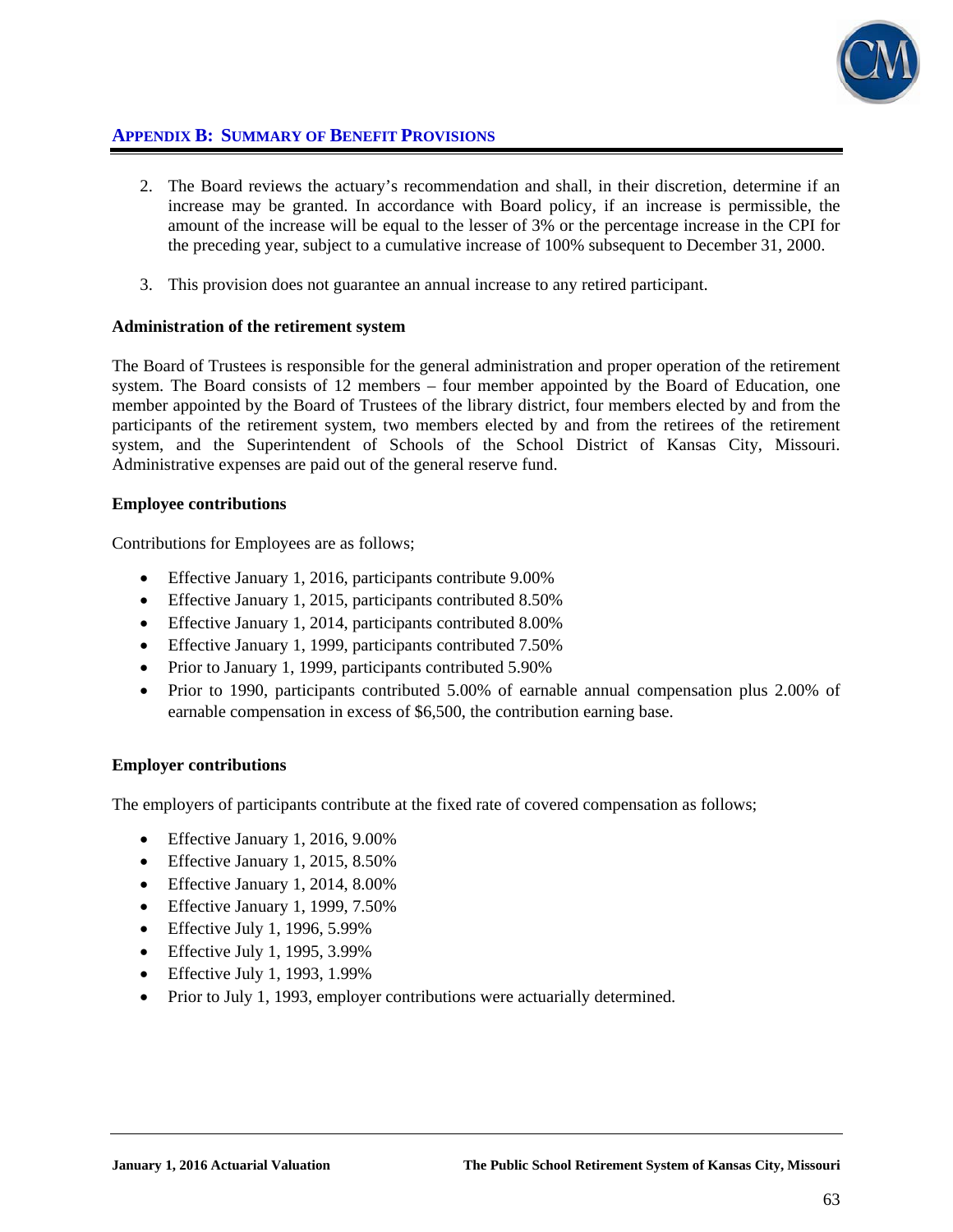

## **Changes from the Prior Valuation**

Legislation passed in the 2013 session allows the Board to adjust the contribution rate annually in 0.50% increments to as much as 9.00% for both employers and members. The Board adopted a contribution rate of 9.00% each (employer and member) beginning January 1, 2016.

New early retirement factors were adopted by the Board in June 2015 to replace the prior factors, which were based upon outdated assumptions. The new factors are being used for the first time in the January 1, 2016 valuation report.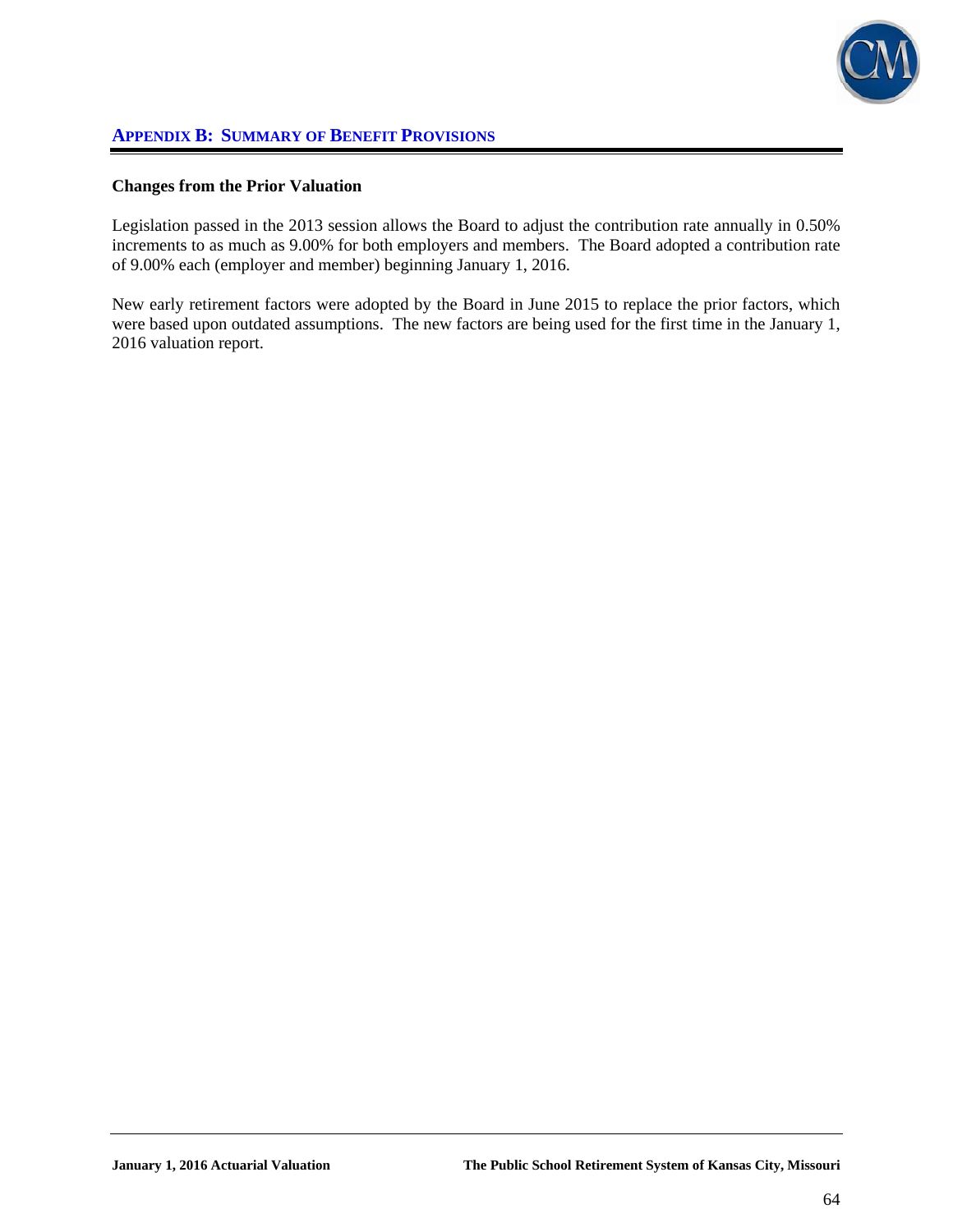

## **ACTUARIAL COST METHOD**

The actuarial cost method is a procedure for allocating the actuarial present value of pension benefits and expenses to time periods. The method used for the valuation is known as the Entry Age Normal actuarial cost method, and have the following characteristics:

- (i) The annual normal costs for each individual active member are sufficient to accumulate the value of the member's pension at time of retirement.
- (ii) Each annual normal cost is a constant percentage of the member's year-by-year projected covered compensation.

The Entry Age Normal actuarial cost method allocates the actuarial present value of each member's projected benefits on a level basis over the member's assumed pensionable compensation rates between the entry age of the member and the assumed exit ages.

The portion of the actuarial present value allocated to the valuation year is called the normal cost. The portion of the actuarial present value not provided for by the actuarial present value of future normal costs is called actuarial accrued liability. Deducting actuarial assets from the actuarial accrued liability determines the unfunded actuarial accrued liability or (surplus). The unfunded actuarial accrued liability/(surplus) is financed as a level dollar amount over an open 30-year period.

### **ACTUARIAL ASSUMPTIONS**

System contribution requirements and actuarial present values are calculated by applying assumptions to the benefit provisions and membership information of the System, using the actuarial cost method.

The principal areas of risk which require assumptions about future activities of the System are:

- (i) Long-term rates of investment return to be generated by the assets of the System
- (ii) Patterns of pay increases to members
- (iii) Rates of mortality among members, retirees and beneficiaries
- (iv) Rates of withdrawal of active members
- (v) Rates of disability among active members
- (vi) The age patterns of actual retirements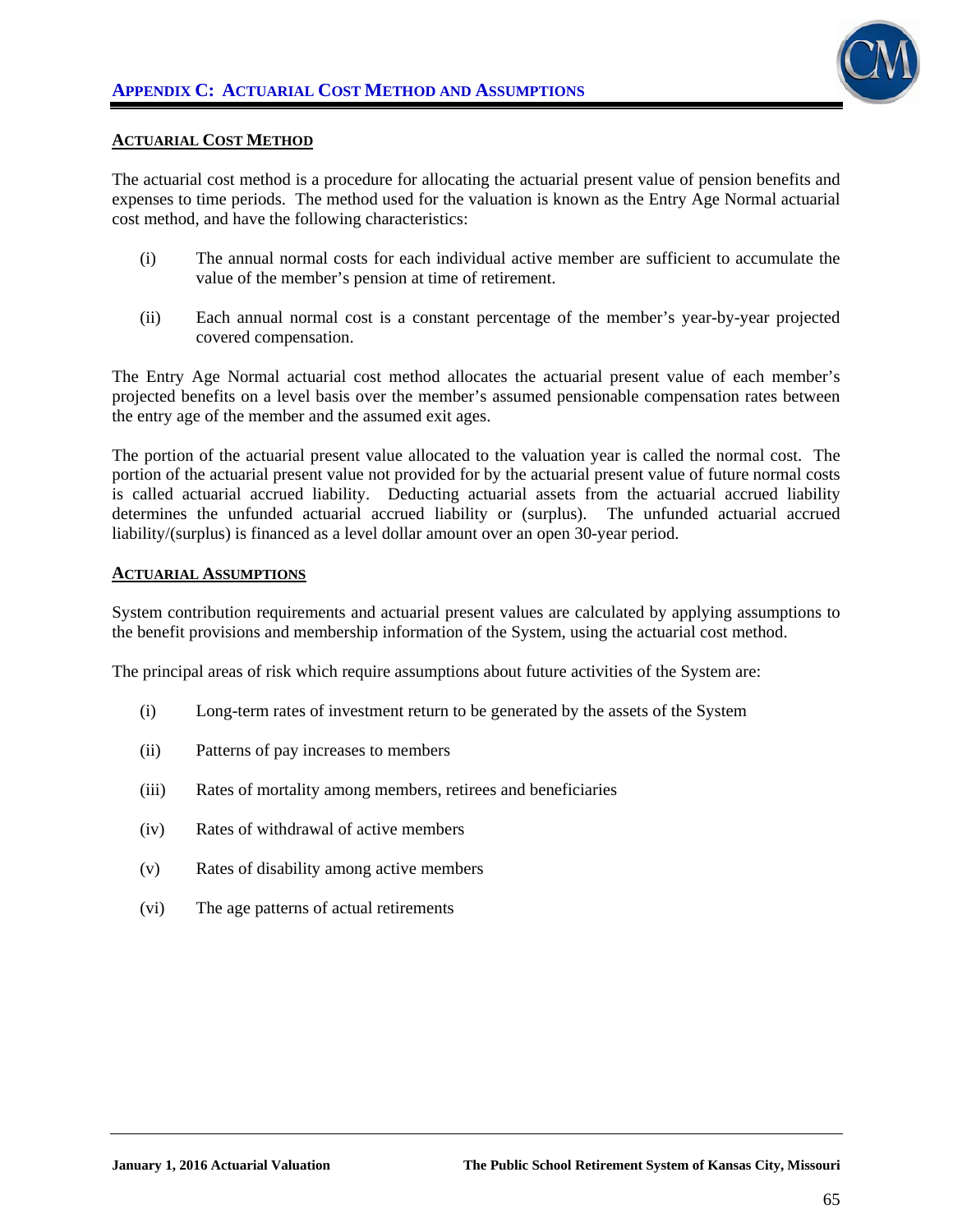

In making a valuation, the monetary effect of each assumption is calculated for as long as a presently covered person survives – a period of time which can be as long as a century.

Actual experience of the System will not coincide exactly with assumed experience. Each valuation provides a complete recalculation of assumed future experience and takes into account all past differences between assumed and actual experiences. The result is a continual series of adjustments (usually small) to the computed contribution rate.

From time to time, one or more of the assumptions are modified to reflect experience trends (but not random or temporary year-to-year fluctuations).

Long-term Rate of Return: (net of administrative expenses): 8.00% per year, compounded annually (3.00% long-term price inflation and a 5.00% real rate of return).

#### **Interest Crediting Rate on Member Accounts:** 5.00% per year.

**Salary Increase Rates:** 5.00% per year.

**Mortality Table:** This assumption is used to measure the probabilities of members dying and the probabilities of each pension payment being made after retirement.

| <b>Healthy Retirees</b><br>And Beneficiaries: | IRS Prescribed Static Table: RP-2000 Healthy Annuitant Table projected 7 years<br>from valuation date using Scale AA      |
|-----------------------------------------------|---------------------------------------------------------------------------------------------------------------------------|
| <b>Disabled Retirees:</b>                     | RP-2000 Disabled Table for Males and Females                                                                              |
| Active Members:                               | IRS Prescribed Static Table: RP-2000 Healthy Non-Annuitant Table projected 15<br>years from valuation date using Scale AA |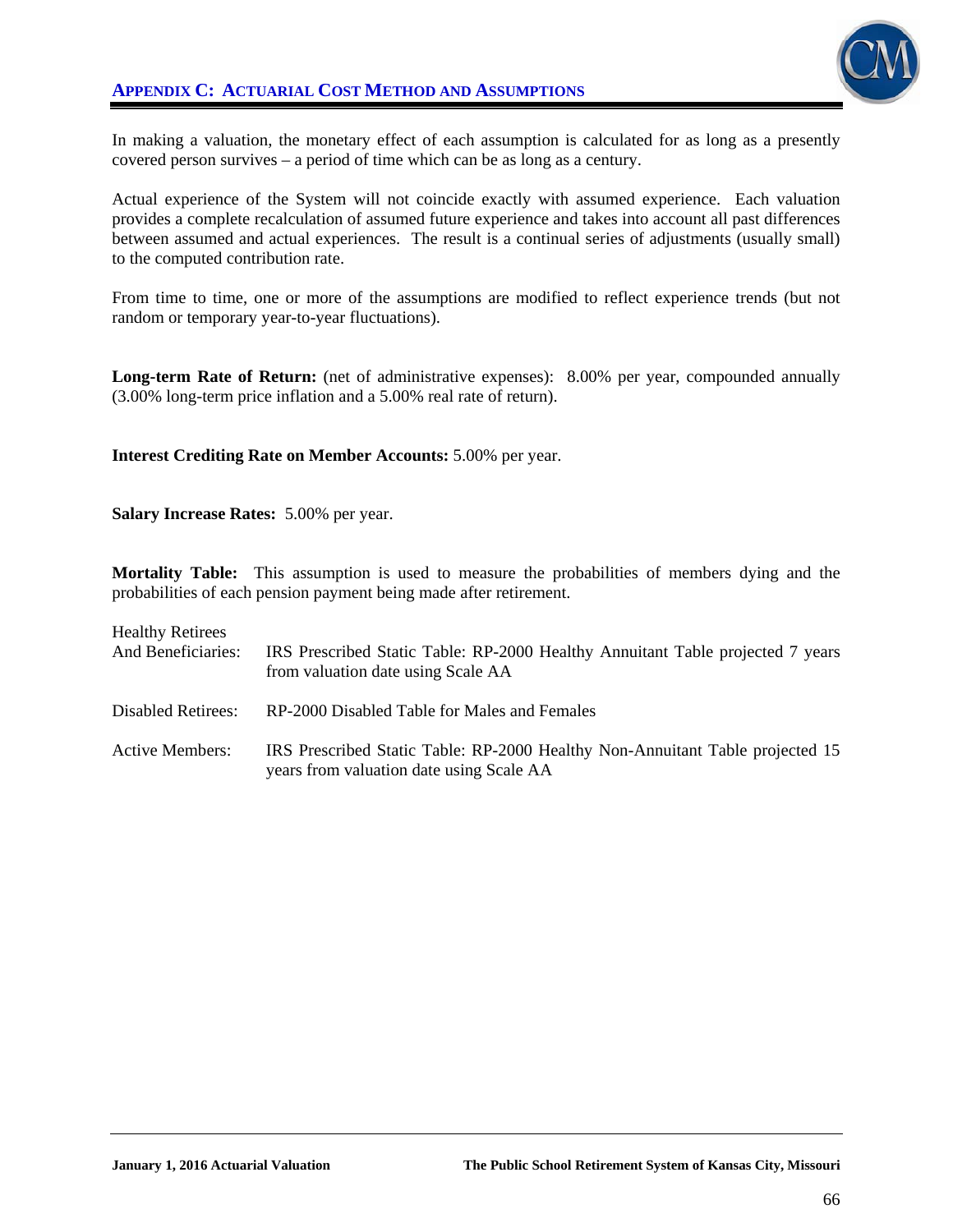

**Rates of Retirement:** These rates are used to measure the probability of eligible members retiring under the regular retirement provisions.

Retirements occur at rates based on the actual experience of the retirement system. The age-related rates used are shown in the below table. However, 20% of participants are assumed to retire in their first year of eligibility for normal retirement. The first year of normal retirement eligibility is the earlier of age 60 and 5 years of creditable service or 75 credits for Plan B members, and the earlier of age 62 and 5 years of creditable service or 80 credits for Plan C members.

| Retirement |      |
|------------|------|
| Age        | Rate |
| 45-59      | 5%   |
| 60         | 12   |
| 61         | 12   |
| 62         | 25   |
| 63         | 15   |
| 64         | 20   |
| 65         | 35   |
| 66-69      | 25   |
| 70         | 100  |

Terminated vested members are assumed to begin receiving their benefits upon reaching age 60 if they participated in Plan B, and age 62 if they participated in Plan C.

**Rates of Separation from Active Membership:** This assumption measures the probabilities of a member terminating employment. The rates do not apply to members who are eligible to retire.

| Sample     | Years of       | Probability of                 |
|------------|----------------|--------------------------------|
| Ages       | Service        | <b>Terminating During Year</b> |
| <b>ALL</b> | 1              | 27.00%                         |
|            | $\overline{c}$ | 24.00                          |
|            | $\overline{3}$ | 21.00                          |
|            | $\overline{4}$ | 18.00                          |
|            | 5              | 15.00                          |
|            | 6              | 13.00                          |
|            | 7              | 11.00                          |
|            | 8              | 9.00                           |
| 25         | Over 8         | 12.20                          |
| 30         |                | 9.20                           |
| 35         |                | 7.10                           |
| 40         |                | 5.60                           |
| 45         |                | 4.70                           |
| 50         |                | 4.20                           |
| 55         |                | 3.80                           |
| 60         |                | 3.80                           |

After 8 years of service, termination rates vary by age, however, not all ages are shown above.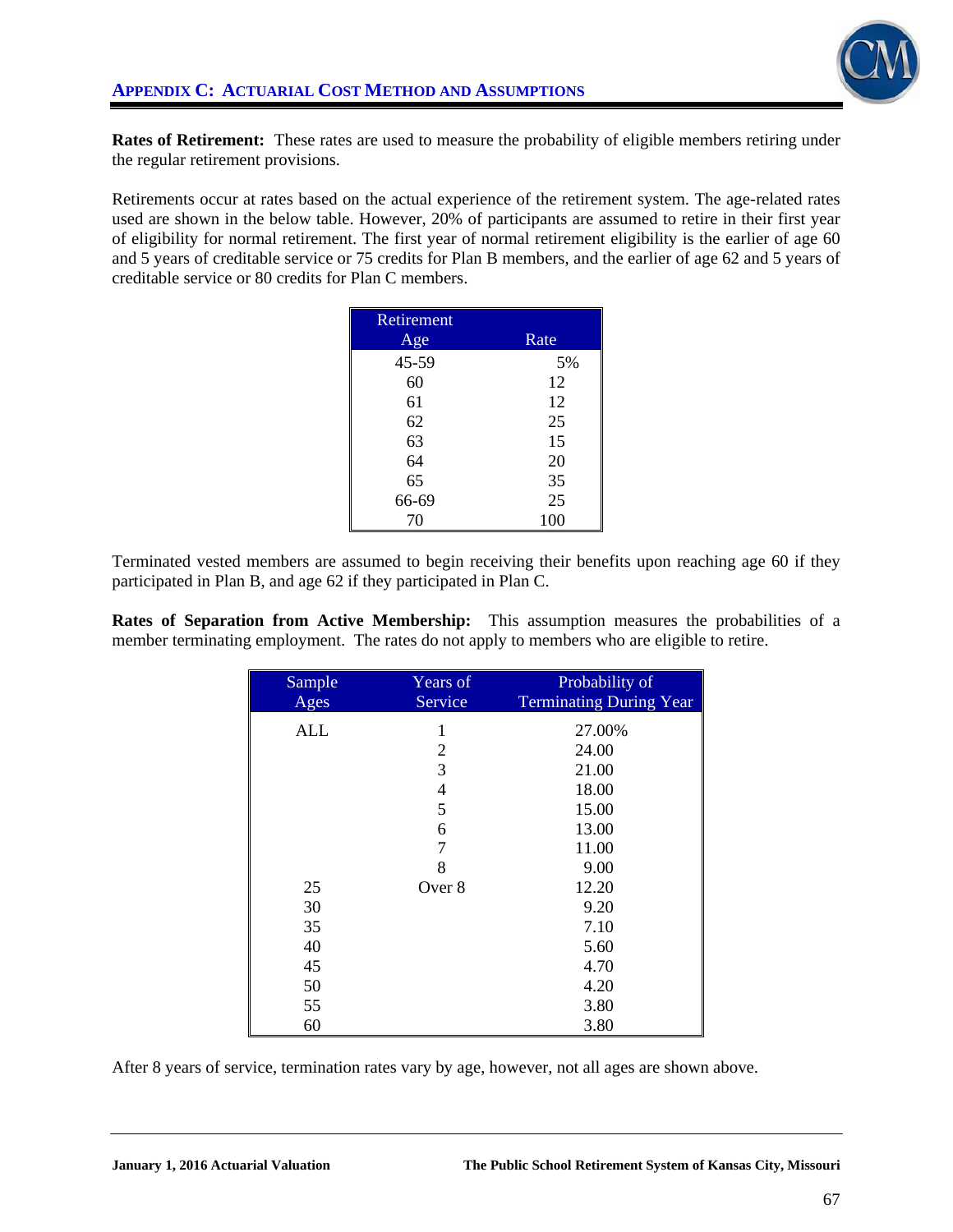

**Forfeiture of Vested Benefits:** Participants terminating in vested status are given the option of taking a refund of their accumulated participant contributions (and thereby forfeiting the employer-provided benefit) or deferring their vested benefit. Active members who terminate in the future with a vested benefit are assumed to take a deferred vested annuity, unless a refund of contributions and interest is greater than the actuarial present value of their vested deferred benefit.

**Rates of Disability:** This assumption measures the probabilities of a member becoming disabled.

| Sample<br>Ages | % of Active Members Becoming<br><b>Disabled During Next Year</b> |
|----------------|------------------------------------------------------------------|
| 25             | 0.05%                                                            |
| 30             | 0.10                                                             |
| 35             | 0.10                                                             |
| 40             | 0.10                                                             |
| 45             | 0.15                                                             |
| 50             | 0.25                                                             |
| 55             | 0.40                                                             |
| 60             | 0.50                                                             |

Disability probabilities vary by age, however, not all ages are shown above.

**Administrative Expenses:** Assumed to be paid from investment earnings.

**Active Member Group Size:** Assumed to remain constant.

**Future Benefit Increases or Additional Benefits:** When funding is adequate, the Board may authorize cost of living adjustments (COLAs), as noted in the summary of plan provisions. In the past, the Board has also sometimes granted an additional monthly payment to retirees (13th check.) This valuation assumes that no future COLAs and no future 13th checks will be awarded.

## **MISCELLANEOUS AND TECHNICAL ASSUMPTIONS**

**Marriage Assumption:** All participants are assumed to be married for purposes of death benefits. In each case, the male was assumed to be 4 years older than the female.

**Decrement Timing:** Decrements of all types are assumed to occur mid-year.

**Other:** The turnover decrement does not operate during retirement eligibility.

**Missing Gender:** Records that are missing a gender are assumed to be female if the record belongs to a member, and male if the record belongs to a beneficiary.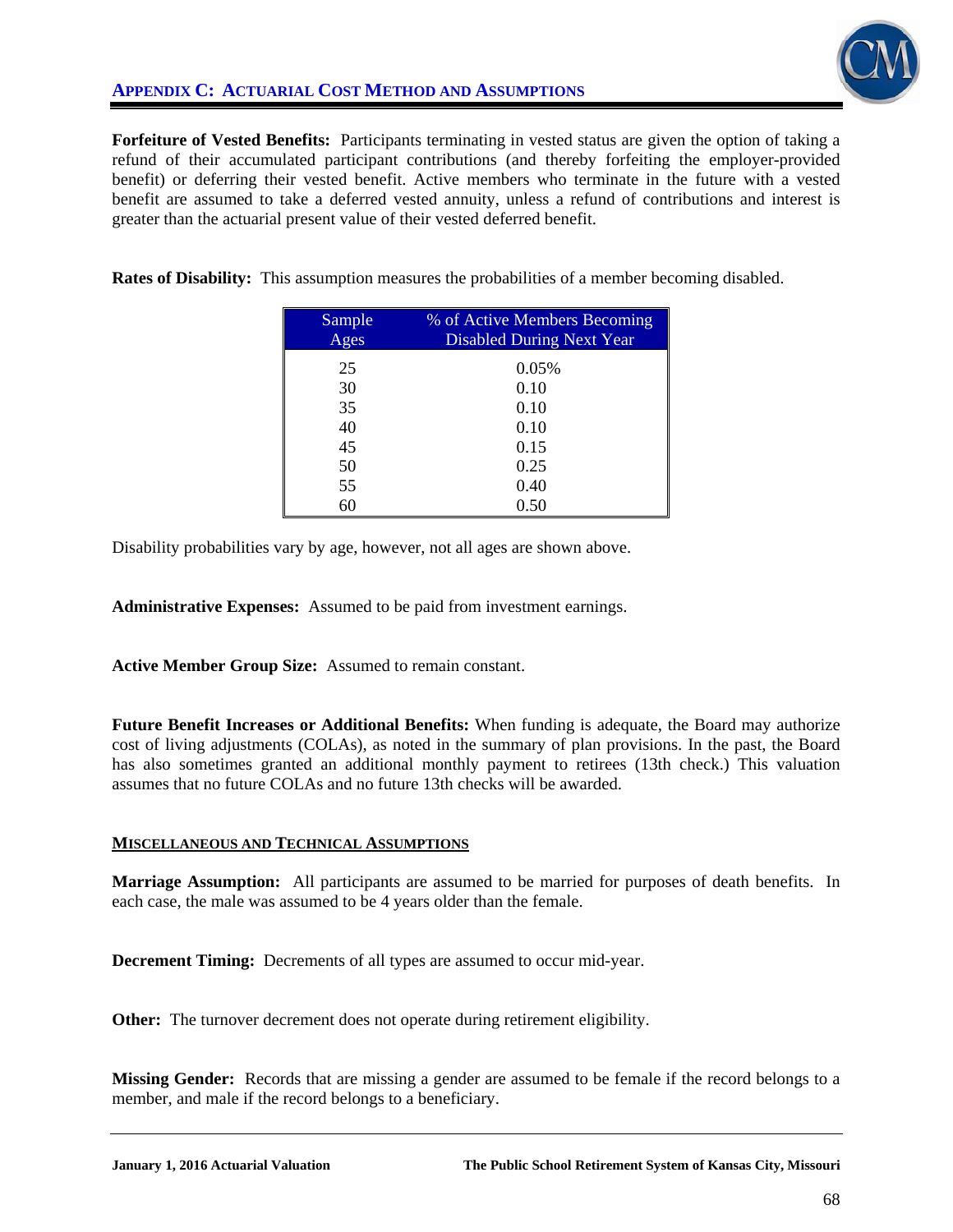

## **CHANGES FROM THE PRIOR VALUATION**

The mortality table for non-disabled members, the IRS Static Mortality Table mandated for use by private pension plans, was updated to the applicable table for 2016. This uses a separate table for precommencement and post-commencement.